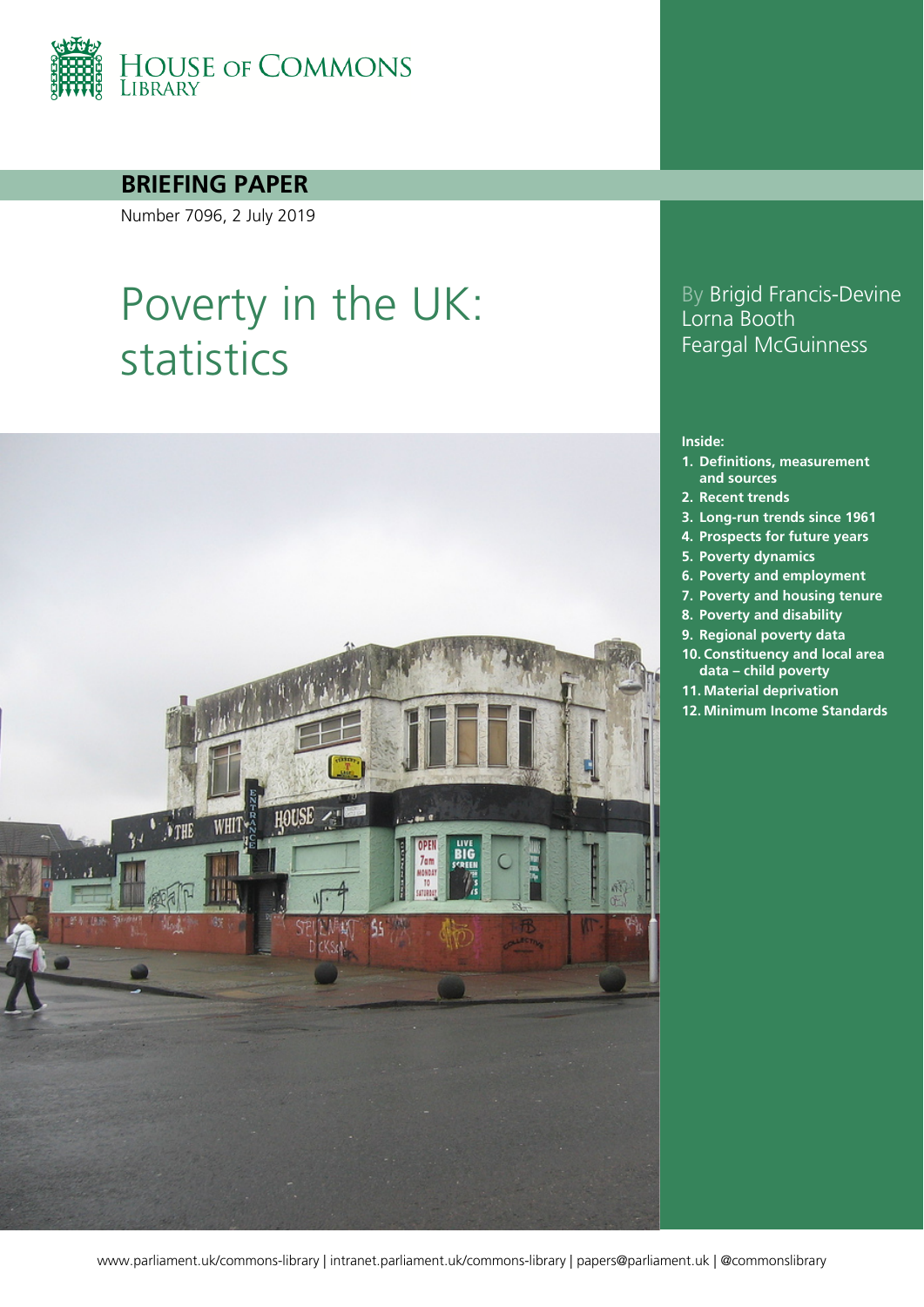# **Contents**

| <b>Summary</b>                        |                                                                                                                                                                                                                                                      | 3                                                    |
|---------------------------------------|------------------------------------------------------------------------------------------------------------------------------------------------------------------------------------------------------------------------------------------------------|------------------------------------------------------|
| 1.<br>1.1<br>1.2<br>1.3<br>1.4        | Definitions, measurement and sources<br>Relative and absolute low income<br>Housing costs<br>Absolute low income and inflation<br>Variations in the inflation experiences of households<br>Production of poverty statistics                          | 6<br>6<br>$\overline{7}$<br>$\overline{7}$<br>8<br>8 |
| 2.<br>2.1<br>2.2<br>2.3<br>2.4<br>2.5 | <b>Recent trends</b><br>Whole population<br>Children<br>Pensioners<br>Working-age adults<br>Under-reporting of benefit income is likely to inflate poverty estimates                                                                                 | 10<br>10<br>12<br>13<br>14<br>16                     |
| 3.                                    | Long-run trends since 1961                                                                                                                                                                                                                           | 18                                                   |
| 4.<br>4.1<br>4.2                      | <b>Prospects for future years</b><br>Regional differences<br>Limitations                                                                                                                                                                             | 20<br>20<br>21                                       |
| 5.<br>5.1<br>5.2<br>5.3<br>5.4<br>5.5 | <b>Poverty dynamics</b><br>Persistent poverty<br>How many people experience poverty?<br>Poverty entry and exit rates<br>Factors associated with entering or exiting poverty<br>Government indicators of disadvantage affecting families and children | 23<br>23<br>25<br>25<br>26<br>27                     |
| 6.                                    | <b>Poverty and employment</b>                                                                                                                                                                                                                        | 29                                                   |
| 7.                                    | Poverty and housing tenure                                                                                                                                                                                                                           | 31                                                   |
| 8.                                    | <b>Poverty and disability</b>                                                                                                                                                                                                                        | 33                                                   |
| 9.<br>9.1<br>9.2                      | <b>Regional poverty data</b><br>Relative low income<br>Persistent low income                                                                                                                                                                         | 34<br>34<br>35                                       |
| 10.                                   | Constituency and local area data – child poverty<br>10.1 End Child Poverty estimates<br>10.2 HMRC estimates                                                                                                                                          | 36<br>36<br>37                                       |
| 11.                                   | <b>Material deprivation</b>                                                                                                                                                                                                                          | 38                                                   |
| 12.                                   | <b>Minimum Income Standards</b><br>Number of people with income below the standard<br>How has the standard changed over time?                                                                                                                        | 40<br>41<br>41                                       |

Contributing Authors: Feargal McGuinness, Economic Policy & Statistics section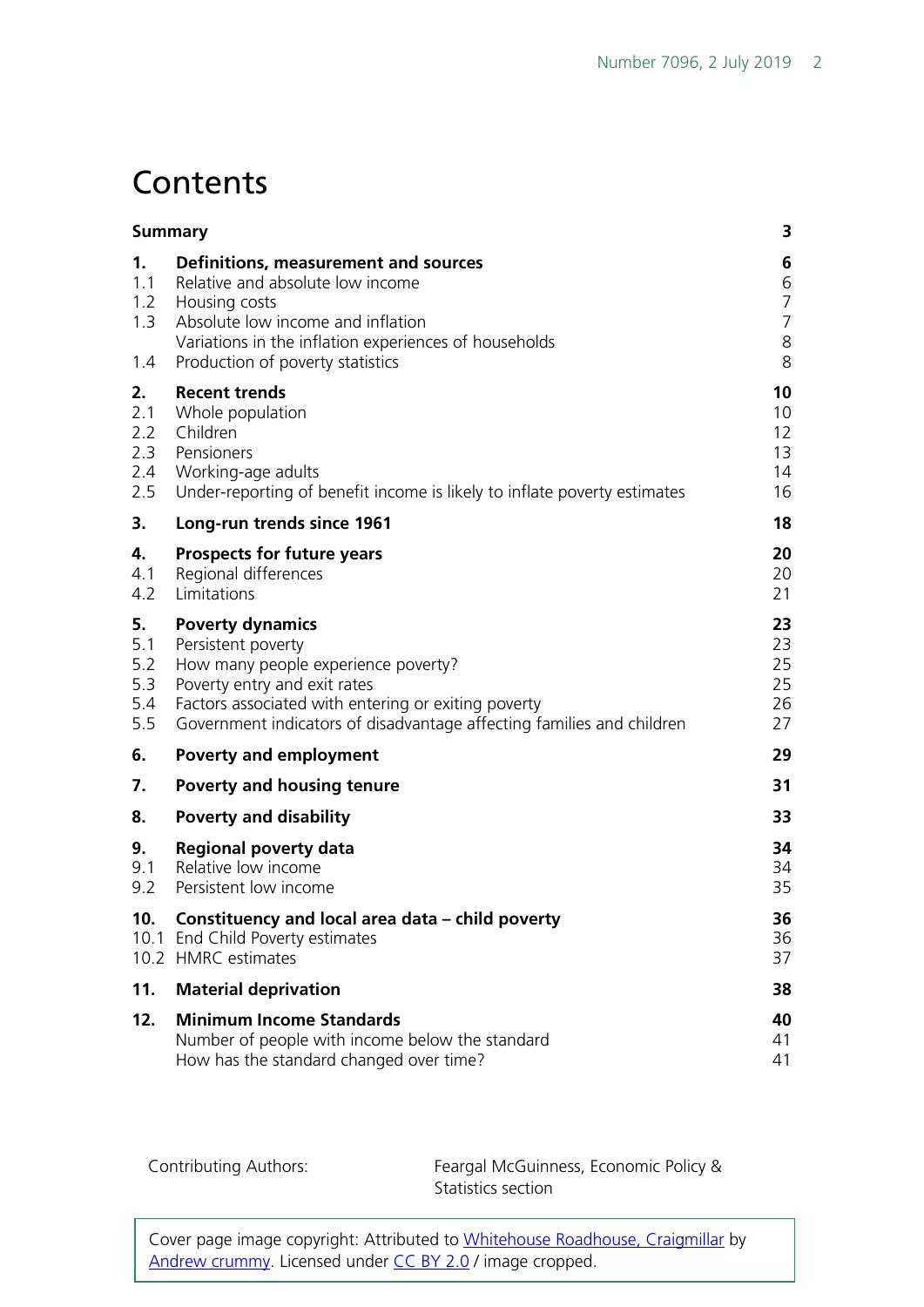# <span id="page-2-0"></span>Summary

This note sets out information on the levels and rates of poverty in the UK, including historical trends and forecasts for future years. The focus here is on poverty defined in terms of disposable household income, although poverty may be defined in different ways and there is no single, universally accepted definition.

### Measuring poverty

Various poverty measures based on disposable household income are in common use and the trend can look quite different depending on the measure used. Two commonly used measures are:

- people in relative low income living in households with income below 60% of the median in that year;
- people in absolute low income living in households with income below 60% of (inflation-adjusted) median income in some base year, usually 2010/11.

So the 'relative low income' measure compares the households with the lowest incomes against the rest of the population in that year, while the 'absolute low income' measure looks at whether living standards at the bottom of the distribution are improving over time. A low income measure can also be combined with an assessment of whether households have access to key goods and services, for a measure of low income and material deprivation.

Income can be measured before or after housing costs are deducted. Poverty levels are generally higher based on income measured after housing costs, because poorer households tend to spend a higher proportion of their income on housing.

### The extent of poverty

Around one in six people in the UK are in relative low income before housing costs (BHC), rising to more than one in five once we account for housing costs (AHC).



Overall, levels of relative low income have been fairly steady over the past few years, but this varies between population groups: the proportion of children and pensioners (to a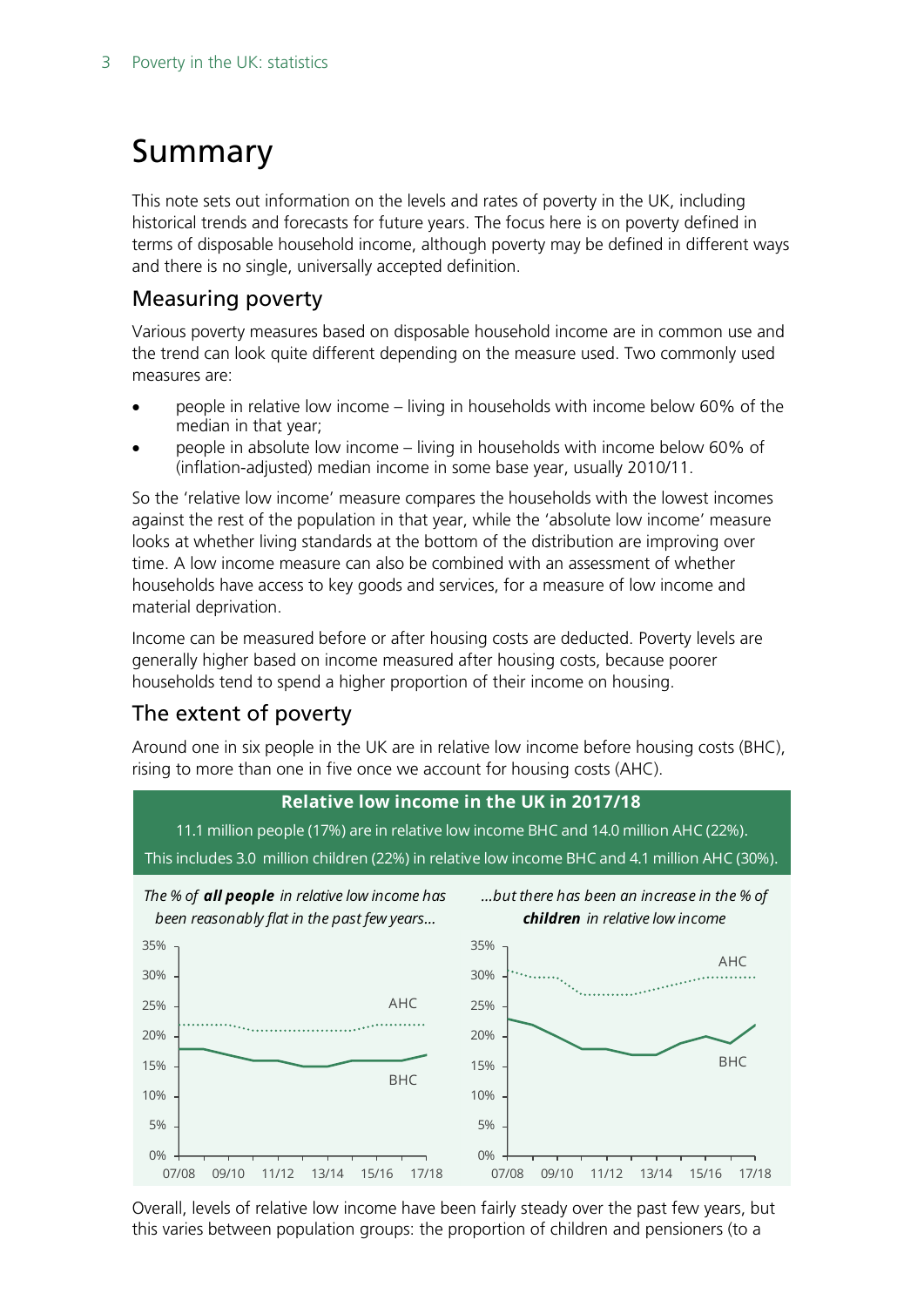lesser extent) in relative low income is higher than it was five years ago. The share of people in absolute low income, on the other hand, has seen a modest decrease over the last five years (continuing a long-term trend of falling levels of absolute low income), at least on the AHC measure. This indicates that there has been some improvement in living standards for the poorest households but the gap between them and middle-income households has remained about the same.



Over the longer-term, there has been a reduction in poverty rates since the late 1990s for children, pensioners and working-age parents. However, for working-age adults without dependent children the likelihood of being in relative low income has increased.

### Forecasts for poverty

Projections produced by the Institute for Fiscal Studies (IFS) and Resolution Foundation suggest that the share of children in relative low income will increase sharply between 2015/16 and 2021/22, assuming no change in government policy. These projections were prepared before the publication of the latest poverty estimates.

The Resolution Foundation's projections suggest child poverty will rise within the next five years, and will be 6 percentage points higher in 2023/24 than in 2016/17: equivalent to an extra 1 million children in poverty. The Resolution Foundation have also modelled the effect of various benefit changes on child poverty – finding that child poverty is likely to rise without "serious new spending or the cancellation of planned cuts". Changes for other groups are forecast to be less dramatic.

### Other ways of thinking about poverty

Although this note discusses income-based measures of poverty, these have been criticised by government ministers since 2010 as failing to acknowledge the root causes of poverty and resulting in skewed policy responses that try to lift those just below the poverty threshold to just above it. The Welfare Reform and Work Act 2016 removed four child poverty targets previously set out in the Child Poverty Act 2010, and instead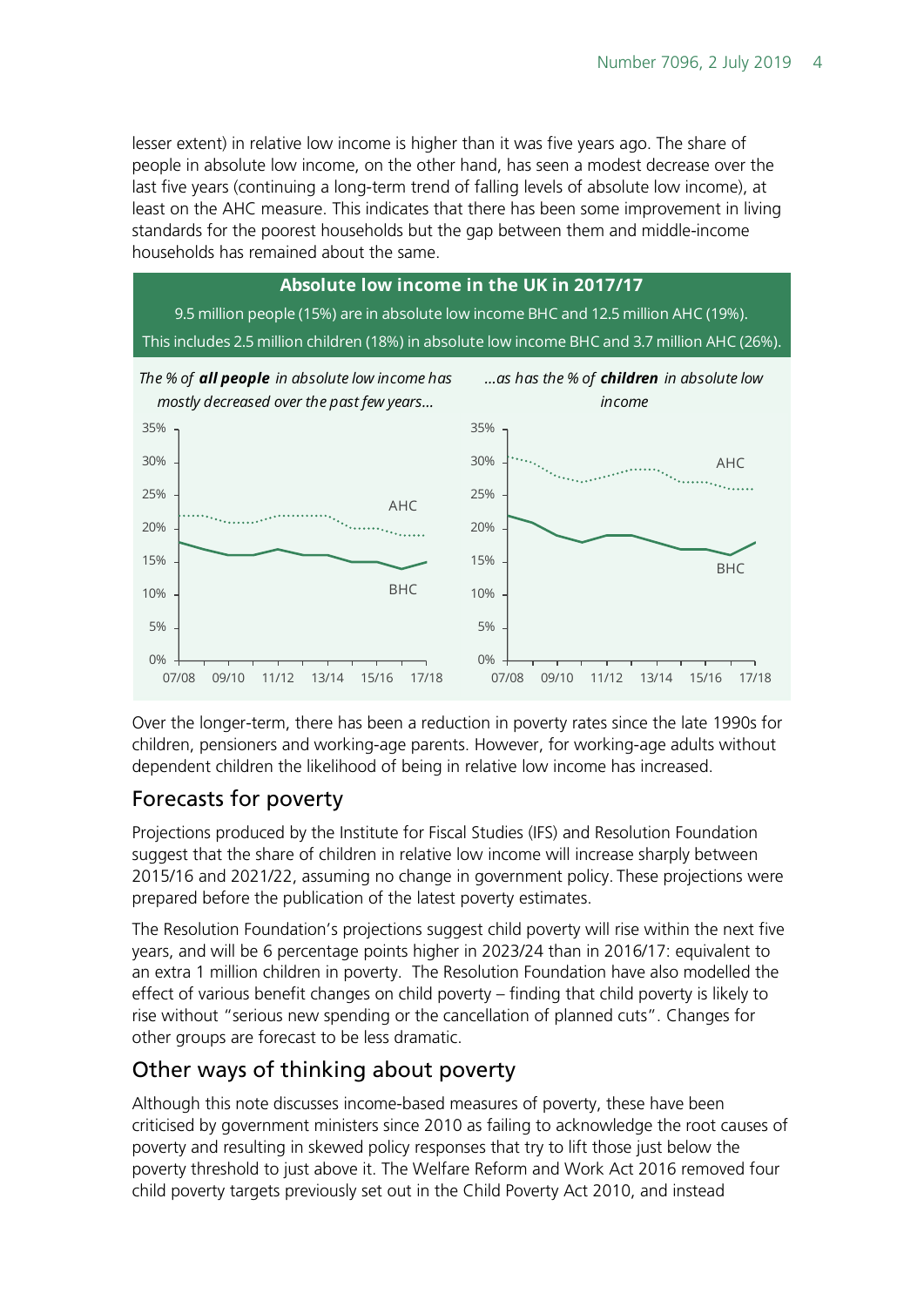introduced statutory 'life chances' indicators relating to children in England living in workless households and educational attainment at the end of Key Stage 4 (age 16).

A policy paper published by the Department for Work and Pensions in April 2017, [Improving Lives: Helping Workless Families](https://www.gov.uk/government/publications/improving-lives-helping-workless-families), set out seven other non-statutory indicator areas, relating to parental conflict; poor parental mental health; drug and alcohol dependency; problem debt; homelessness; early years; and youth employment.

The **[Social Metrics Commission](http://socialmetricscommission.org.uk/)** (SMC) has also proposed a new measure of poverty, which accounts for differences among household such as costs of childcare and disability, savings and access to assets. The trends in the SMC measure are similar to relative poverty measured after housing costs (AHC), although pensioner poverty is lower on the SMC measure than in the official statistics.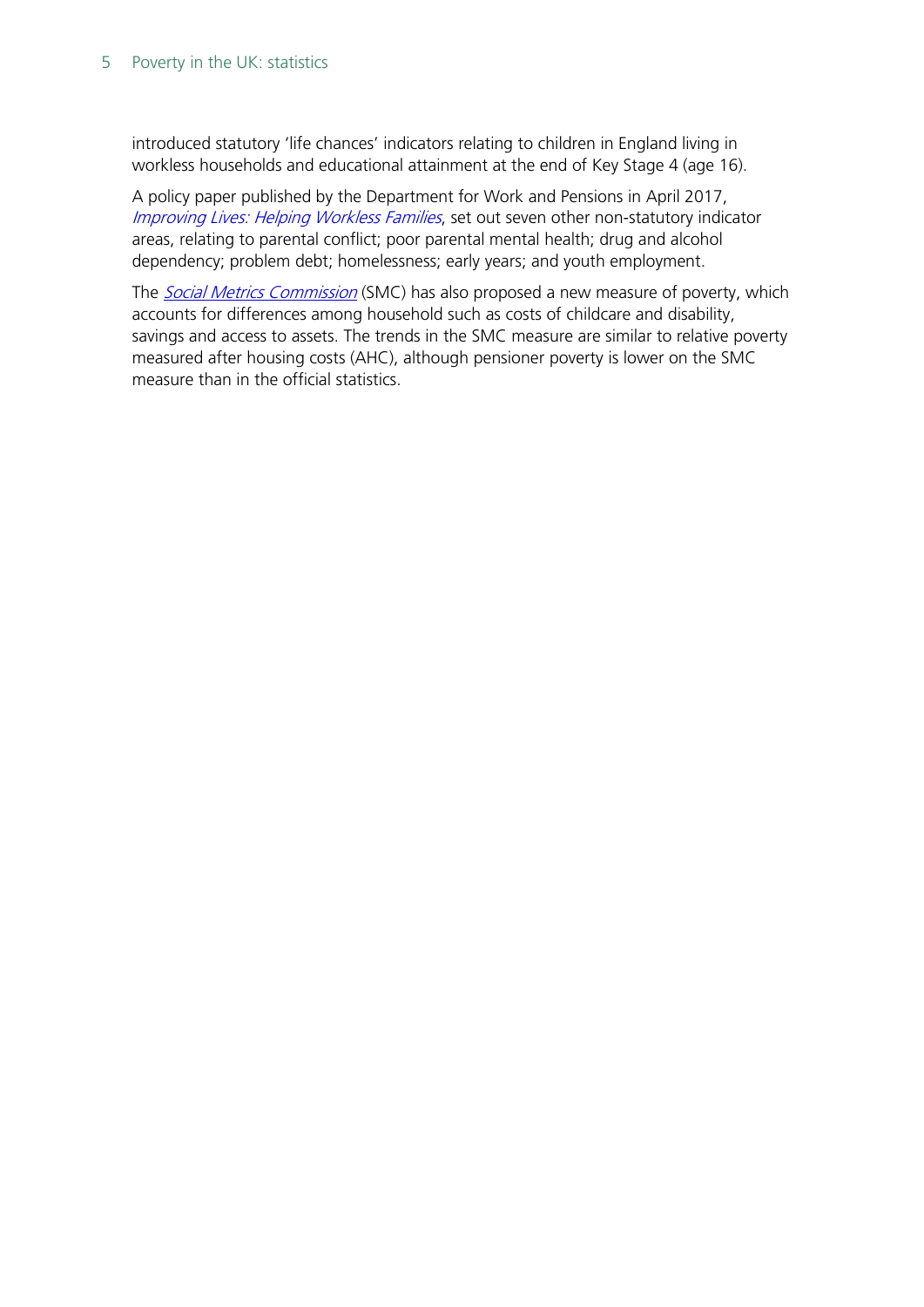# <span id="page-5-0"></span>1. Definitions, measurement and sources

#### **Defining poverty: Relative and absolute low income**

There are various ways of defining poverty and no single definition is universally accepted. In the UK, the headline measures are based on household income and so these are the focus of this paper. In particular, two commonly used measures are:

- An individual is in **relative low income** (or relative poverty) if they are living in a household with income below 60% of median household income in that year. This measure essentially looks at inequality between low- and middle-income households.
- An individual is in **absolute low income** (or absolute poverty) if they are living in households with income below 60% of the 2010/11 median, uprated for inflation. By using an income threshold that is fixed in time, this measure looks at how living standards of low-income households are changing over time.

Income can be measured before or after housing costs have been deducted (BHC or AHC). Poverty levels are generally higher when household incomes are measured AHC, as households at the lower end of the income distribution tend to spend a larger share of their income on housing than higher-income households.

Official poverty estimates for the UK are published by the Department for Work and Pensions (DWP) in its annual *[Households below average income](https://www.gov.uk/government/collections/households-below-average-income-hbai--2)* (HBAI) publication.

### <span id="page-5-1"></span>1.1 Relative and absolute low income

The headline poverty measures used in the UK count the number of individuals falling below a threshold of household disposable income. This threshold can vary from year to year in line with average incomes or may be held constant in real terms (i.e. after adjusting for inflation).

One commonly used measure is people in **relative low income** (sometimes referred to as relative poverty). This counts people living in households with income below 60% of median household income.

Another measure is **absolute low income** (or absolute poverty), which counts people living in households with income below 60% of the median in some base year (usually 2010/11), uprated for inflation.

The median is the point at which half of households have a lower income, and half have a higher income. In simple terms, the relative low income measure looks at inequality between low- and middle-income households. The absolute low income measure on the other hand indicates the extent to which living standards of low-income households are improving over time, although it does not take into account changes in what is commonly perceived as an acceptable standard of living.

However, income will not always reflect the extent to which a family can afford necessities. Therefore a low income threshold may be combined with some assessment of whether households are able to access key goods and services for a measure of **low income and material deprivation** (see [section 11](#page-37-0) of this briefing paper).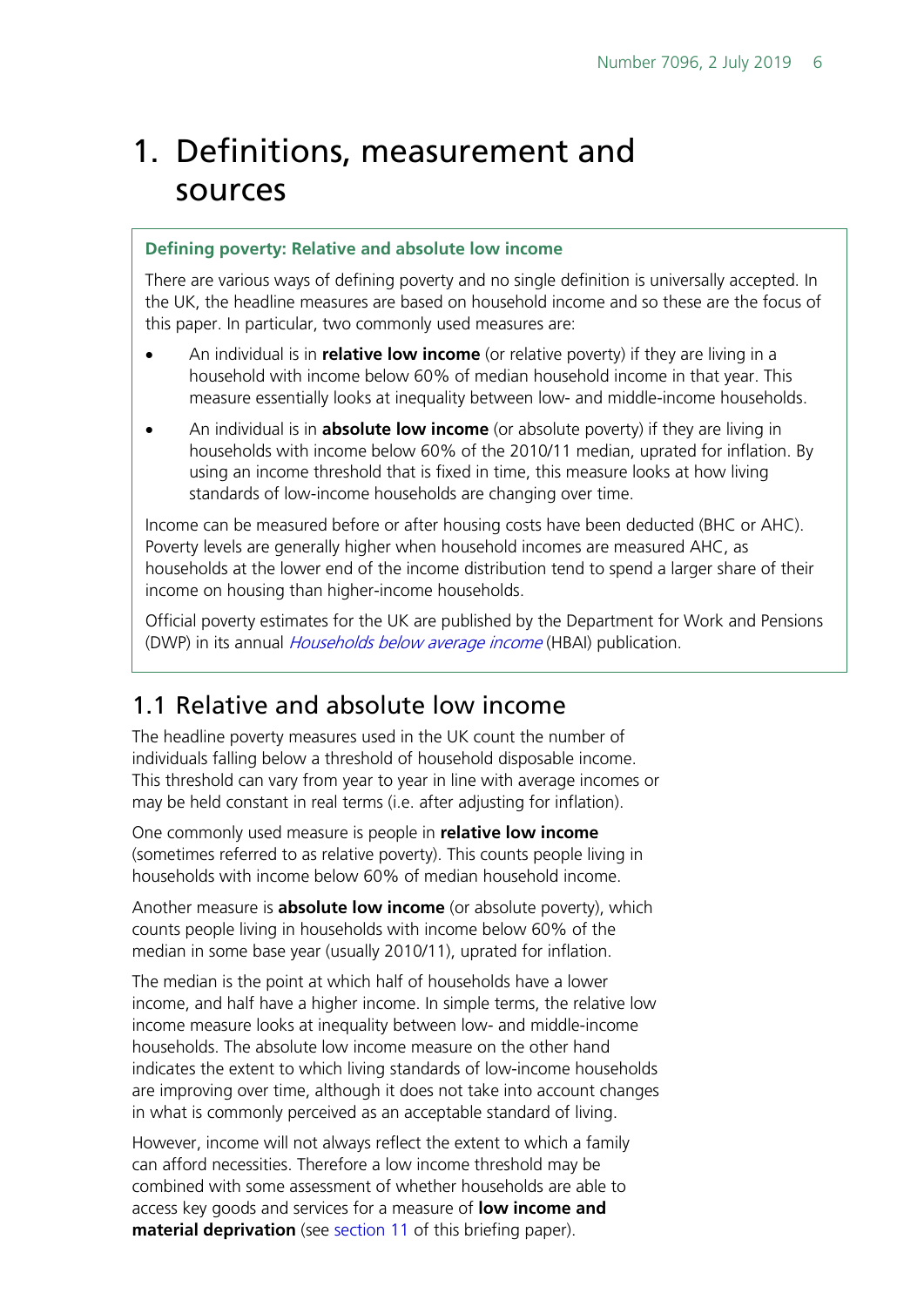#### **What do we mean by income?**

Individuals and households can obtain income from a range of sources. These include earnings from employment, cash benefits (for example the State Pension, housing benefit, tax credits, etc), investments, private pensions and other forms of income. Some of this income may be taxed. In the context of poverty statistics, we generally look at household income measured after adding on benefits and after deducting direct taxes (that is, disposable income) as a guide to the resources available to the household.

Household income is likely to be more informative than individual income in this context, since we may expect income to be shared between household members. Certain forms of income are also determined by household composition – for example, tax credit awards or child benefit payments. However, a larger household is likely to need a higher level of income in order to enjoy the same standard of living as a smaller household. Therefore, to better enable comparisons of living standards, the statistics on household income are 'equivalised' to adjust for differences in household size and composition.

Equivalisation means that the income threshold below which someone is considered to be in poverty differs by household type. Suppose a family with children has the same (unequivalised) disposable income as a single person: it is possible for the family to be counted as being in poverty even if the single person is not, because they have to make their income stretch across all household members. The standard of living afforded by a given level of income will of course depend on the price of goods and services, so when making comparisons between years we adjust incomes for inflation (to obtain 'real' incomes).

## <span id="page-6-0"></span>1.2 Housing costs

Household income may be measured before or after housing costs are deducted (BHC or AHC). Both measures are commonly used, although in some cases one measure may be more appropriate than the other.

A BHC measure acknowledges that some households may choose to spend more on housing in order to enjoy a better quality of accommodation. On the other hand, variations in housing costs may not always reflect differences in the quality of accommodation (for example, geographical differences mean two households could face very different costs for a comparable standard of housing). In this case, an AHC measure is arguably more illuminating.<sup>[1](#page-6-2)</sup>

Poverty levels are generally higher when household incomes are measured AHC, as households at the lower end of the income distribution tend to spend a larger share of their income on housing than higher-income households.

## <span id="page-6-1"></span>1.3 Absolute low income and inflation

An individual is in absolute low income if their household income is below 60% of the median in some base year, adjusted for inflation. DWP's *[Households below average income](https://www.gov.uk/government/collections/households-below-average-income-hbai--2)* (HBAI) publication uses 2010/11 as the base year in order to measure absolute low income. This briefing paper follows HBAI and also uses 2010/11 as its base year.

<span id="page-6-2"></span> 1 A short summary of the arguments for and against deducting housing costs from household income can be found in DWP, Households Below Average Income. [2010/11](https://www.gov.uk/government/uploads/system/uploads/attachment_data/file/200775/appendix_2_hbai12.pdf), 11 June 2012, Appendix 2: Methodology, p266. See also Appendix A in Jonathan Cribb et al, *Living standards, poverty and inequality* [in the UK: 2017](https://www.ifs.org.uk/publications/9539), Institute for Fiscal Studies Report R129, 19 July 2017, pp77-9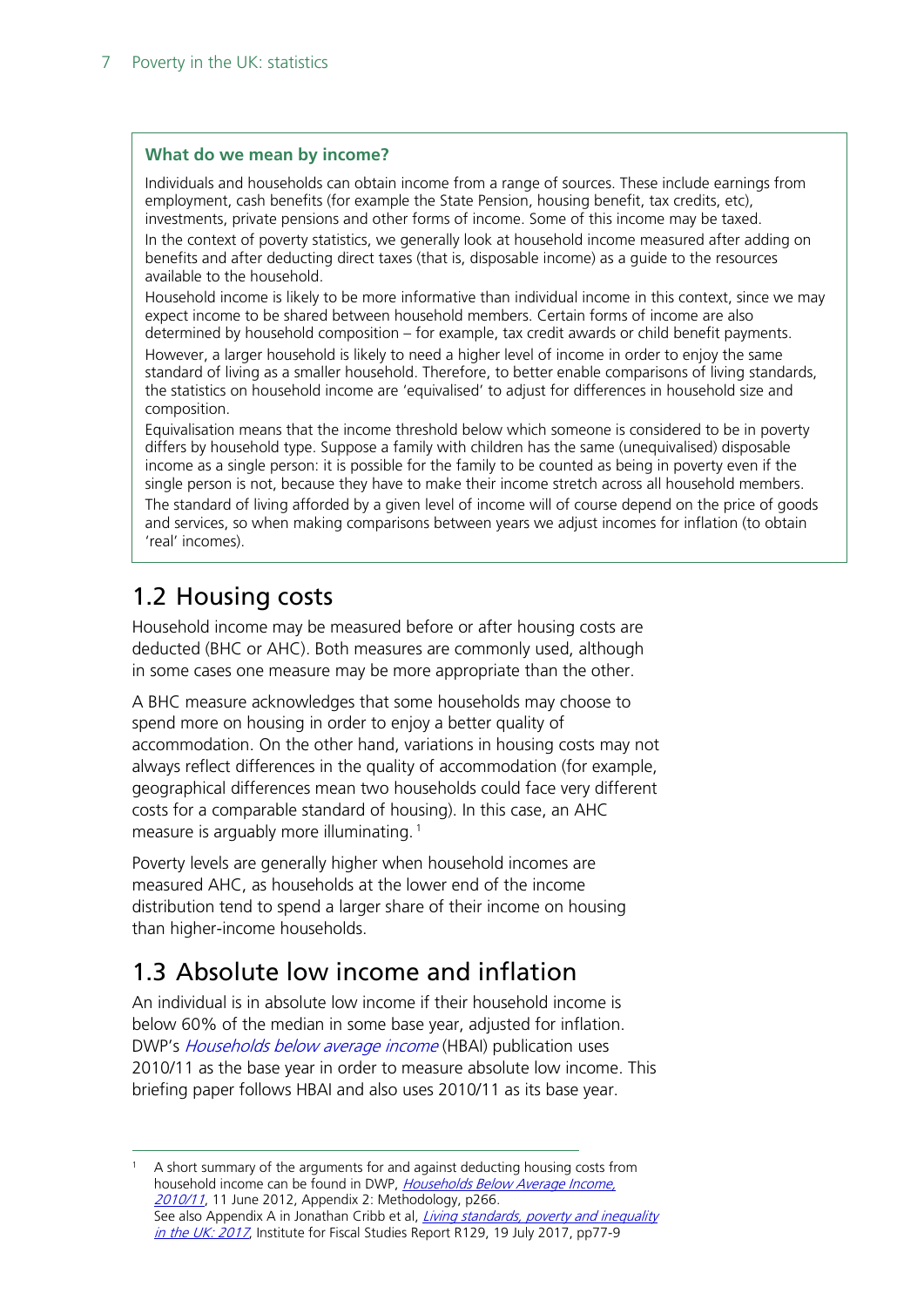The number and percentage of people in absolute low income depends on how you adjust for inflation. The official poverty statistics presented in the HBAI report for 2016/17 use an absolute low income threshold uprated based on the Consumer Prices Index (CPI) measure of inflation.

Editions of HBAI before 2014/15 used the Retail Prices Index (RPI) measure, which tends to show a higher rate of inflation than the CPI. This affected the estimated number and proportion of people counted as being in absolute low income. Annex 4 of the [HBAI Quality and](https://www.gov.uk/government/statistics/households-below-average-income-19941995-to-20132014)  [Methodology Information Report for 2014/15](https://www.gov.uk/government/statistics/households-below-average-income-19941995-to-20132014) compares the trend in absolute low income under both CPI and RPI.

### <span id="page-7-0"></span>Variations in the inflation experiences of households

Regardless of the choice of inflation index, the absolute low income measure does not account for differences in households' experiences of inflation. Households with different levels of income will have different spending patterns, meaning the cost of living may rise more quickly for some households than for others.

Research funded by the Joseph Rowntree Foundation and conducted by the Institute for Fiscal Studies found that low-income households experienced a higher average annual rate of inflation than richer households over the period 2002/03 to 2013/14. The research estimates that the proportion of people in absolute low income would have been 0.5% points higher in 2013/14 if the threshold was uprated based on inflation rates that vary with household income.<sup>[2](#page-7-2)</sup> More recent data from the Office for National Statistics indicates that higher-income households experienced (if anything) a slightly higher rate of inflation than lower-income households during much of 2017, 2018 and early 2019. [3](#page-7-3)

## <span id="page-7-1"></span>1.4 Production of poverty statistics

Official figures for the number of people in relative and absolute low income are published by the Department for Work and Pensions (DWP) in its annual *[Households below average income](https://www.gov.uk/government/collections/households-below-average-income-hbai--2)* (HBAI) publication. The latest figures are for 2017/18 and were published on 14 June 2019.

The figures in HBAI are derived from the Family Resources Survey, which surveys over 19,000 households in the UK annually. Survey findings are weighted to produce estimates for the whole UK population. **All data in this briefing come from this source unless otherwise stated**. [4](#page-7-4)

<span id="page-7-2"></span><sup>&</sup>lt;sup>2</sup> A Adams and P Levell, *[Measuring poverty when inflation varies across households](http://www.jrf.org.uk/publications/measuring-poverty-inflation)*, Joseph Rowntree Foundation, 5 November 2014. Research by the Office for National Statistics (ONS) also found low-income households tend to experience higher rates of inflation than richer households: Variation in the Inflation Experience of UK [Households, 2003-2014](http://www.ons.gov.uk/ons/rel/elmr/variation-in-the-inflation-experience-of-uk-households/2003-2014/index.html), 15 December 2014

<span id="page-7-3"></span><sup>&</sup>lt;sup>3</sup> Office for National Statistics, *CPIH-consistent inflation rate estimates for UK* [household groups: 2005 to 2019](https://www.ons.gov.uk/economy/inflationandpriceindices/articles/cpihconsistentinflationrateestimatesforukhouseholdgroups20052017/2005to2019/relateddata), 15 August 2018

<span id="page-7-4"></span><sup>4</sup> Analysis of trends in relative low income by housing tenure in section 7 are based on analysis of survey microdata: Department for Work and Pensions. (2019). Households Below Average Income, 1994/95-2017/18. [data collection]. 12th Edition. UK Data Service. SN: 5828, http://doi.org/10.5255/UKDA-SN-5828-10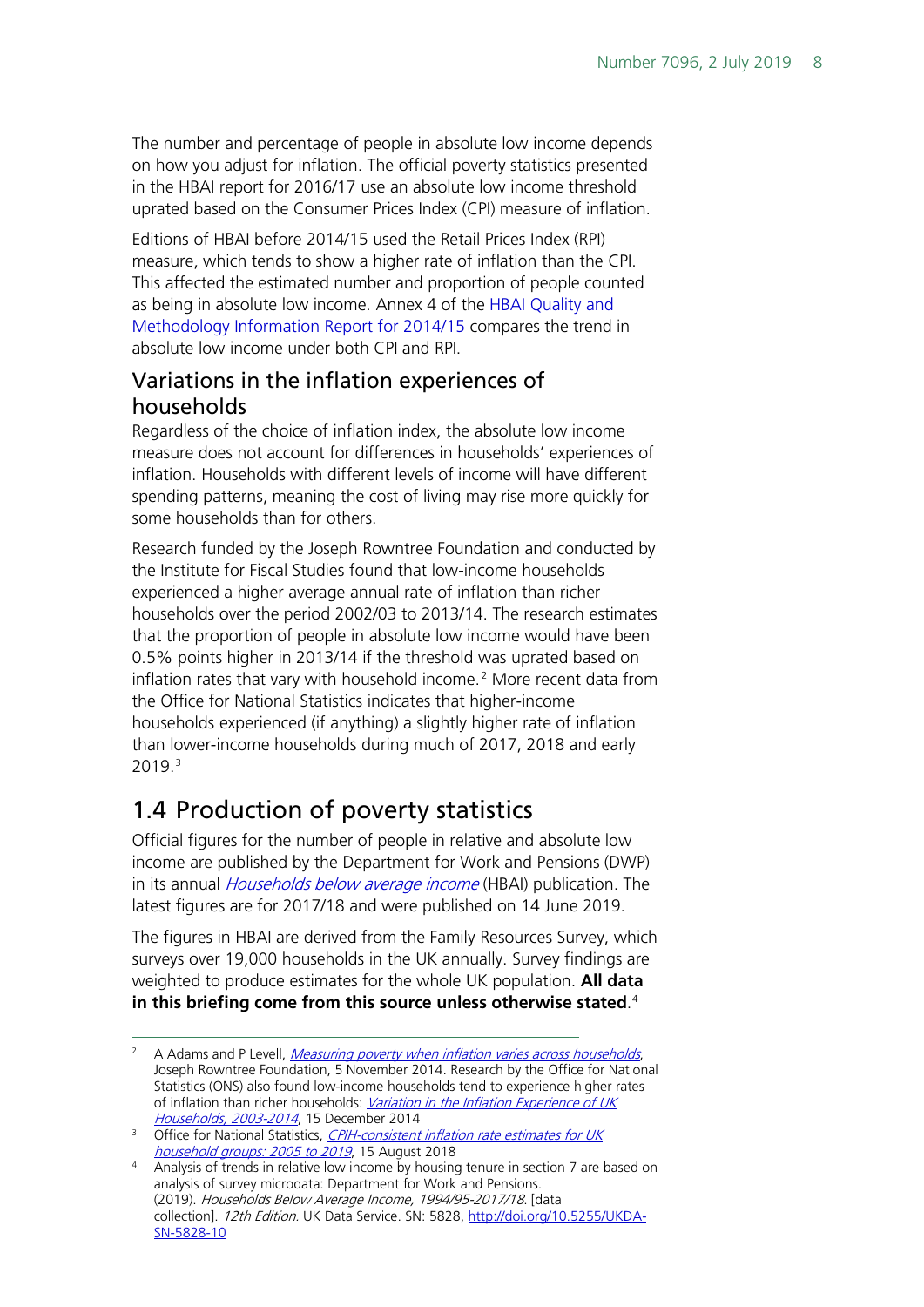#### **An alternative measure of poverty**

The **[Social Metrics Commission](http://socialmetricscommission.org.uk/)** (SMC) has proposed a new measure of poverty, which accounts for differences among household such as costs of childcare and disability, savings and access to assets. The trends in the SMC measure are similar to relative poverty measured after housing costs (AHC), although pensioner poverty is lower on the SMC measure than in the official statistics.<sup>[5](#page-8-0)</sup> Estimates of the SMC's poverty rates are published on their website.

<span id="page-8-0"></span><sup>&</sup>lt;sup>5</sup> Based on analysis in Institute for Fiscal Studies, Living standards, poverty and inequality [in the UK: 2019,](https://www.ifs.org.uk/publications/14193) 19 June 2019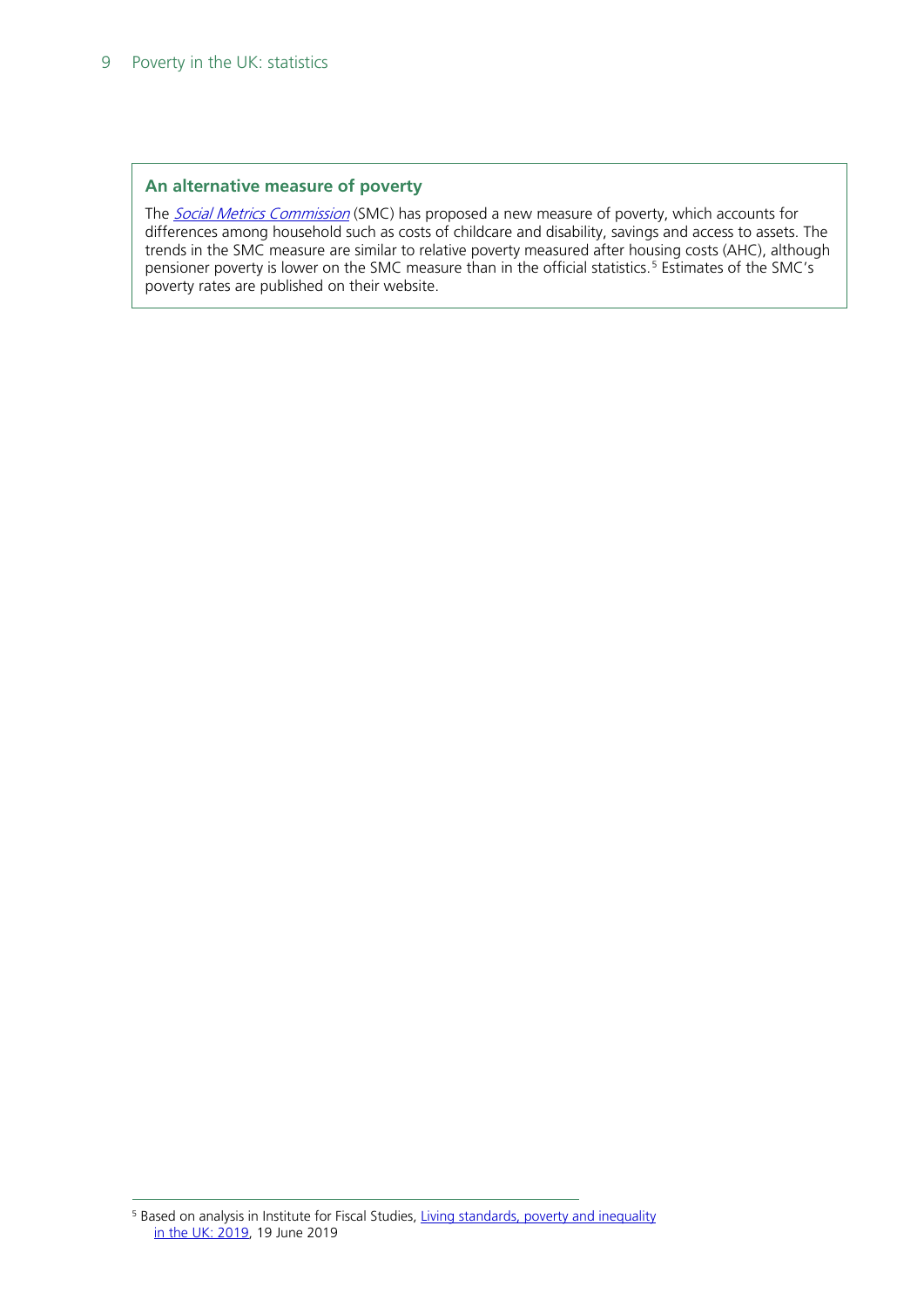# <span id="page-9-0"></span>2. Recent trends

### <span id="page-9-1"></span>2.1 Whole population

In 2017/18, there were 11.1 million people in the UK in relative low income before housing costs (BHC), up from 10.4 million the previous year. 17% of the population were in relative low income BHC.

On an after housing costs (AHC) basis, 14.0 million people were in relative low income, down from 14.3 million the previous year (and the same as the year before that). 22% of the population were in relative low income AHC.



There were 9.5 million people in absolute low income BHC, an increase of 600,000 from the previous year (but similar to the figure from 2014/15). 15% of the population were in absolute low income BHC.

The number of people in absolute low income AHC was 12.5 million, similar to the previous year. The proportion of the population in absolute low income AHC was 19%.



Previously, the proportion of people in relative low income fell between 2009/10 and 2010/11, both on a BHC and AHC basis. This was because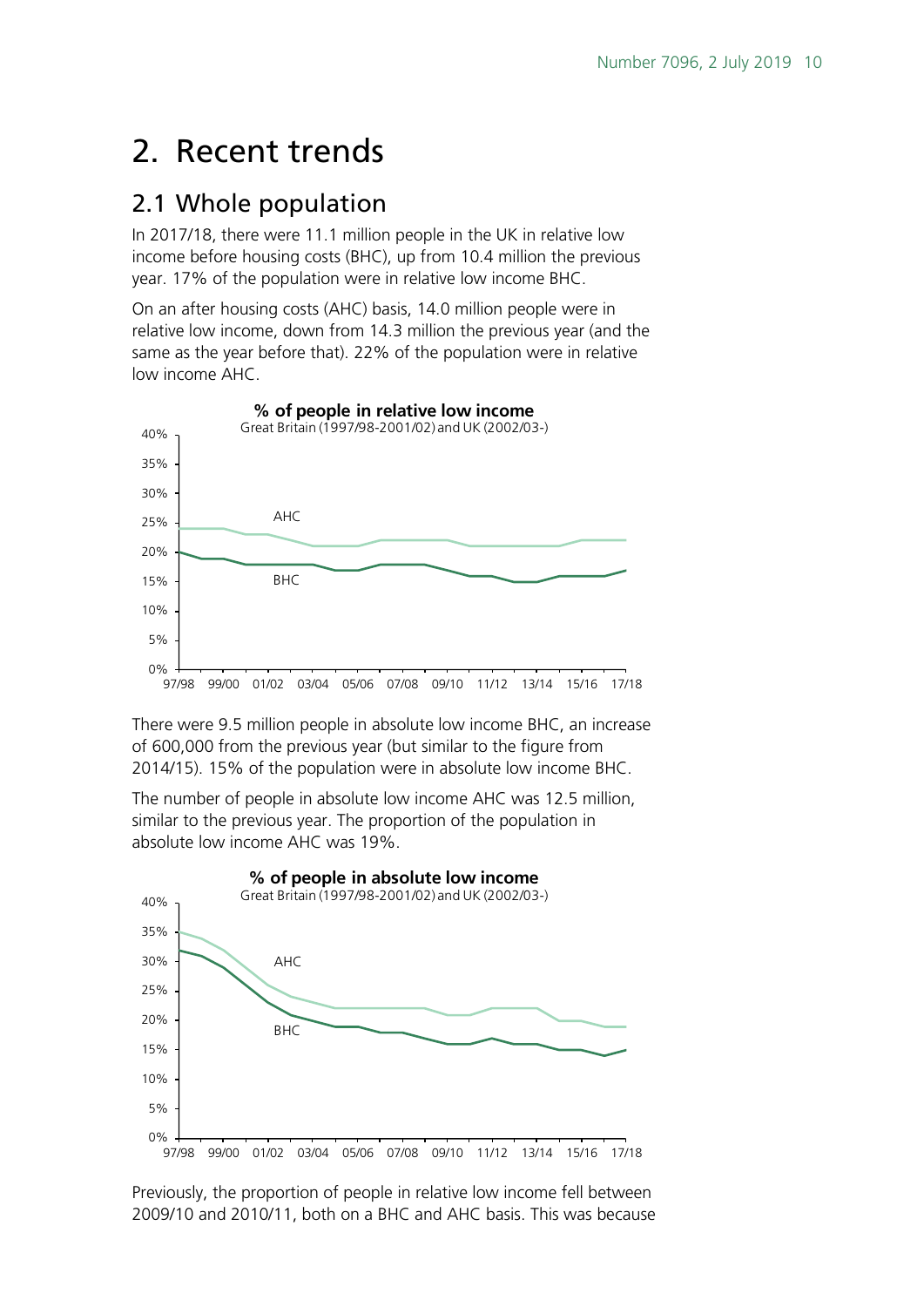#### 11 Poverty in the UK: statistics

there was a larger decrease in real incomes for households at the middle of the income distribution than for households at the bottom, and the relative low income threshold moves in line with median income.

This decrease in median income between 2009/10 and 2010/11 reflected a decrease in real median earnings. Benefit and tax credit income, on the other hand, fell only slightly in real terms meaning that poor households in receipt of benefits and tax credits saw a smaller fall in their real incomes than was the case for middle-income households.

<span id="page-10-0"></span>One group which did not experience a reduction in relative low income following the 2008 economic downturn was working-age adults without children. However, this group is less likely to be in receipt of benefits than pensioners or families with children.<sup>[6](#page-10-0)</sup>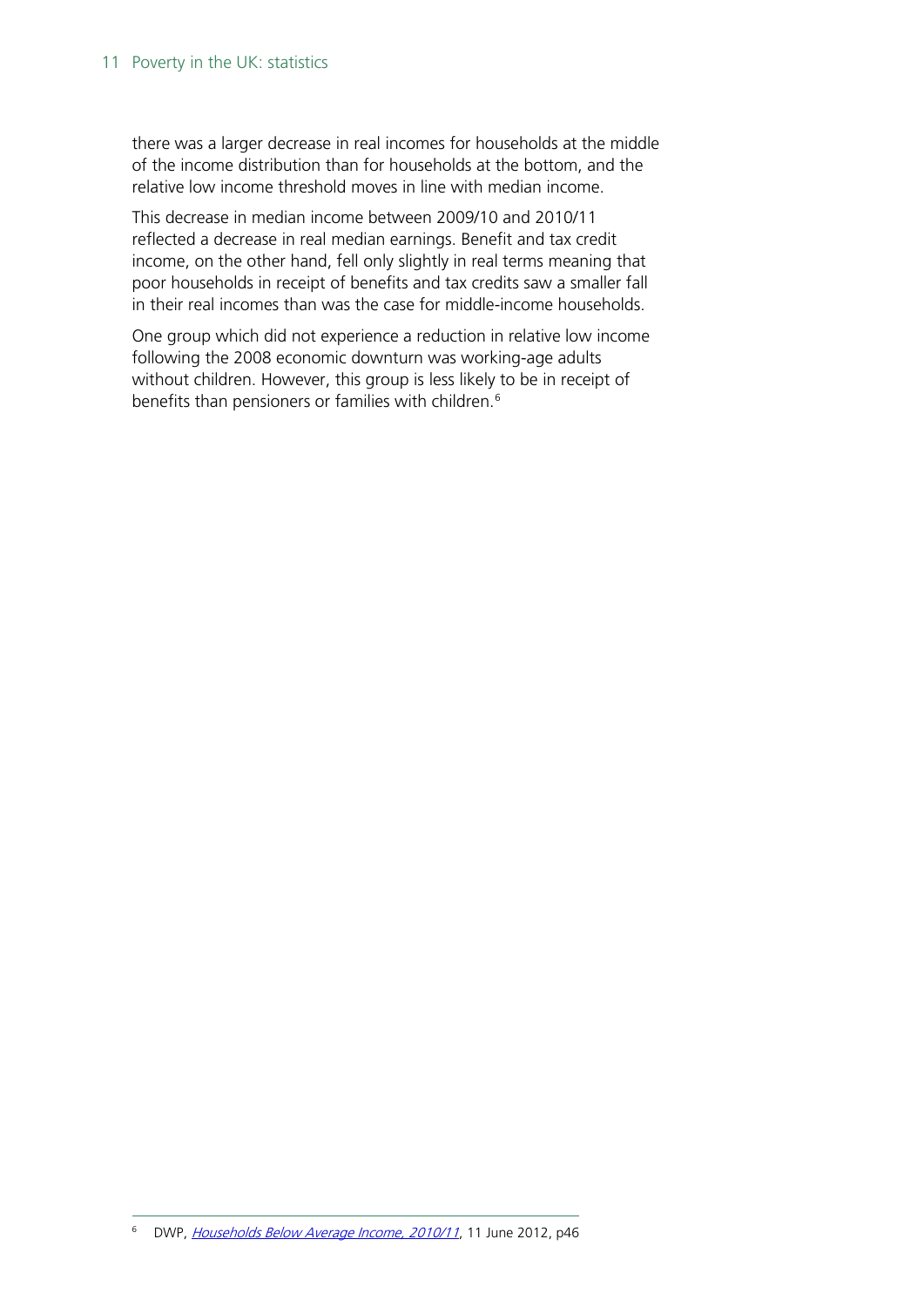## <span id="page-11-0"></span>2.2 Children

3.0 million children were in relative low income BHC in 2017/18, up 300,000 from the previous year. 22% of children were in relative low income BHC. [7](#page-11-1)

On an AHC basis, there were 4.1 million children in relative low income, about the same as the previous year. 30% of all children were in relative low income AHC.



The number of children in absolute low income BHC was 2.5 million, an increase of 300,000 from the previous year. 18% of children were in absolute low income BHC.

3.7 million children were in absolute low income AHC, up 200,000 from the previous year. 26% of children were in absolute low income AHC.



<span id="page-11-1"></span> 7 Children are defined here as people aged under 16, or who are aged 16-19, not married or co-habiting and in full-time non-advanced education.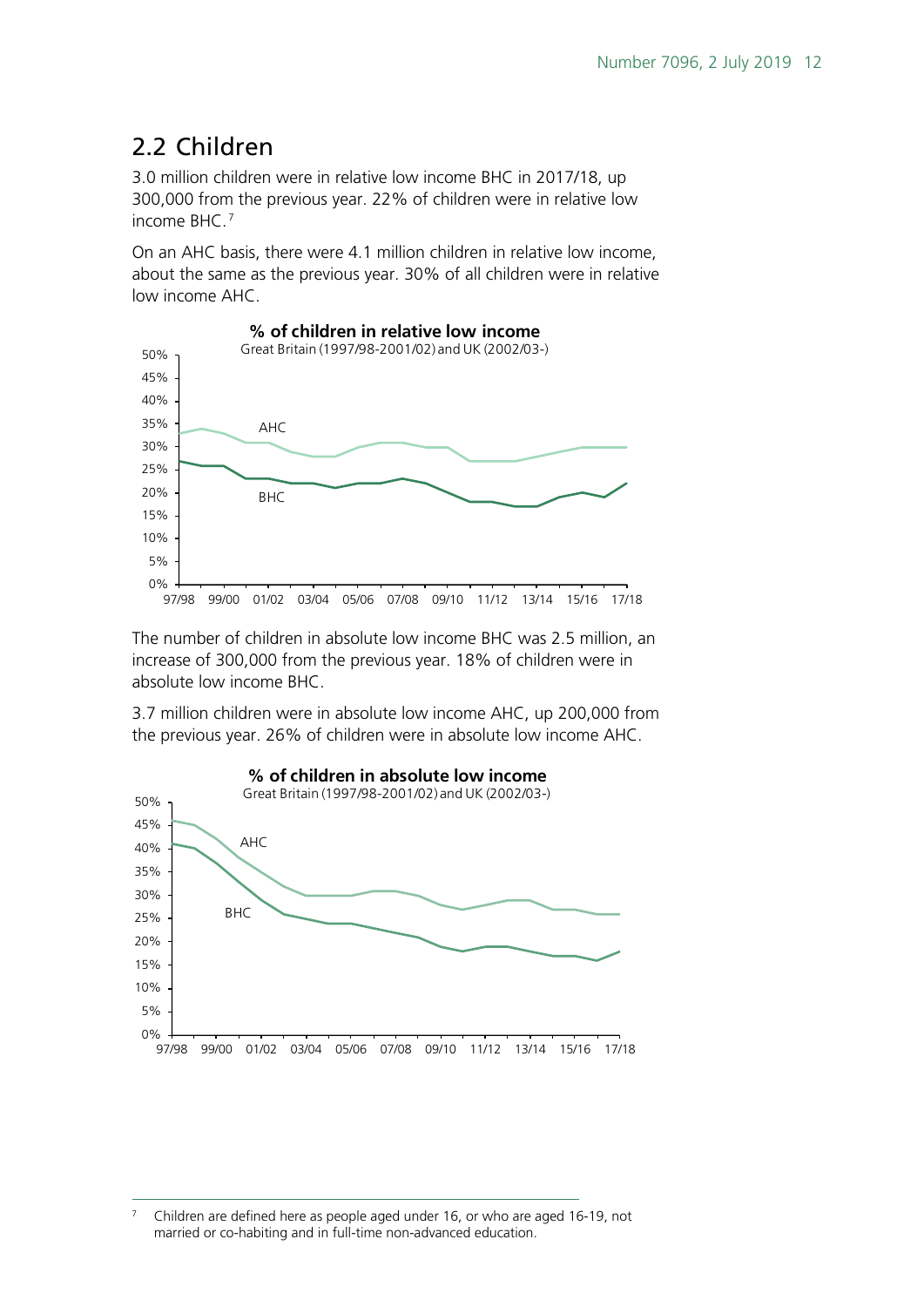### <span id="page-12-0"></span>2.3 Pensioners

When analysing pensioner incomes, it is often more useful to look at incomes AHC since around three-quarters of pensioners own their homes (otherwise we may get a misleading impression of the relative living standards of pensioners who do not own their home and so incur significantly higher housing costs). Pensioners are defined as all adults above State Pension age.

2.0 million pensioners were in relative low income AHC in 2017/18, similar to the year before. 16% of pensioners were in relative low income AHC. (On a BHC measure, 2.2 million pensioners were in relative low income. This was around 18% of all pensioners.)



1.6 million pensioners were in absolute low income AHC in 2017/18, 100,000 more than the previous year. 14% of all pensioners were in absolute low income AHC. (On a BHC measure, the number in absolute low income was 1.8 million, 15% of all pensioners.)

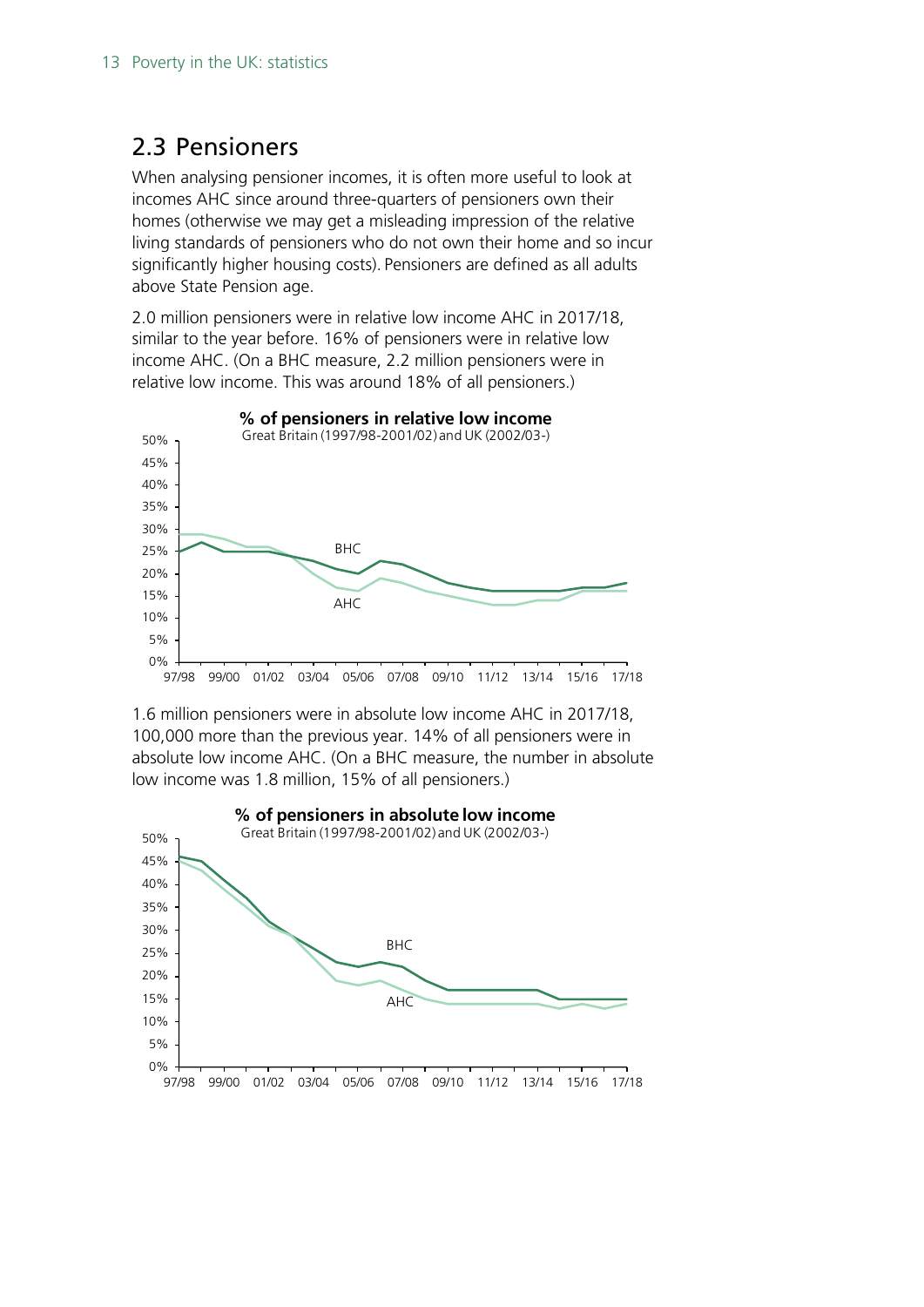## <span id="page-13-0"></span>2.4 Working-age adults

There were 5.9 million working-age adults in relative low income BHC in 2017/18, 15% of all working-age adults. The number increased by 200,000 on the previous year.

The likelihood of being in low income varies by family status. 18% of adults with dependent children ("working-age parents") were in relative low income BHC, slightly higher than the previous year (16%). The proportion of working-age adults without children in relative low income BHC remained about the same at 14%. Over the longer term, the trend in poverty rates for those with children has contrasted with the trend for those without children, as discussed below.

Based on incomes AHC, 8.0 million working-age adults were in relative low income in 2017/18. This was 200,000 less than the previous year.

20% of all working-age adults were in relative low income AHC. The rate was higher for working-age parents at 24% (down a little from 26% the previous year), compared to 18% for working-age adults without dependent children.



#### **% of working-age adults in relative low income**

Note: figures for 1997/98 to 2001/02 are for Great Britain; figures for 2002/03 onwards are for the UK.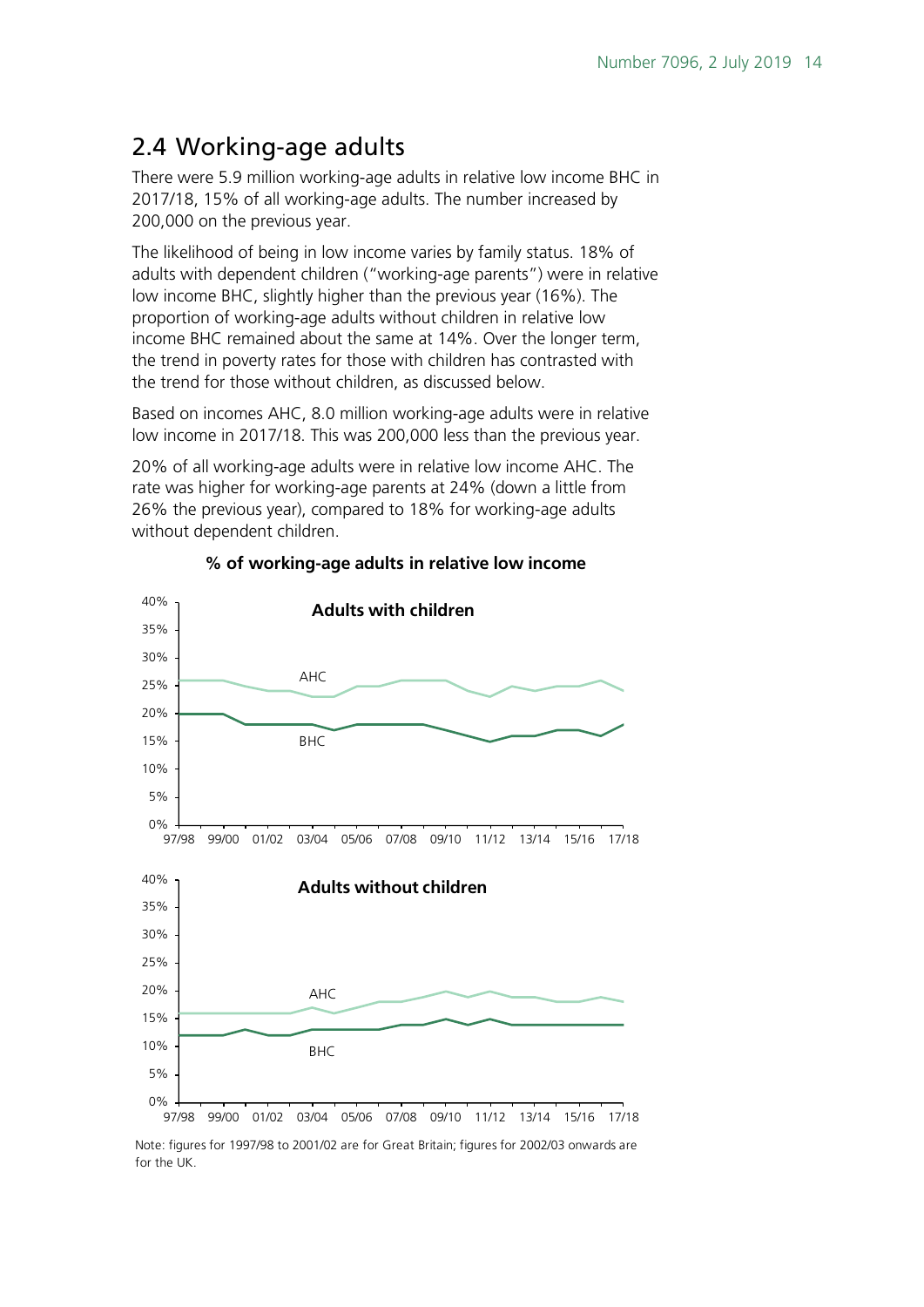5.2 million working-age adults were in absolute low income BHC, 200,000 more than the previous year. This was 13% of all working-age adults. The rate was 15% for working-age parents and 12% for those without children.

On an AHC basis, the number of working-age adults in absolute low income fell by 200,000 from the previous year to 7.2 million. This was 18% of all working-age adults. The rate of absolute low income AHC was 22% for working-age parents and 16% for those without children.



**% of working-age adults in absolute low income**

Note: figures for 1997/98 to 2001/02 are for Great Britain; figures for 2002/03 onwards are for the UK.

As can be seen from the charts, over the past twenty years, poverty rates for working-age adults with children have followed a different trend to rates for those without children. Firstly, the likelihood of being in **relative low income** declined during the late 1990s and early 2000s for working-age adults with children, but increased for those without children. One reason for this is the contrast in state support for families with and without children under the 1997-2010 Labour government, as explained by the Institute for Fiscal Studies:

The increase in the generosity of state support for low-income families with children and pensioners stands in stark contrast to the lack of priority in this area attached to the childless workingage population. Indeed, direct tax and benefit reforms under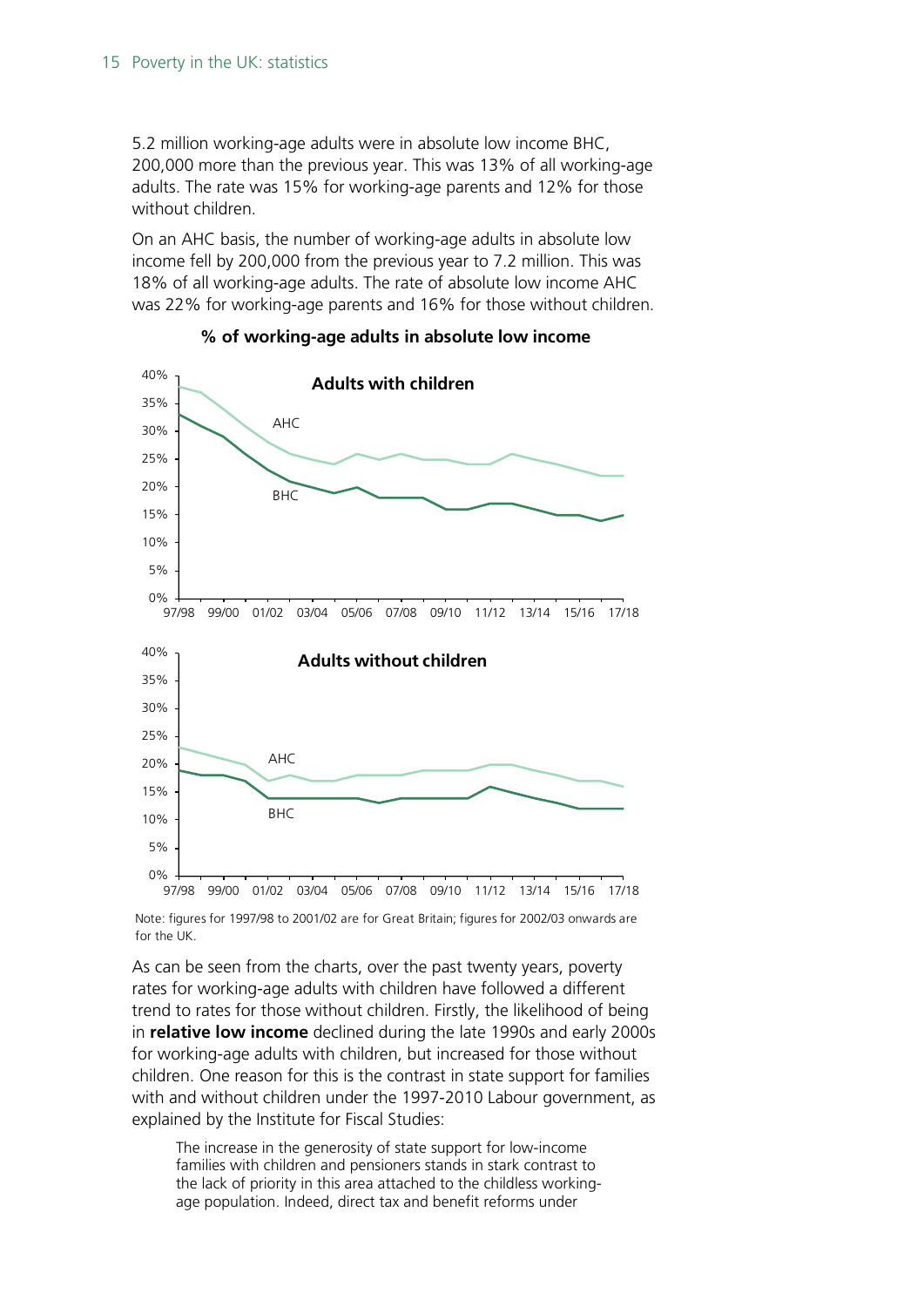Labour had almost no net impact on poverty rates among that group. [8](#page-15-1)

Poverty trends for working-age parents and those without children diverged again after the 2008 recession. Unlike pensioners or families with children, there was no decrease in relative low income among working-age adults without children after 2007/08. People in this group tend to draw more of their income from earnings and less from benefits than pensioners or families with children, so were particularly affected by real terms falls in earnings following the recession:

Working-age non-parents were the only major demographic group not to see a fall in relative poverty between 2007–08 and 2012–13 (although there was a fall when looking just at the change between 2011–12 and 2012–13; however, this was not significant). This is a group who are, on average, more reliant on earnings and less reliant on benefits than children and pensioners, even when focusing only on low income groups. In 2012–13, benefits made up 88% of household income for the poorest 30% of pensioners, 62% for the poorest 30% of children and 38% for the poorest 30% of working-age non-parents. This helps to explain why they benefited less from the rise in benefits relative to earnings during the recession. In addition, working-age adults without dependent children are relatively likely to be young adults, and […] adults aged under 30 saw the largest falls in wages and employment rates during the recession.<sup>[9](#page-15-2)</sup>

## <span id="page-15-0"></span>2.5 Under-reporting of benefit income is likely to inflate poverty estimates

Poverty levels may be somewhat lower than stated in the official statistics once we make adjustment for households under-reporting the amount they receive in benefits.

Estimates of relative and absolute low income are obtained from the Family Resources Survey, which surveys over 19,000 households in the UK each year. Although this is recognised as the best source of data on the distribution of household incomes in the UK, it does not perfectly record all income received by a household. In particular, the survey underestimates the total amount of benefit income received by households compared to administrative data on what the government actually pays out in benefits.

Analysis by the Resolution Foundation, a think tank, indicates that benefit income as recorded in the Family Resources Survey in 2016/17 only came to 82% of actual government expenditure on benefits for private households in the UK. This left an unexplained gap of £37 billion compared to government expenditure, or around 4% of total disposable income reported in the survey. The gap has increased from around 2% of total disposable income at the start of the 2000s.<sup>[10](#page-15-3)</sup>

<span id="page-15-1"></span><sup>&</sup>lt;sup>8</sup> R Joyce and L Sibieta (2013), *An assessment of Labour's record on income inequality* [and poverty](http://oxrep.oxfordjournals.org/content/29/1/178.abstract), Oxford Review of Economic Policy, vol. 29, pp. 178–202.

<span id="page-15-2"></span><sup>&</sup>lt;sup>9</sup> C Belfield et al, *[Living standards, poverty and inequality in the UK: 2014](http://www.ifs.org.uk/publications/7274)*, IFS Report 96, 15 July 2014, p80

<span id="page-15-3"></span><sup>&</sup>lt;sup>10</sup> Adam Corlett et al, *[The Living Standards Audit 2018](https://www.resolutionfoundation.org/publications/the-living-standards-audit-2018/)*, Resolution Foundation Report, 24 July 2018, pp48-54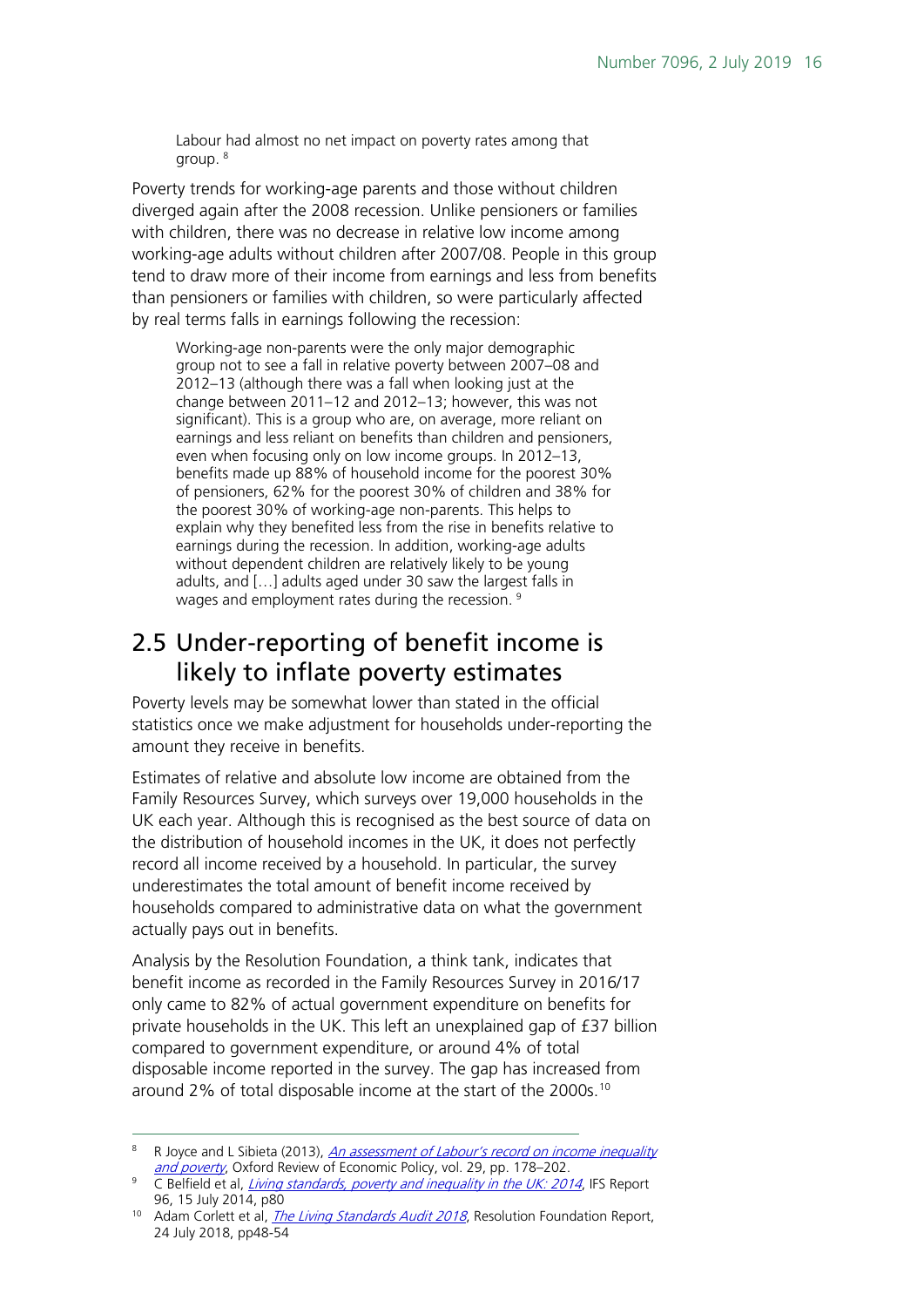The under-reporting of benefit income is likely to have the greatest impact on income estimates for households at the lower end of the income distribution, since these households tend to draw a larger share of their total income from benefits. If this is indeed the case, then incomes across the bottom half of the distribution will be higher relative to median income than is reported in the Family Resources Survey. That would mean official estimates for the proportion of people in relative low income are overstated.

### How do poverty estimates change when we factor in the missing benefit income?

There is no easy way to correct the survey data so that it balances with the administrative data on benefit expenditure, because we cannot know which households in the survey are under-reporting their income from benefits. Nevertheless, estimates from the Resolution Foundation suggest that once we adjust for the 'missing' benefit income in the Family Resources Survey then 18% of people were in relative low income AHC in 2016/17, compared to an estimate of 22% based on the unadjusted survey data.<sup>[11](#page-16-0)</sup>

#### **Poverty levels are lower when we account for under-reporting of benefit income**

Headline estimate (unadjusted) Estimate adjusted for missing benefit income All people 22% 22% 18% Resolution Foundation estimates

Children 30% 24% Working-age adults 21% 2008 2019 Pensioners 16% 16% 11%

% of people in relative low income after housing costs, GB, 2016/17:

Source: Resolution Foundation estimates, published in Adam Corlett et al, The Living Standards Audit 2018 , July 2018

<span id="page-16-0"></span>After adjusting for the missing benefit income, poverty levels are estimated to be lower in every year since 1994/95. What is more, the adjusted data suggest that poverty levels **fell more quickly during the 2000s** than is indicated by the unadjusted data.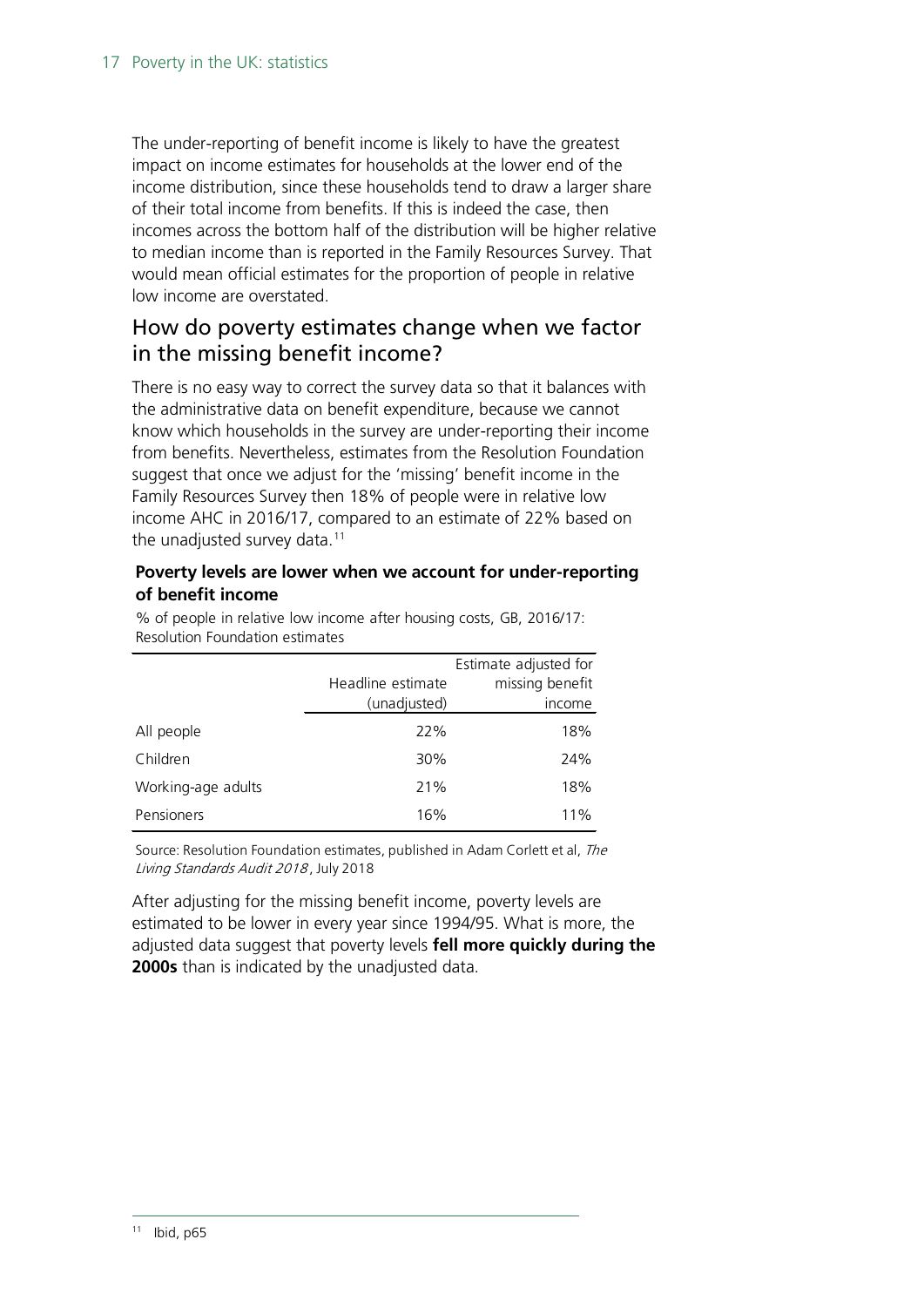# <span id="page-17-0"></span>3. Long-run trends since 1961

This section briefly summarises poverty trends over the long-run (since the 1960s) using [data compiled by the Institute for Fiscal Studies](http://www.ifs.org.uk/tools_and_resources/incomes_in_uk) (IFS).

There was a large increase in the proportion of people in relative poverty during the 1980s, followed by a more gradual decline.



Notes: Years refer to calendar years up and including 1992 and financial years from 1993/94 onwards. Source: Institute for Fiscal Studies (IFS), using data compiled from the Family Resources Survey and Family Expenditure Survey; DWP

The proportion of people in absolute low income, on the other hand, has greatly reduced over the past fifty years because over most of this period growth in incomes outstripped inflation.



Notes: Years refer to calendar years up and including 1992 and financial years from 1993/94 onwards. Source: Institute for Fiscal Studies (IFS), using data compiled from the Family Resources Survey and Family Expenditure Survey; DWP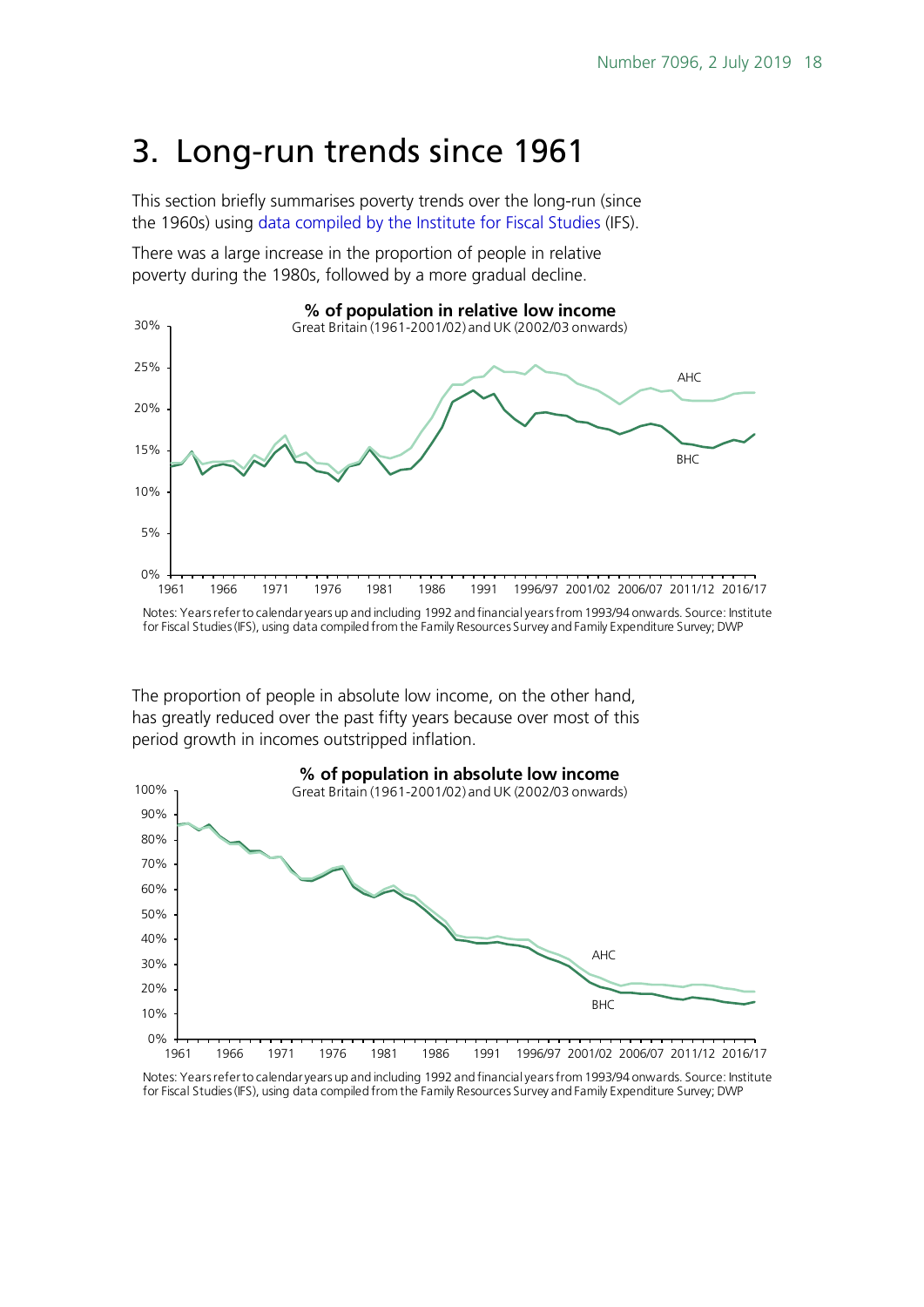These overall trends mask marked differences between groups. The proportion of pensioners in poverty is much lower now than during the 1960s, but poverty rates for children and working-age adults are higher than they were 50 years ago. Poverty rates for children, pensioners and working-age adults converged after the economic downturn in 2008 and are currently much closer than has historically been the case.



Notes: Years refer to calendar years up and including 1992 and financial years from 1993/94 onwards. Source: Institute for Fiscal Studies (IFS), using data compiled from the Family Resources Survey and Family Expenditure Survey; DWP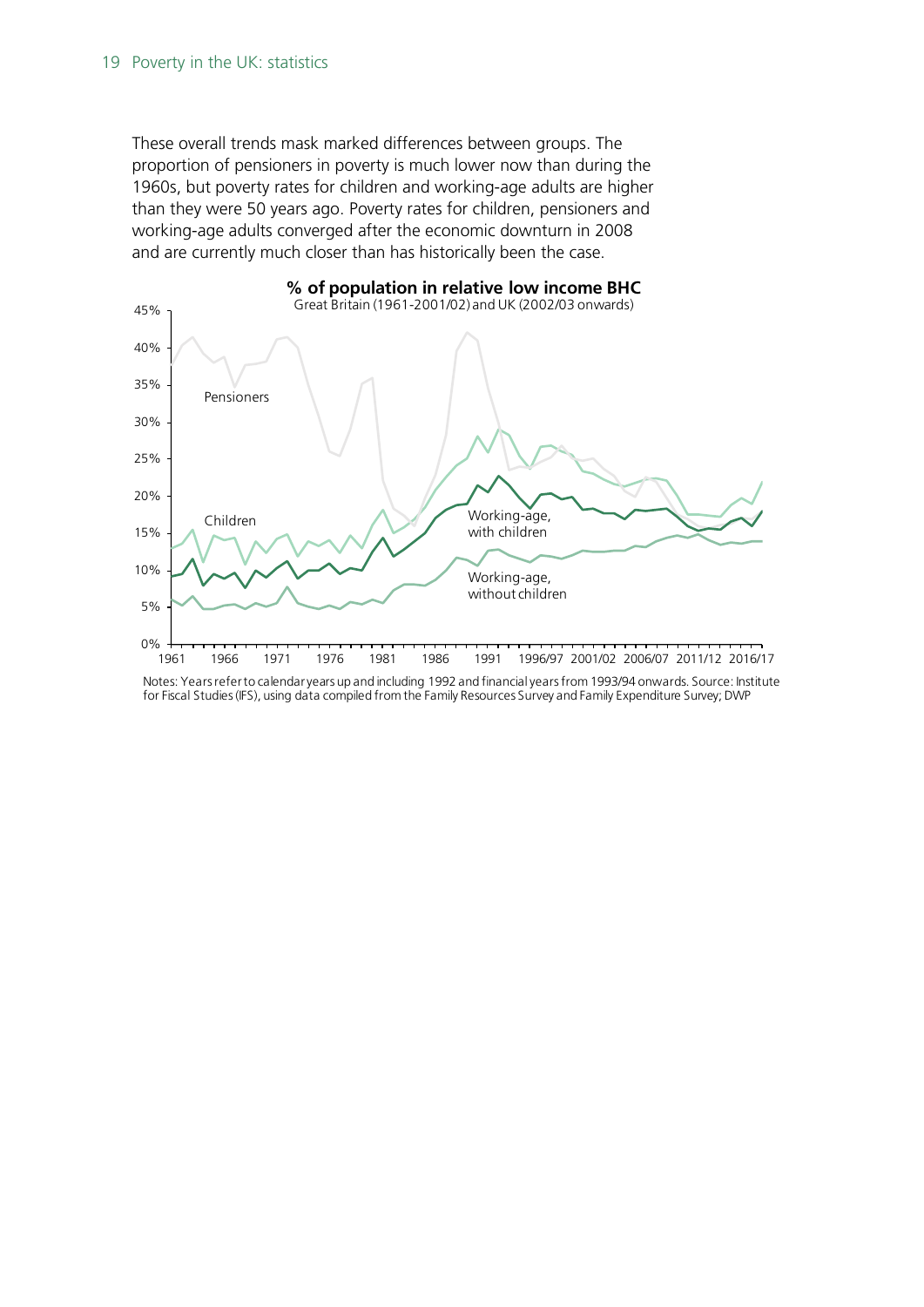# <span id="page-19-0"></span>4. Prospects for future years

Projections produced by the Institute for Fiscal Studies (IFS) and Resolution Foundation suggest that the share of children in relative low income will increase sharply between 2015/16 and 2021/22, assuming no change in government policy.<sup>[12](#page-19-2)</sup> These projections were prepared before the publication of the latest poverty estimates.

The Resolution Foundation's projections suggest child poverty will rise to record levels within the next five years, and will be 6 percentage points higher in 2023/24 than in 2016/17: equivalent to an extra 1 million children in poverty. The Resolution Foundation have also modelled the effect of various benefit changes on child poverty – finding that child poverty is likely to rise without "serious new spending or the cancellation of planned cuts".

Changes for other groups are forecast to be less dramatic, as can be seen in the Resolution Foundation's chart below.<sup>[13](#page-19-3)</sup>



Proportion of people living in relative poverty (after housing costs)

Notes: GB only before 2002-03. Source: RF analysis of DWP, Households Below Average Income, and RF projection

## <span id="page-19-1"></span>4.1 Regional differences

The IFS earlier published projections by country and region of the UK. These are presented as three year averages to make the estimates more robust. So instead of comparing projected rates in 2021/22 with 2015/16, the regional analysis compares the three years 2019/20- 2021/22 with the three years 2013/14-2015/16. Current data on poverty levels by region are presented in [section 9](#page-33-0) of this paper.

<span id="page-19-2"></span>A Hood and T Waters, Living Standards, Poverty and Inequality in the UK: 2017-18 [to 2021-22](https://www.ifs.org.uk/publications/10028), IFS Report R136, 2 November 2017. Resolution Foundation, [Living Standards Outlook 2019,](https://www.resolutionfoundation.org/publications/the-living-standards-outlook-2019/) February 2019

<span id="page-19-3"></span><sup>13</sup> Resolution Foundation, [Living Standards Outlook 2019,](https://www.resolutionfoundation.org/publications/the-living-standards-outlook-2019/) February 2019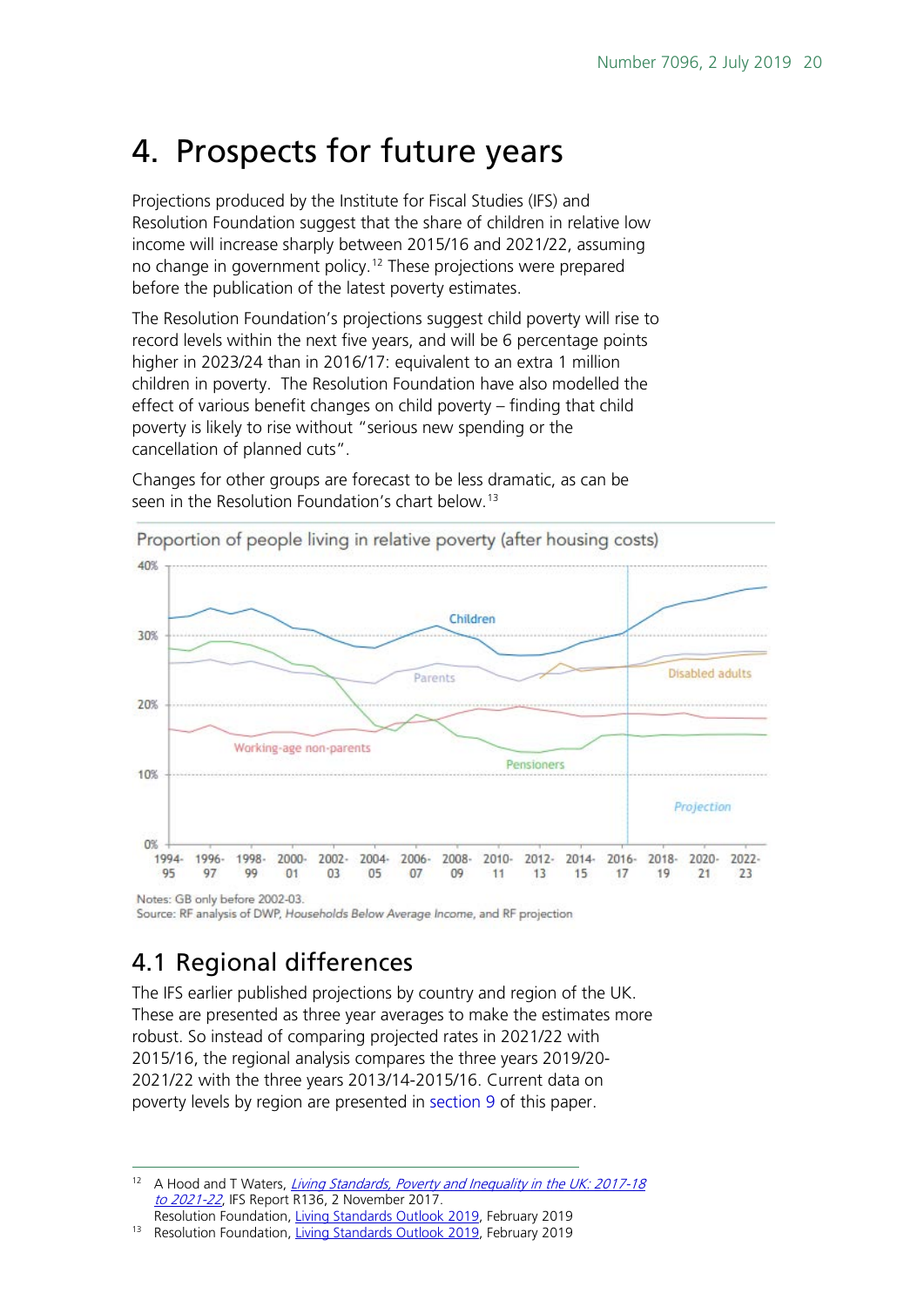The share of the total population (and the share of children) in relative low income after housing costs is expected to increase across all regions over this period. The projected increase in poverty tends to be larger for regions which already have higher rates of poverty, with the notable exception of London.

### **Projected increase in rate of relative low income by region (% points)**



2013/14-2015/16 compared with 2019/20-2021/22, based on income after housing costs

The pattern of projected increases across regions partly reflects the extent to which poorer households in each region are dependent on income from earnings rather than benefits. The effect of benefit cuts over this period will be more pronounced in regions where benefits tend to comprise a larger share of total income for poor households. But where poor households draw a larger share of their income from earnings, then these households will be more able to benefit from expected growth in real earnings.

In the absence of any official macroeconomic forecasts by region from the Office for Budget Responsibility, these regional projections assume average earnings and rents grow at the same pace across all regions over the relevant period. The IFS acknowledges this a simplistic assumption and is highly uncertain. Nevertheless, it represents a "broadly central expectation on the basis of recent historical patterns".

## <span id="page-20-0"></span>4.2 Limitations

In general, the projections obviously come with much uncertainty. They build on macroeconomic forecasts produced by the Office for Budget Responsibility (OBR) and demographic projections from the Office for National Statistics (ONS), which are themselves uncertain.

The projections do not take into account the latest poverty estimates for 2017/18 as published in the latest Households below average income release. Nor do they account for more recent economic and demographic forecasts, including those made by the OBR at the time of the 2019 Spring Statement.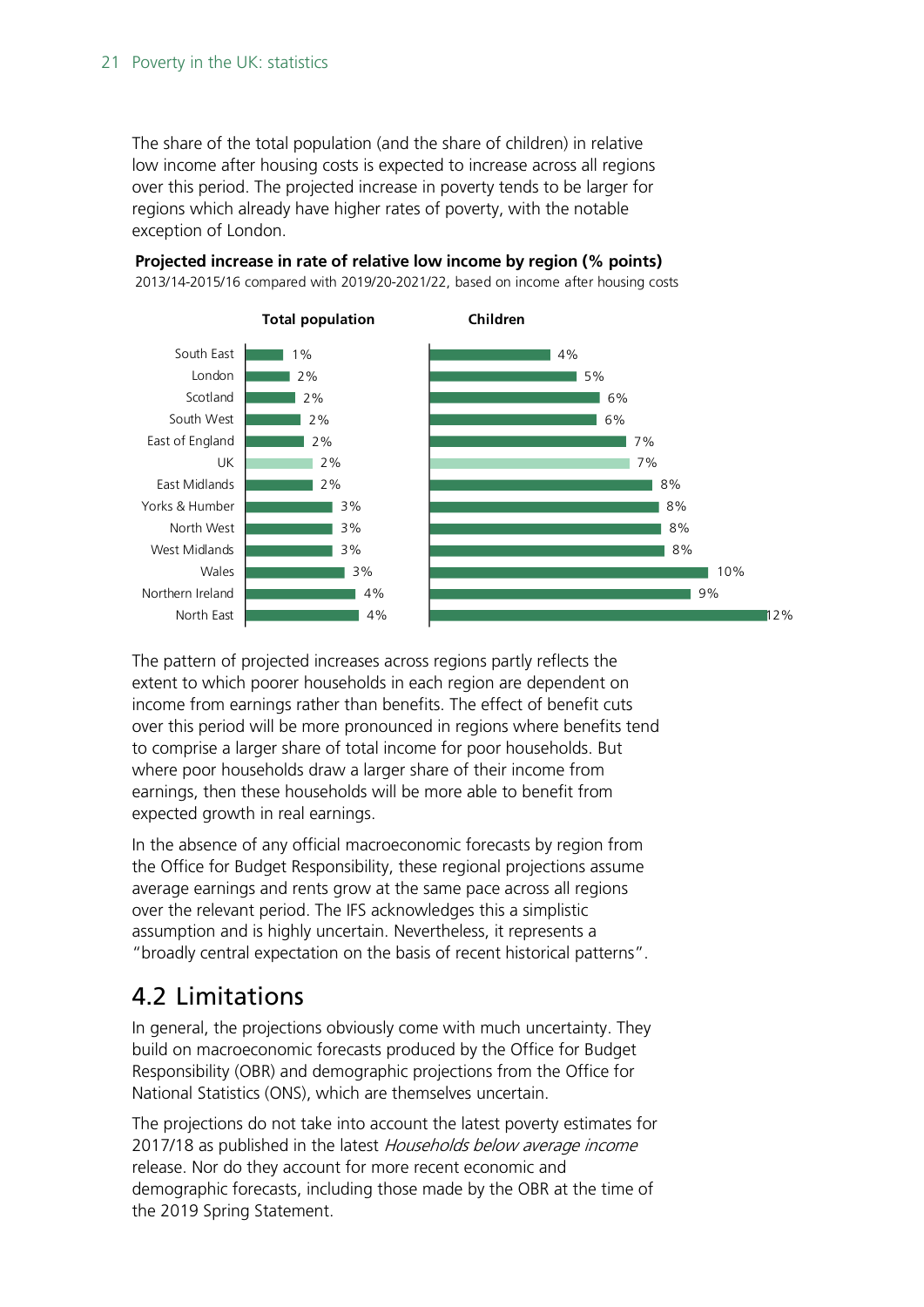The projections offer an estimate of future poverty levels in a scenario where policy remains unchanged. They do not account for possible behavioural responses to tax and benefit changes. If changes lead to some individuals entering employment or increasing their earnings, actual trends may be more favourable than the projections suggest.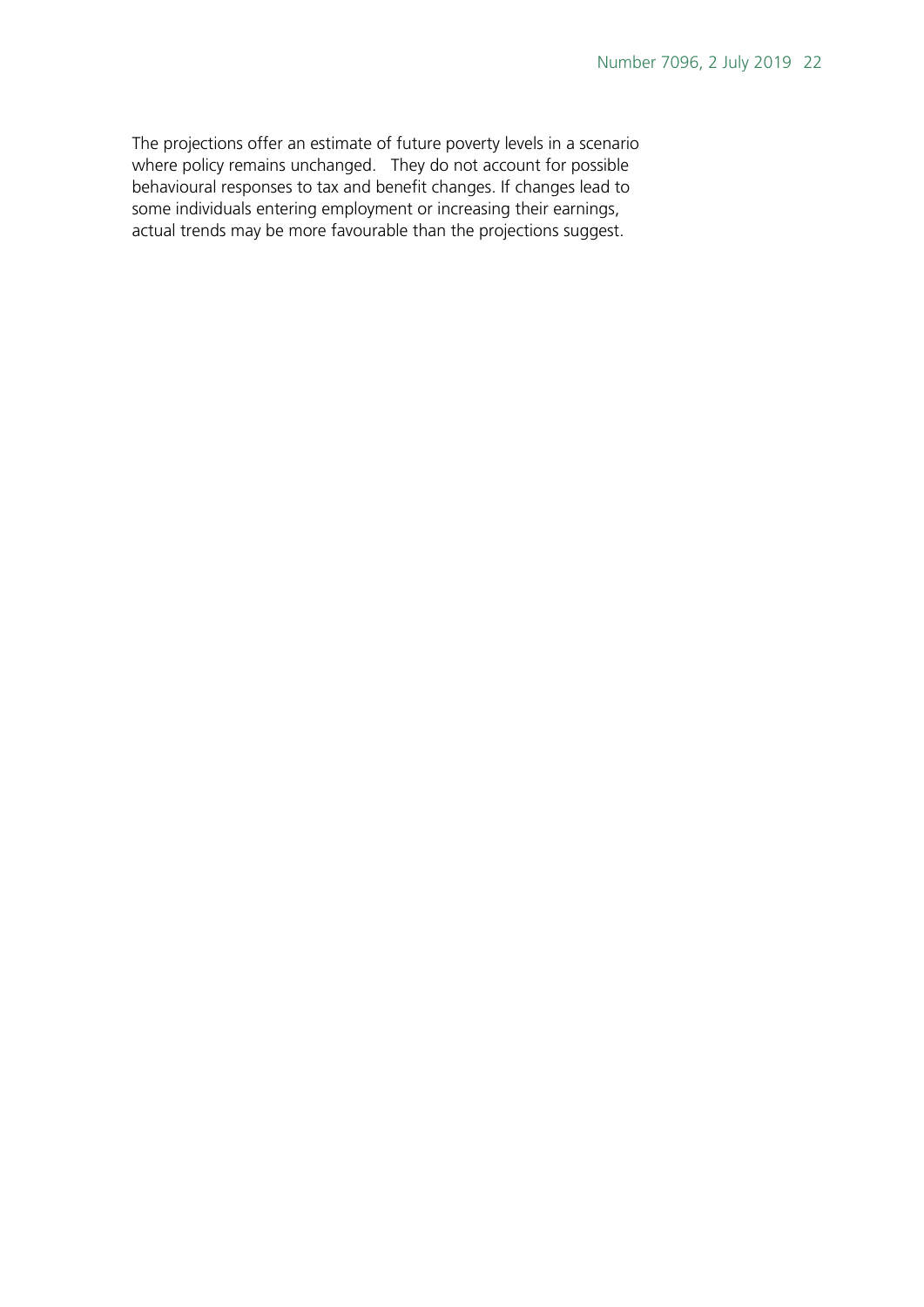# <span id="page-22-0"></span>5. Poverty dynamics

Households may move in and out of poverty from year to year. The figures presented earlier in this note are a snapshot of the number of people in poverty at one point in time and do not tell us how many people are entering or exiting poverty each year, or for how long someone experiences poverty. For information on the duration of poverty we need to turn to surveys which track individuals over a number of years.

## <span id="page-22-1"></span>5.1 Persistent poverty

An individual is defined as being in persistent low income **if they are in relative low income for at least three out of the past four years**. [14](#page-22-2)

Between 2013 and 2017, 9% of individuals were in persistent low income before housing costs (BHC) and 13% were in persistent low income after housing costs (AHC), based on data from the Understanding Society survey. [15](#page-22-3)

- On an AHC basis, children were most likely and pensioners were least likely to experience persistent low income compared to other population groups, as shown in the table below.
- On a BHC basis, children were most likely and working-age adults were least likely to experience persistent low income. Since most pensioners own their own homes, their housing costs tend to be lower than for other groups.

|                    |                       |     | Compared to % of people in  |     |  |
|--------------------|-----------------------|-----|-----------------------------|-----|--|
|                    | Persistent low income |     | relative low income, 16/17* |     |  |
|                    | BHC.<br>AHC           |     | BHC                         | AHC |  |
| All individuals    | 9%                    | 13% | 15%                         | 19% |  |
| Children           | 11%                   | 20% | 19%                         | 26% |  |
| Working-age adults | 7%                    | 12% | 13%                         | 18% |  |
| Pensioners         | 11%                   | 11% | 16%                         | 16% |  |

#### **% of people in persistent low income: UK, 2013/14 to 2016/17**

Source: DWP, Income dynamics, Tables 1 and M.9 (based on Understanding Society survey)

\* These figures are not the official estimates for the proprotion of people in relative low income; rather they are provided here for comparative purposes only. Official estimates for relative low income are collected via the Family Resources Survey and are set out in section 2.

These statistics are classed as 'experimental statistics' meaning they are still in development. The figures are collected via the Understanding Society survey, which gives a slightly lower estimate for the proportion of people in relative low income in 2016/17 than the Family Resources Survey (the main source of statistics on relative and absolute low income).

<span id="page-22-2"></span><sup>&</sup>lt;sup>14</sup> This was the definition used in the Child Poverty Act 2010, which set targets (later removed by the Welfare Reform and Work Act 2016) for reducing child poverty as counted using four different poverty measures, including persistent low income.<br><sup>15</sup> Figures are published in DWP, *[Income Dynamics, 2010 to 2017](https://www.gov.uk/government/statistics/income-dynamics-2016-to-2017)*, 28 March 2019

<span id="page-22-3"></span>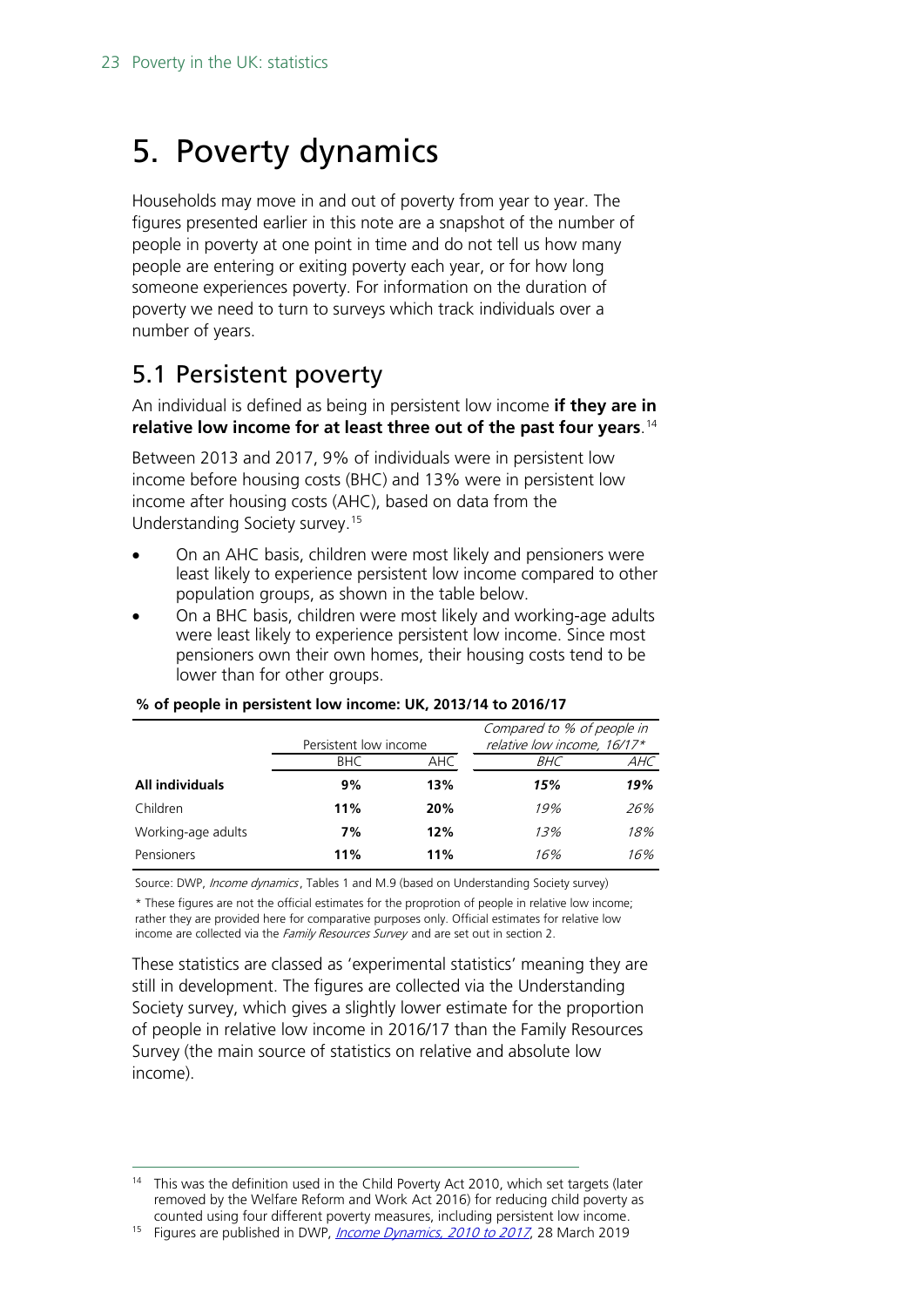### Who experiences persistent low income?

The likelihood that an individual is in persistent low income varied according to the employment status of the family and housing tenure, among other factors. Rates of persistent low income were particularly high for the following groups (based on people's circumstances at the start of the four year period 2012/13 to 2015/16): [16](#page-23-0)

- 19% of individuals living in families **where no adults worked** were in persistent low income BHC and 24% AHC.
- 18% of individuals in **social rented** accommodation were in persistent low income BHC and 36% AHC.
- Although the proportion of people in **private rented**  accommodation in persistent low income BHC was similar to the average at 10%, the proportion increased to 25% based on incomes AHC.
- 19% of adults **with no qualifications** were in persistent low income BHC and 23% AHC.
- Levels of persistent low income were higher in households where the head of household was from certain ethnic groups: 14% of people from a Black/ African/ Caribbean/ Black British background were in persistent low income BHC and 29% AHC. For people from an Asian / Asian British background, the proportions were at 18% BHC and 26% AHC.
- 20% of **children in lone parent families** were in persistent low income BHC and 36% AHC.
- In **families with three or more children**, 20% of children were in persistent low income BHC and 31% AHC.

The rate of persistent low income for families with children and pensioners decreased from the start of the 1990s. However, the rate has increased for single working-age people without children. This is similar to the trends in the proportion of people in relative low income in any one year, as discussed in section 2 of this briefing paper.<sup>17</sup>

### Other estimates: EU-SILC survey

The figures above are taken from DWP's *[Income Dynamics](https://www.gov.uk/government/statistics/income-dynamics-experimental)* publication, which is based on the Understanding Society survey. This survey has been running since 2009/10 and replaced the older British Household Panel Survey. Data from the older survey were formerly published in a DWP release, *[Low Income Dynamics](https://www.gov.uk/government/statistics/low-income-dynamics-1991-to-1998)*.<sup>[18](#page-23-2)</sup>

Current data on persistent low income is also collected through the European Union Statistics on Income and Living Conditions (EU-SILC) survey.[19](#page-23-3) This source similarly indicates **around 8%** of the UK

<span id="page-23-0"></span><sup>&</sup>lt;sup>16</sup> For some individuals, their circumstances will have changed over this period. For example, the group of individuals living in families where no one was in work in

<span id="page-23-1"></span><sup>2012/13</sup> will include individuals who were working in subsequent years.<br><sup>17</sup> DWP, *<u>[Income Dynamics, 2010 to 2017](https://www.gov.uk/government/statistics/income-dynamics-2016-to-2017)*</u>, 28 March 2019, Table 2.1 and DWP, <u>Low-</u> [Income Dynamics: 1991-2008 \(Great Britain\)](https://www.gov.uk/government/uploads/system/uploads/attachment_data/file/200978/low_income_dynamics_1991-2008.pdf), September 2010, Table 8.1

<span id="page-23-2"></span><sup>&</sup>lt;sup>18</sup> The last release was published in September 2010 and provided statistics for four vear periods from 1991-1994 up to 2005-2008.

<span id="page-23-3"></span><sup>&</sup>lt;sup>19</sup> Eurostat, *Income and Living Conditions* database, Persistent at-risk-of-poverty rate [by sex and age -](http://appsso.eurostat.ec.europa.eu/nui/show.do?dataset=ilc_li21&lang=en) EU-SILC survey, Table ilc\_li21. See also ONS, *Persistent Poverty in* [the UK and EU: 2017](https://www.ons.gov.uk/peoplepopulationandcommunity/personalandhouseholdfinances/incomeandwealth/datasets/persistentpovertyintheukandeu), 6 June 2019.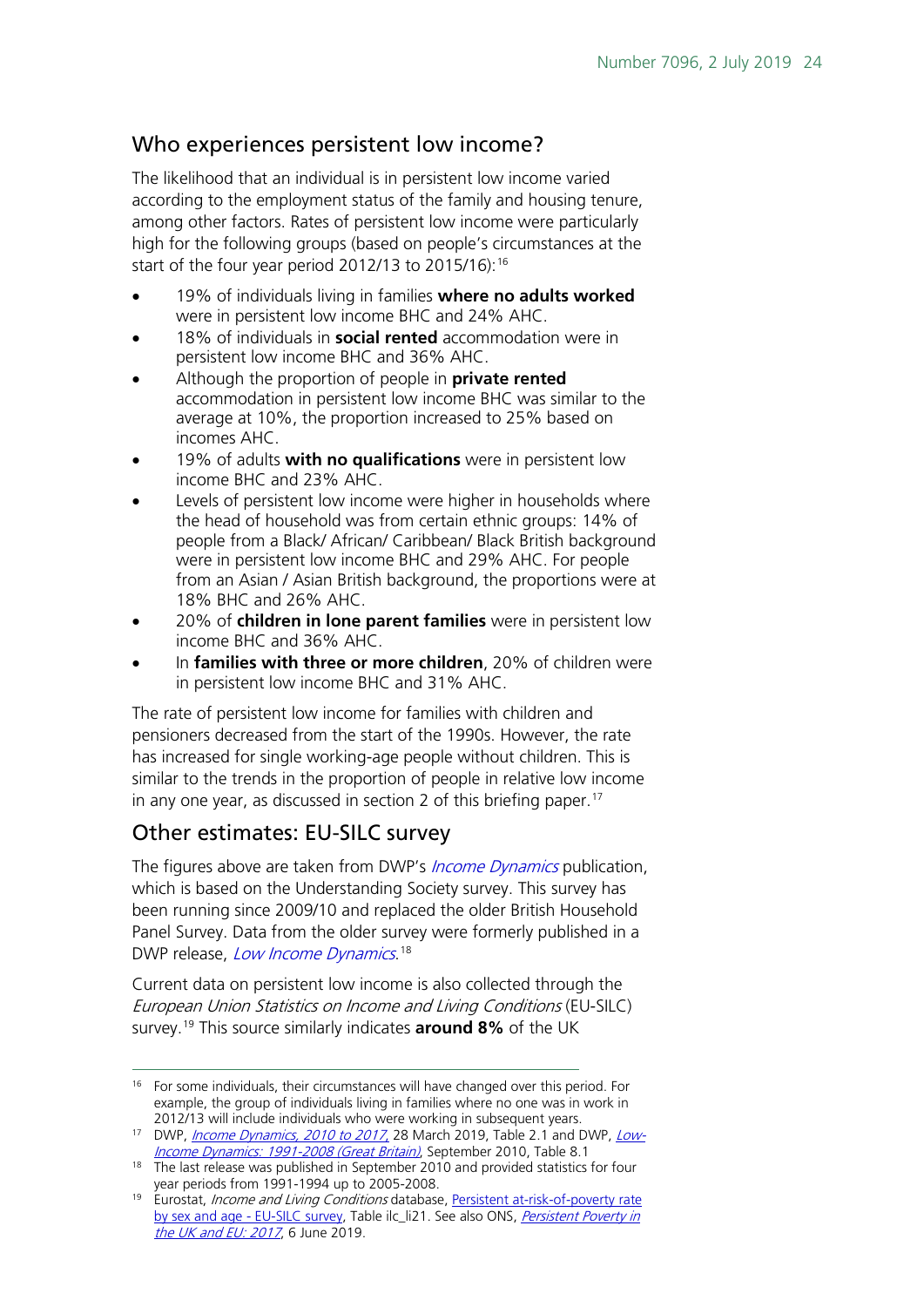population were in persistent low income BHC in 2016, although it defines income slightly differently to Understanding Society and uses a different definition for persistent low income. Specifically, the EU-SILC survey counts someone as in persistent low income if they are in relative low income *in the current year* and in at least two out of the three preceding years, based on household income before housing costs. [20](#page-24-2)

## <span id="page-24-0"></span>5.2 How many people experience poverty?

Data from the EU-SILC survey suggest that just under a third (31%) of the total population were in relative low income BHC in at least one of the four years from 2013 to 2016. [21](#page-24-3)

Previous ONS analysis showed that people aged 65 and over were more likely than younger age groups to have been in relative low income in at least one of the four years 2011 to 2014. Single parent and single adult households were more likely to have experienced relative low income than households with two or more adults.[22](#page-24-4)

## <span id="page-24-1"></span>5.3 Poverty entry and exit rates

Understanding Society provides estimates of the proportion of people entering and exiting low income between one year and the next. It uses a strict definition of entry and exit so that the estimates "only include 'clear' transitions" into and out of low income. Thus only people who move from having an income above the relative low income threshold to having an income **at least 10% below** the threshold in the following year are counted as entering poverty. Similarly, for someone to be counted as exiting poverty, they must go from having an income below the threshold to having an income **at least 10% above** the following year's threshold. Figures refer to income before housing costs.[23](#page-24-5)

- On this basis, around a third of the population (35%) in relative low income in 2015/16 were no longer in relative low income the next year (the "exit rate").
- Of those people not in relative low income in 2015/16, around 6% were in relative low income in 2016/17 (the "entry rate").

The exit rate is calculated as a percentage of the population in relative low income while the entry rate is calculated as a percentage of the population *not* in relative low income. Since there are many fewer people in poverty than there are people not in poverty, the exit rate is much higher than the entry rate.

ONS analysis of the EU-SILC survey reports higher poverty entry and exit rates, in part because it does not use as strict a definition of entry and exit. Instead, if someone moves from below the relative low income threshold in one year to just above the threshold in the next, then that

<span id="page-24-2"></span><sup>&</sup>lt;sup>20</sup> In the Understanding Society figures, an individual may be counted as in persistent low income even if they are not in relative low income in the current year.

<span id="page-24-3"></span><sup>&</sup>lt;sup>21</sup> Eurostat, *Income and Living Conditions* database, Distribution of population by

[number of years spent in poverty within a four-year period,](http://appsso.eurostat.ec.europa.eu/nui/show.do?dataset=ilc_li51&lang=en) Table ilc\_li51

<span id="page-24-4"></span><sup>&</sup>lt;sup>22</sup> ONS, *[Persistent Poverty in the UK and EU: 2017](https://www.ons.gov.uk/peoplepopulationandcommunity/personalandhouseholdfinances/incomeandwealth/datasets/persistentpovertyintheukandeu)*, 6 June 2019.

<span id="page-24-5"></span><sup>&</sup>lt;sup>23</sup> DWP, *[Income Dynamics, 2010 to 2017](https://www.gov.uk/government/statistics/income-dynamics-2016-to-2017)*, 28 March 2019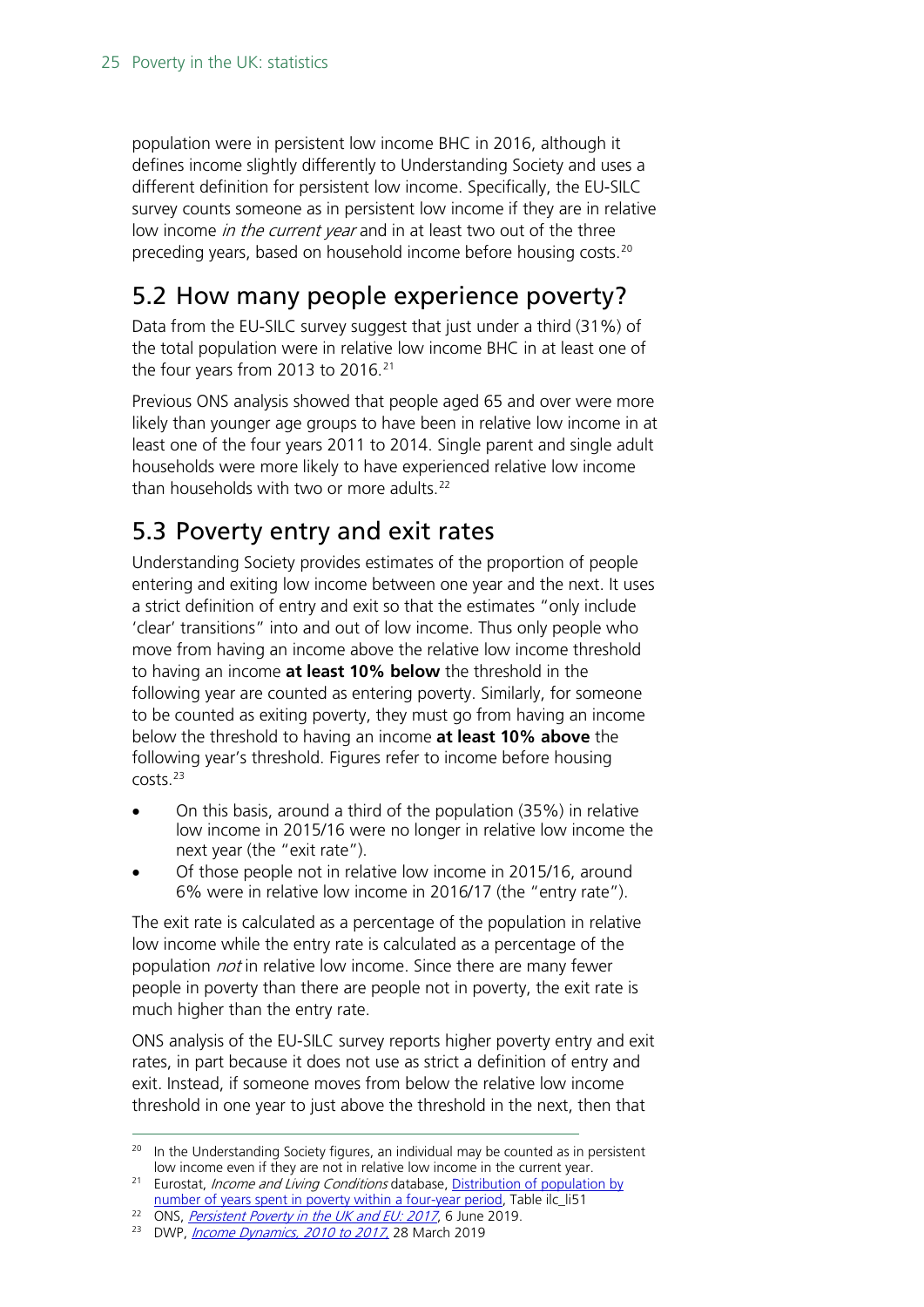is counted as an exit and similarly for entries. Based on this source, between 2016 and 2017: [24](#page-25-1)

- Around two-fifths of the population (42%) who were in relative low income in one year were no longer in relative low income the next year.
- Of those who were not in relative low income in the first year, around 9% were in relative low income in the next.

Figures refer to incomes BHC. Older data for the proportions of people entering and exiting poverty over the period 1991-2008 can be found in the DWP [Low-Income Dynamics](https://www.gov.uk/government/uploads/system/uploads/attachment_data/file/200978/low_income_dynamics_1991-2008.pdf) publication.

## <span id="page-25-0"></span>5.4 Factors associated with entering or exiting poverty

Several reports discuss the reasons or events associated with people entering or exiting poverty. These include:

- DWP, [An evidence review of the drivers of child poverty for](https://www.gov.uk/government/uploads/system/uploads/attachment_data/file/285389/Cm_8781_Child_Poverty_Evidence_Review_Print.pdf)  [families in poverty now and for poor children growing up to be](https://www.gov.uk/government/uploads/system/uploads/attachment_data/file/285389/Cm_8781_Child_Poverty_Evidence_Review_Print.pdf)  [poor adults](https://www.gov.uk/government/uploads/system/uploads/attachment_data/file/285389/Cm_8781_Child_Poverty_Evidence_Review_Print.pdf), January 2014 (discussed further below)
- ONS, [Persistent poverty in the UK and EU: 2017](https://www.ons.gov.uk/peoplepopulationandcommunity/personalandhouseholdfinances/incomeandwealth/articles/persistentpovertyintheukandeu/2017), 6 June 2019
- Conor D'Arcy and David Finch, [The Great Escape? Low pay and](https://www.resolutionfoundation.org/app/uploads/2017/10/Great-Escape-final-report.pdf)  [progression in the UK's labour market](https://www.resolutionfoundation.org/app/uploads/2017/10/Great-Escape-final-report.pdf), Resolution Foundation report for the Social Mobility Commission, October 2017
- DWP, [Child poverty transitions: exploring the routes into and out](https://www.gov.uk/government/publications/child-poverty-transitions-exploring-the-routes-into-and-out-of-poverty)  [of poverty 2009 to 2012](https://www.gov.uk/government/publications/child-poverty-transitions-exploring-the-routes-into-and-out-of-poverty), June 2015
- ONS, [Poverty and employment transitions in the UK and EU:](https://www.ons.gov.uk/employmentandlabourmarket/peopleinwork/employmentandemployeetypes/articles/povertyandemploymenttransitionsintheukandeu/2015-03-10)  [2007-2012](https://www.ons.gov.uk/employmentandlabourmarket/peopleinwork/employmentandemployeetypes/articles/povertyandemploymenttransitionsintheukandeu/2015-03-10), March 2015
- J Nelson, K Martin and G Featherstone, *What Works in* [Supporting Children and Young People to Overcome Persistent](http://www.nfer.ac.uk/publications/NIEQ01/NIEQ01_home.cfm)  [Poverty? A Review of UK and International Literature](http://www.nfer.ac.uk/publications/NIEQ01/NIEQ01_home.cfm), Office of the First Minister and Deputy First Minister (OFMDFM) of Northern Ireland, May 2013
- DWP, [Low-Income Dynamics: 1991-2008 \(Great Britain\)](https://www.gov.uk/government/uploads/system/uploads/attachment_data/file/200978/low_income_dynamics_1991-2008.pdf), September 2010 (in particular see Tables 10.1 and 11.1)

In particular, the DWP [Evidence Review](https://www.gov.uk/government/uploads/system/uploads/attachment_data/file/285389/Cm_8781_Child_Poverty_Evidence_Review_Print.pdf) investigated the extent to which different factors contribute to children's chances of exiting or remaining in relative low income. The Review considered firstly the factors which make it harder for families currently in poverty to exit it in the short term, and secondly the factors which increase children's chances of being in poverty as adults.

The relative importance of various factors were assessed by considering their (i) Certainty – does the factor have an effect; (ii) Strength – how big is the effect; (iii) Coverage – how many children are affected. These are summarised in the tables below, although individual factors are discussed in depth in Chapter 4 of the Review.[25](#page-25-2)

<sup>&</sup>lt;sup>24</sup> ONS, *[Persistent Poverty in the UK and EU: 2017](https://www.ons.gov.uk/peoplepopulationandcommunity/personalandhouseholdfinances/incomeandwealth/datasets/persistentpovertyintheukandeu)*, 6 June 2019

<span id="page-25-2"></span><span id="page-25-1"></span><sup>&</sup>lt;sup>25</sup> HM Government, *An evidence review of the drivers of child poverty for families in* [poverty now and for poor children growing up to be poor adults](https://www.gov.uk/government/uploads/system/uploads/attachment_data/file/285389/Cm_8781_Child_Poverty_Evidence_Review_Print.pdf), Cm 8781, January 2014, pp6-8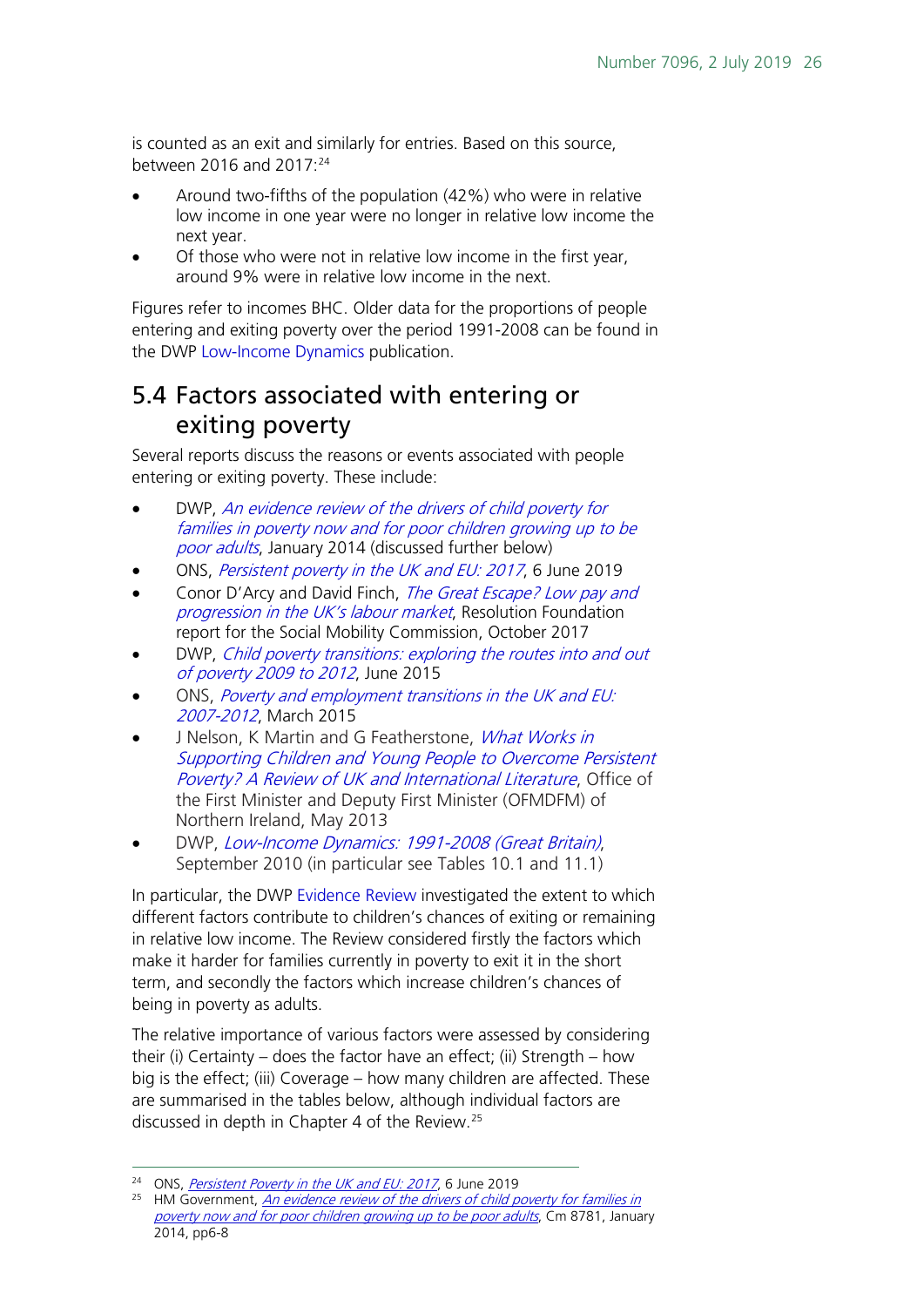The Review found that the most important factors standing in the way of families exiting poverty now were those factors contributing to a lack of sufficient income from parental employment:

| Factor                                | Certainty     | Strength      | Coverage      |
|---------------------------------------|---------------|---------------|---------------|
| Long-term Worklessness & Low Earnings | <b>High</b>   | High          | High          |
| Parental Qualifications               | High          | High          | High          |
| Family Instability                    | High          | Medium        | <b>Medium</b> |
| Family Size                           | High          | <b>Medium</b> | <b>Medium</b> |
| Parental III Health and Disability    | Medium        | Medium        | <b>Medium</b> |
| Drug & Alcohol Dependency             | High          | High          | Low           |
| Child III Health                      | <b>Medium</b> | Low           | Low           |
| Housing                               | Low           | Low           | <b>Medium</b> |
| Debt                                  | Low           | Low           | <b>Medium</b> |
| Neighbourhood                         | Low           | Low           | <b>Medium</b> |
| Educational Attainment                | N/A           | N/A           | N/A           |
| Non-Cognitive Development             | N/A           | N/A           | N/A           |
| Home Learning Environment             | N/A           | N/A           | N/A           |

Table 1: Relative influence of factors on length of child poverty spell

Although educational attainment does not have a bearing on poverty in the short term, it was identified as the main driver that causes poor children to become poor adults:

Table 2: Relative influence of factors on future poverty

| Factor                                | Certainty     | Strength      | Coverage      |
|---------------------------------------|---------------|---------------|---------------|
| Educational Attainment                | High          | High          | High          |
| Parental Qualifications               | High          | <b>Medium</b> | High          |
| Childhood Poverty                     | <b>Medium</b> | <b>Medium</b> | <b>High</b>   |
| Home Learning Environment             | Medium        | <b>Medium</b> | <b>High</b>   |
| Non-Cognitive Development             | Medium        | <b>Medium</b> | High          |
| Parental III Health and Disability    | Medium        | Medium        | Medium        |
| Child III Health                      | High          | <b>Medium</b> | Low           |
| Long-term Worklessness & Low Earnings | Medium        | Low           | High          |
| Family Size                           | Medium        | Low           | Medium        |
| Neighbourhood                         | Medium        | Low           | Medium        |
| Family Instability                    | Medium        | Low           | <b>Medium</b> |
| Drug & Alcohol Dependency             | Low           | High          | Low           |
| Housing                               | Low           | Low           | <b>Medium</b> |
| Debt                                  | Low           | Low           | Medium        |

### <span id="page-26-0"></span>5.5 Government indicators of disadvantage affecting families and children

The Government set out various indicators to be used "to track progress in tackling the disadvantages that affect families' and children's lives" in an April 2017 policy paper, *[Improving Lives: Helping Workless Families](https://www.gov.uk/government/publications/improving-lives-helping-workless-families)*.

The indicators fall into nine areas. Six parental indictor areas track worklessness and "associated disadvantages":

- parental worklessness
- parental conflict
- poor parental mental health
- drug and alcohol dependency
- problem debt
- homelessness

Three indicator areas look at outcomes for children and young people: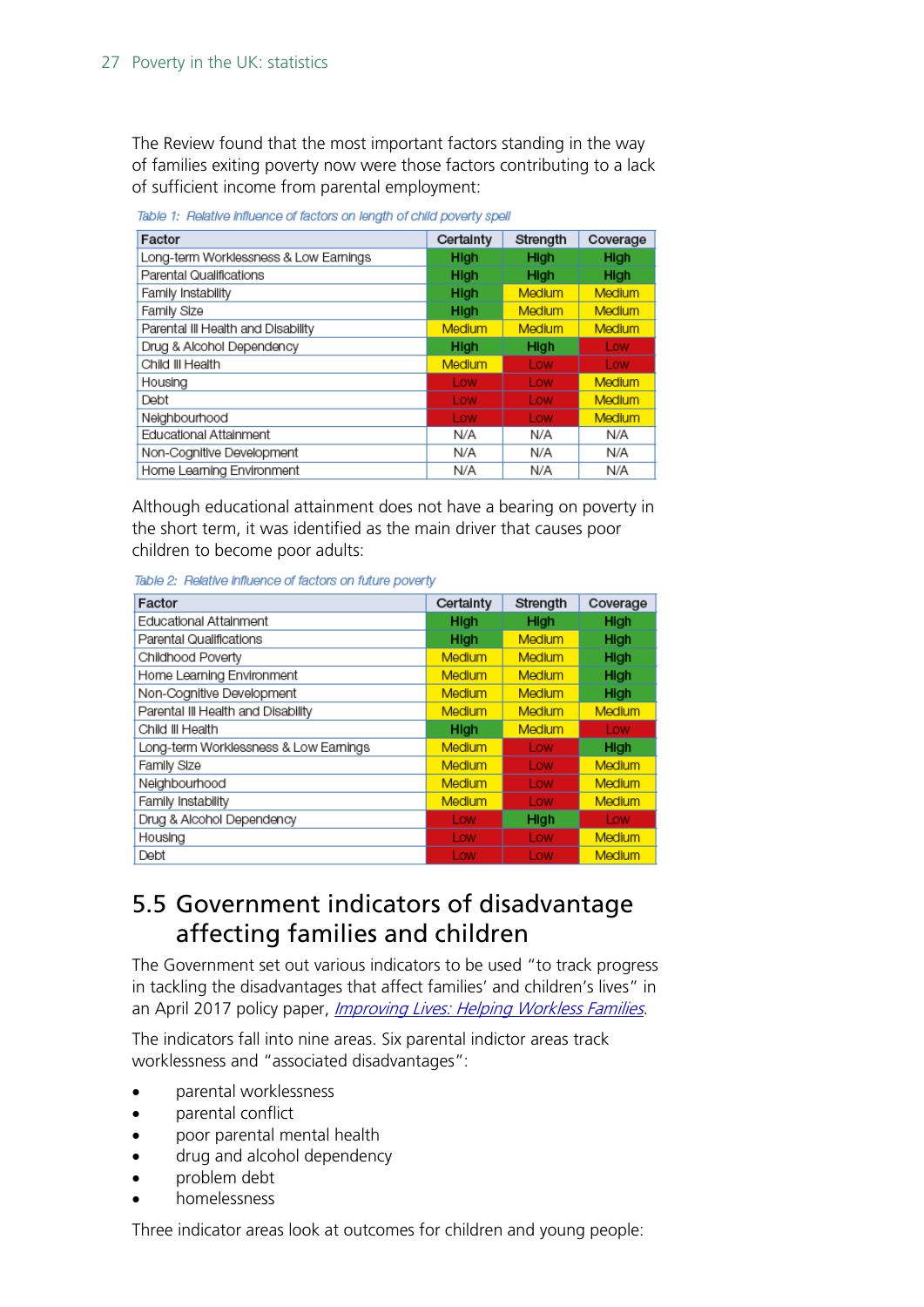- early years
- educational attainment
- youth employment

Statutory "life chances" indicators relating to children in workless households in England and educational attainment of children at the end of Key Stage 4 in England, as introduced by the Welfare Reform and Work Act 2017, come under the parental worklessness and educational attainment indicator areas respectively.<sup>[26](#page-27-0)</sup>

Data on each indicator is published as part of a DWP [evidence base](https://www.gov.uk/government/publications/improving-lives-helping-workless-families-evidence-base) for the *Improving Lives: Helping Workless Families* publication. A detailed [Analysis and Research Pack](https://assets.publishing.service.gov.uk/government/uploads/system/uploads/attachment_data/file/696368/improving-lives-helping-workless-families-web-version.pdf) looks in depth at the characteristics and outcomes for children living in families where no parent is in work and for children experiencing the other kinds of disadvantage reflected in the indicators. It also provides a concise summary of research literature on the relevance of and associations between different indicators.<sup>[27](#page-27-1)</sup>

<span id="page-27-0"></span><sup>&</sup>lt;sup>26</sup> For further background information on these statutory indicators, see the Library briefing paper prepared for Second Reading of the *[Child Poverty in](http://researchbriefings.parliament.uk/ResearchBriefing/Summary/CBP-7891) the UK (Target for Reduction) Bill, 2016-17* (1 February 2017).

<span id="page-27-1"></span><sup>&</sup>lt;sup>27</sup> DWP, [Improving Lives: Helping Workless Families –](https://www.gov.uk/government/publications/improving-lives-helping-workless-families-evidence-base) Analysis and Research Pack, 4 April 2017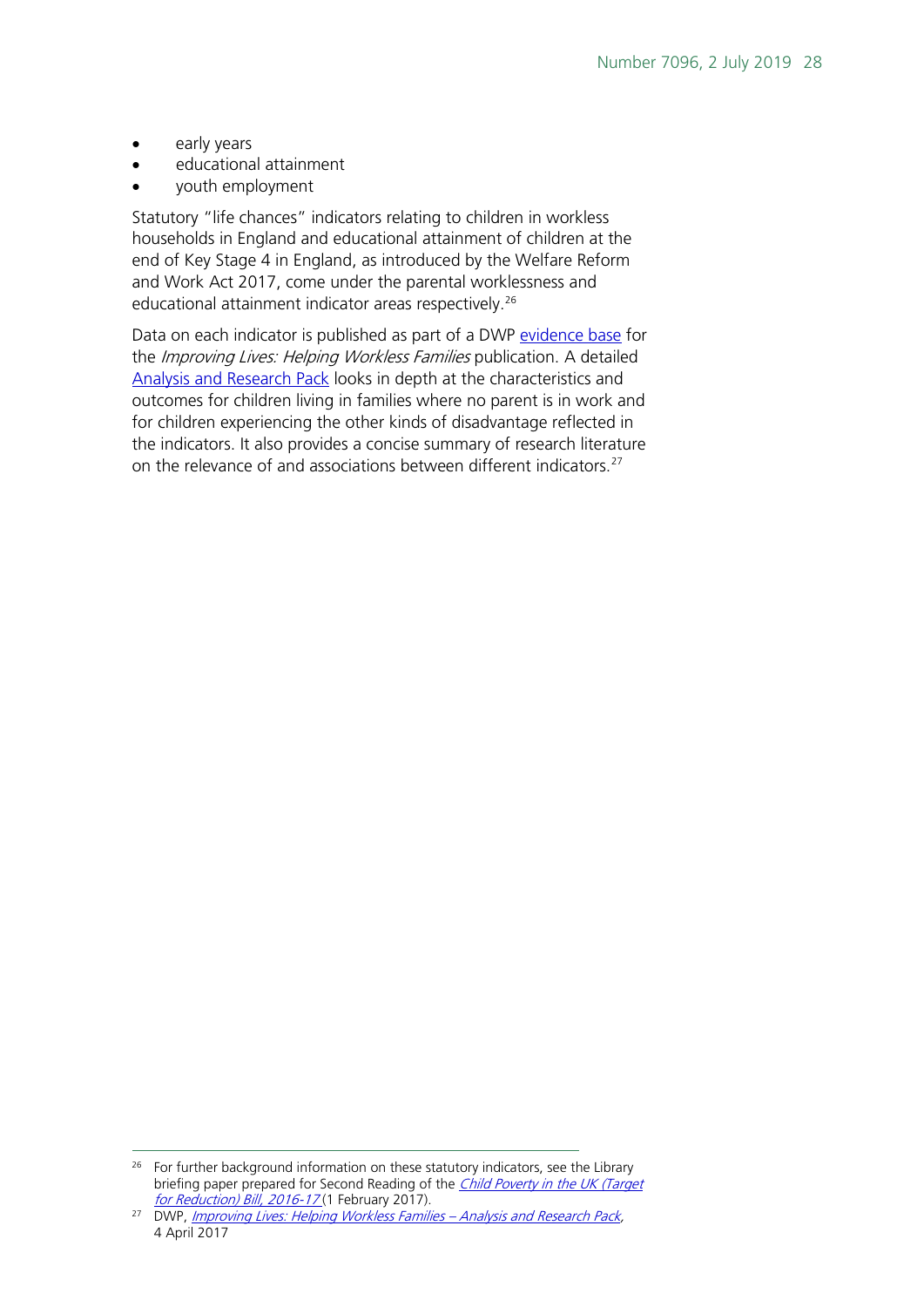# <span id="page-28-0"></span>6. Poverty and employment

People living in workless families are much more likely to be in poverty than people living in families where at least one person works. Around 38% of working-age adults living in workless families were in relative low income BHC in 2016/17, compared to 10% in families where at least one adult was in work.

Nevertheless, working-age adults living in families where at least one person is in work make up the majority (56%) of all working-age adults in relative low income. This reflects the fact there are many more working than workless households to begin with: 84% of working-age adults live in families where at least one person works.

The same holds true for child poverty: 56% of children in workless families were in relative low income BHC compared to 17% in families where at least one person works. But since there are many more working than workless families, children living in working families comprise the majority (69%) of children in relative low income.



**% of people (all ages) in relative low income**

By economic status of adults in the family: UK, 2017/18

The risk of relative low income for children in workless families is lower than at the end of the 1990s, as shown in the chart on the left below. Following the 2008 recession, there was a sharp reduction in the proportion of children in workless families in relative low income. Although real incomes from employment fell after the recession, benefit income (which is the most important income source for workless families) was more stable. However, the past few years have seen a clear break from the longer term trend as the proportion of children in workless families who are in relative low income increased from 38% in 2013/14 to 56% in 2017/18.

For families where at least one adult is in work ("working families"), the proportion of children in relative low income has remained broadly similar over the past twenty years, although it appeared to increase a little in 2017/18, to 17%.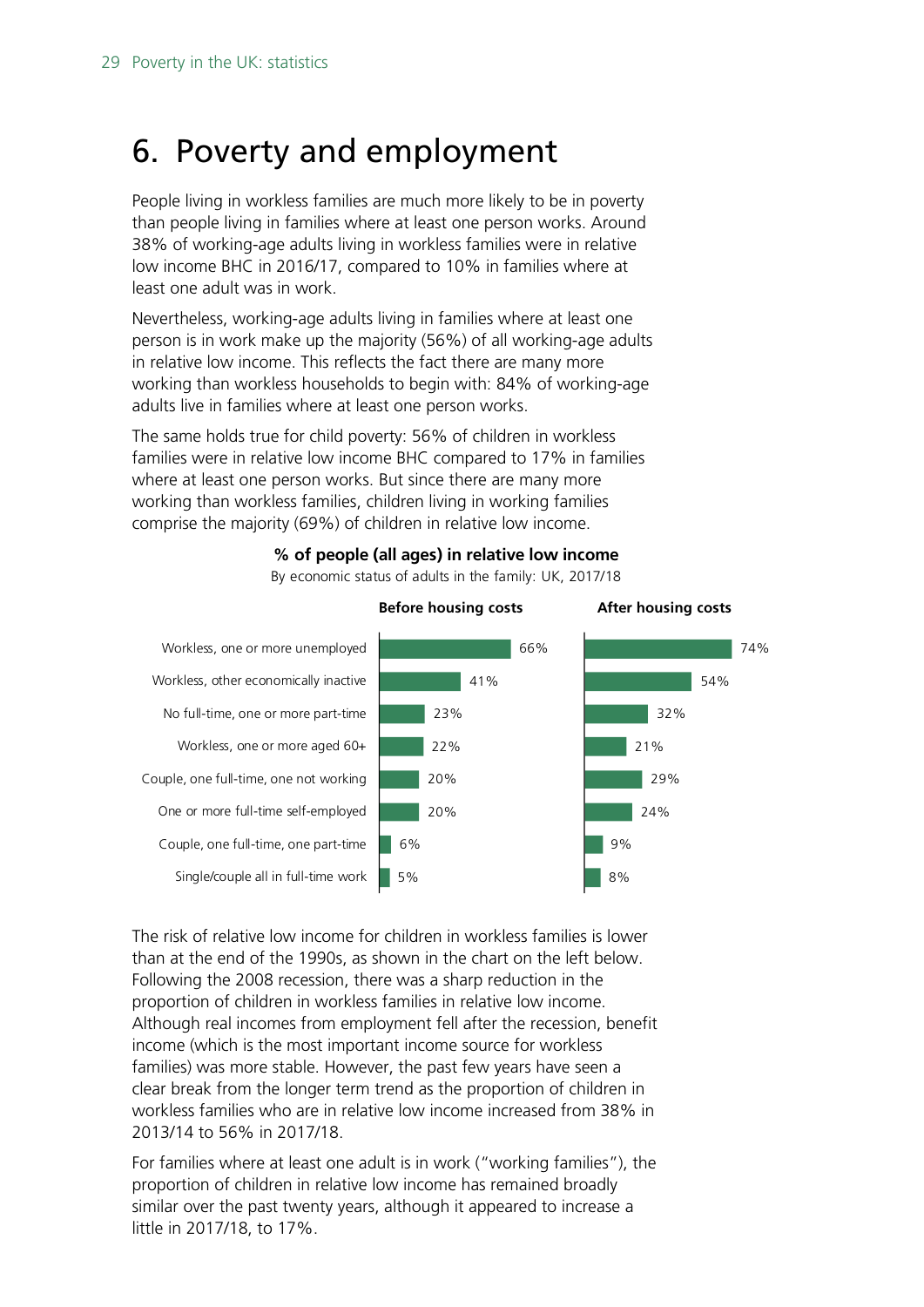During this period, the total population of children living in working families has increased and the population living in workless families has decreased. As the total number of children living in workless families has decreased along with the risk of poverty for these children, children in working families have formed an increasing share of all children in poverty. This is shown in the chart on the right.



Note: figures for 1994/95 to 2001/02 are for Great Britain; figures for 2002/03 onwards are for the UK

Looking at the working-age adult population, the share of individuals in poverty who live in working families has also increased over the past decade but changes are more muted than for children. The risk of poverty for individuals in both working and workless families remained fairly steady until the 2008 recession. After 2008, there was a reduction in the proportion of working-age adults in workless families who were in relative poverty.



Note: figures for 1994/95 to 2001/02 are for Great Britain; figures for 2002/03 onwards are for the UK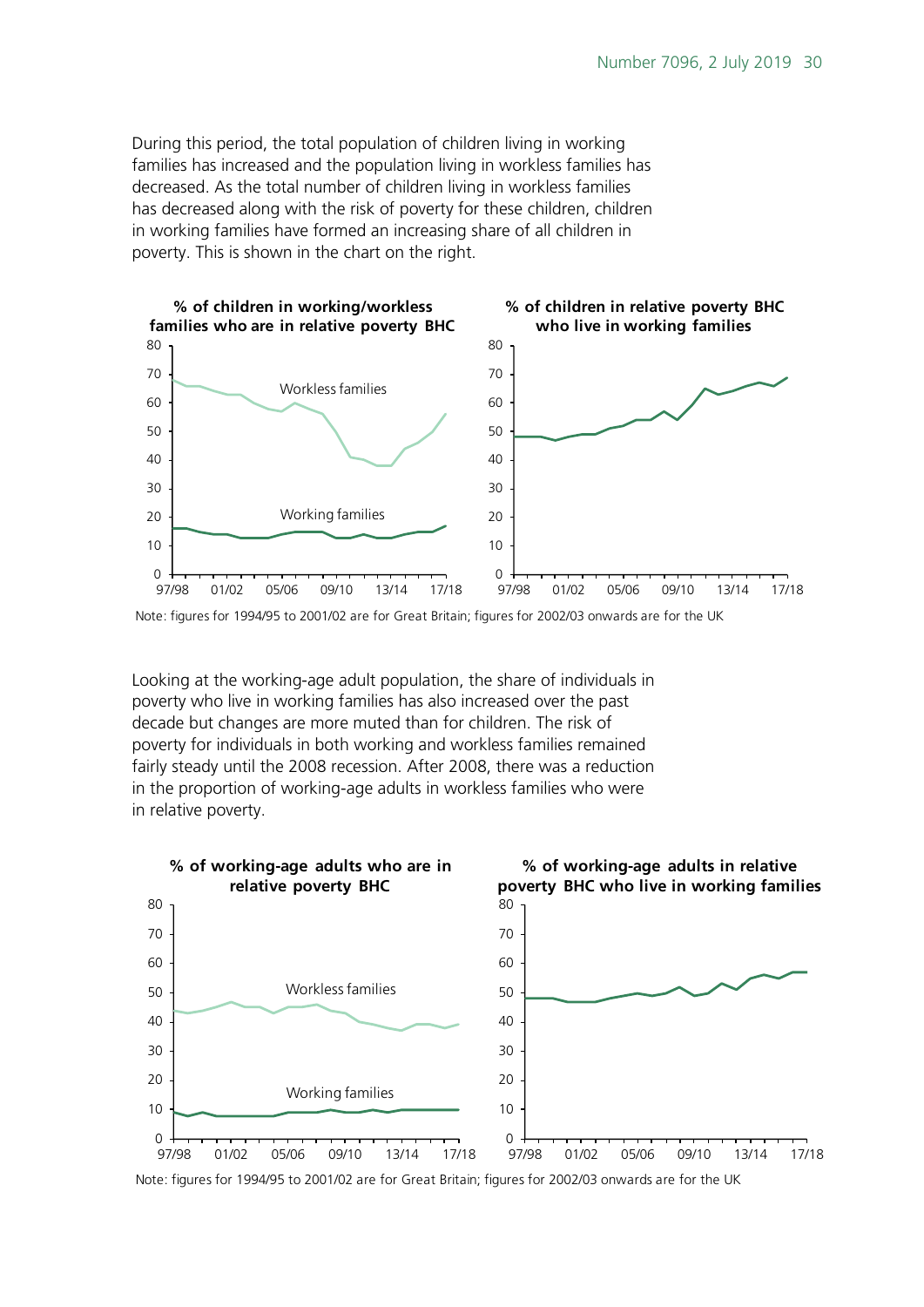# <span id="page-30-0"></span>7. Poverty and housing tenure

People living in social rented or private rented accommodation are more likely to be in relative low income after housing costs (AHC) than people who own their home. Around 47% of people in the social rented sector and 35% of people in the private rented sector were in relative low income AHC in 2017/18.

The lack of housing costs for people who own their homes outright means that fewer owner occupiers are counted as being in poverty based on incomes AHC than incomes before housing costs (BHC).<sup>[28](#page-30-1)</sup>





Around half of **children** living in both the social and private rented sectors were in relative low income AHC in 2016/17.

**% of children in relative low income, by housing tenure** UK, 2017/18



Although the proportion of owner occupiers in relative low income AHC is much smaller than the proportion of private or social renters, people who own their own home still formed a third of people (and a quarter of all children) in relative low income AHC in 2016/17. This is because the overall population who are owner occupiers is larger than the population living in the private or social rented sectors.

The rate of relative low income within each sector is lower than it was at the end of the 1990s, as shown in the first of the charts below. However, over the same period the private rented sector has greatly increased in size, with the result that a higher share of all poor people are now living in the private rented sector. Around 12.5 million people

<span id="page-30-1"></span> <sup>28</sup> Housing costs include mortgage interest payments but exclude mortgage capital repayments.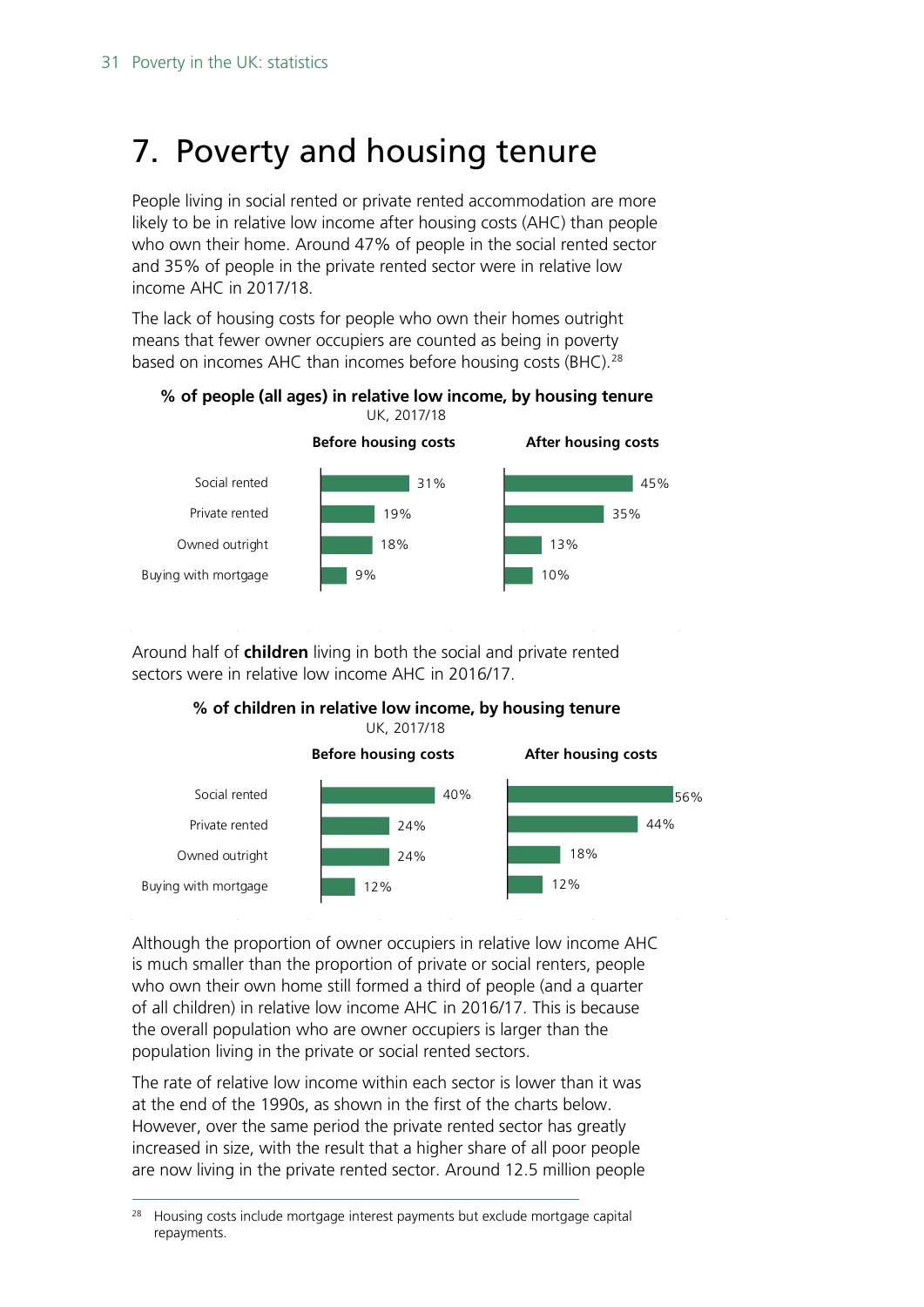in the UK were living in private rented housing in 2017/18, up from 5.0 million in 1997/98.[29](#page-31-0) This can be attributed to a fall in the proportion of households who own their own home, but also to reduced availability of social rented accommodation for poorer households.[30](#page-31-1) As the overall size of the private rented sector has grown, the number of people in relative low income AHC living in the private rented sector has increased from 2.1 million to 4.3 million.

Just under a third (31%) of all people in relative low income AHC lived in the private rented sector in 2018/19, similar to the proportion who were owner occupiers or in the social rented sector. This compares to 15% of people in relative low income AHC renting privately in 1997/98.





% of people (all ages) in relative low income AHC

#### **… but as the total private rented sector has grown, so has the number of poor people who are private renters**

% of people in relative low income AHC who live in different tenure types



Source: DWP Households below average income, 2016/17 release and microdata analysis Figures for 1994/95 to 2001/02 are for Great Britain; figures for 2002/03 onwards are for UK.

<span id="page-31-0"></span><sup>&</sup>lt;sup>29</sup> Estimates based on *Households below average income* microdata and StatXplore analysis<br><sup>30</sup> Robert Joyce et al, *[The cost of housing for low-income renters](https://www.ifs.org.uk/publications/9986)*, Institute for Fiscal

<span id="page-31-1"></span>Studies report R132, 13 October 2017; see also Helen Barnard et al, UK Poverty [2018](https://www.jrf.org.uk/report/uk-poverty-2018), Joseph Rowntree Foundation Analysis Unit, 4 December 2018, p41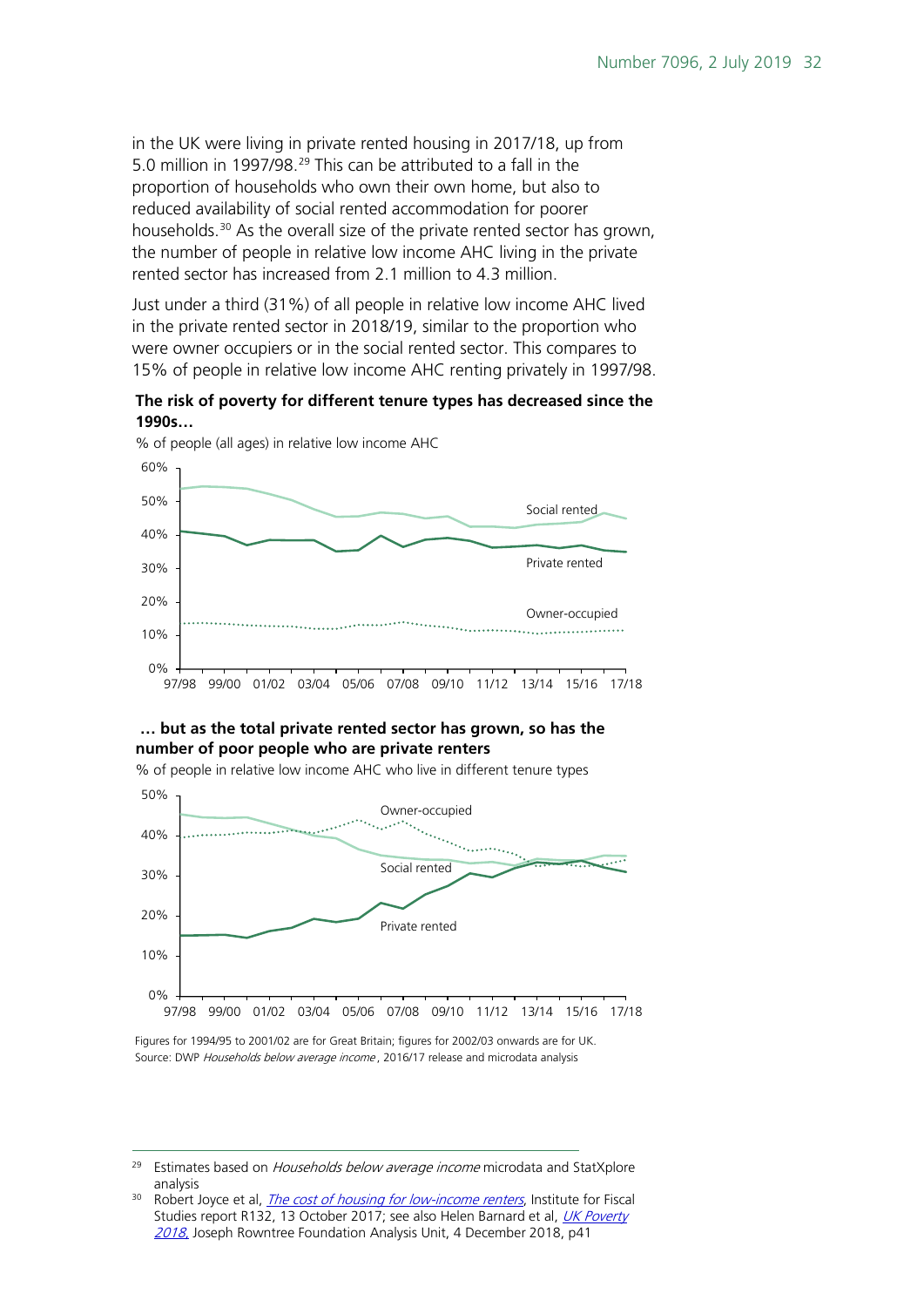# <span id="page-32-0"></span>8. Poverty and disability

Poverty rates are higher among families where at least one member is disabled, compared to families where no one is disabled. In 2017/18:

- The proportion of people in relative low income before housing costs (BHC) was 21% for families where someone is disabled, compared to 15% for people living in families where no one is disabled.
- The rate of relative low income after housing costs (AHC) was 26% for families where someone is disabled, compared to 20% for those where no one is disabled.

People living in families where someone is disabled comprised around two-fifths of the population in relative low income in 2017/18, both BHC and AHC. This compares to 33% of people across the total UK population living in families where someone is disabled.

However, these figures take no account of the **additional living costs**  that people with disabilities might face. If we could take these costs into account then it is very likely that more disabled people would be counted as living in poverty, but this is complicated by the fact that costs vary widely both in nature and level. Nevertheless, the measure of income used to calculate the relative low income threshold does include benefits paid as a contribution towards the extra costs of disability: Disability Living Allowance (DLA), Attendance Allowance (AA) and Personal Independence Payment (PIP). Around 10% of the total UK population live in families in receipt of disability benefits. Excluding these benefits from income means more families with a disabled member are counted as being in relative low income:

#### **% of people in relative low income\*, by disabled people in family**

\* Excluding DLA, AA, PIP from household income; UK, 2017/18



Using this adjusted measure of income, then people living in families where someone is disabled made up around 41% of the total population in relative low income BHC and 39% AHC.

Poverty rates are higher for **children** living in families where someone is disabled than for the population as a whole. Based on income excluding disability benefits, the rate of relative low income for children living in families where someone is disabled was 27% BHC and 35% AHC. Children in families with a disabled member were more than twice as likely to experience **low income and material deprivation** (20%) than children in families where no one is disabled (8%). [Section 11](#page-37-0) provides further information on material deprivation measures.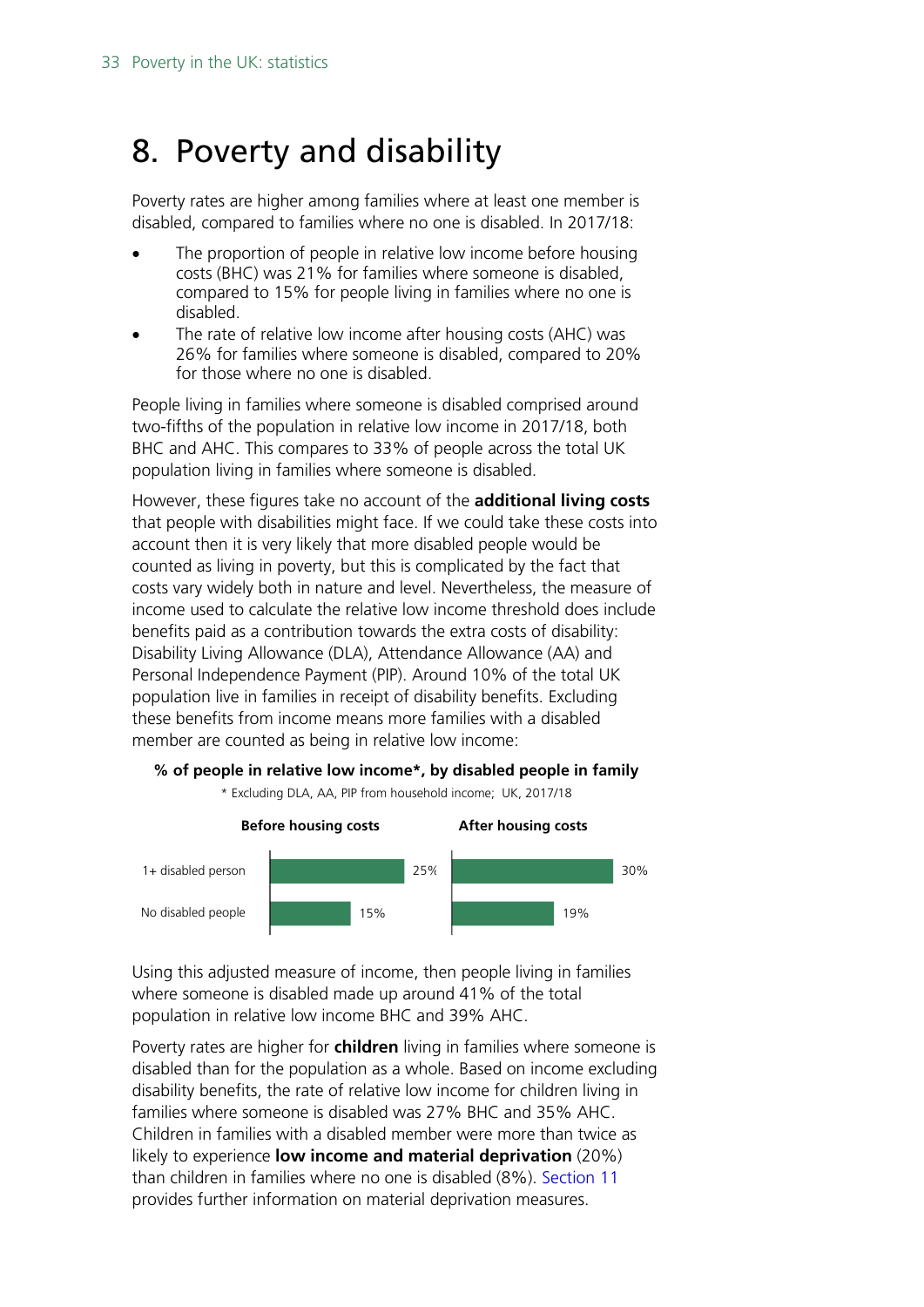# <span id="page-33-0"></span>9. Regional poverty data

### <span id="page-33-1"></span>9.1 Relative low income

The proportion of individuals in relative low income BHC was highest in Wales, the West Midlands, the North West, the North East and Yorkshire and Humber (all 19%) over the three year period 2015/16 to 2017/18 and was lowest in the South East and South West of England (both 13%). On an AHC basis, the proportion is highest in London (28%). A much higher people in London are counted as being in poverty based on incomes AHC owing to the high cost of housing relative to other parts of the UK. Data on poverty trends by region are [published alongside this briefing paper.](http://researchbriefings.files.parliament.uk/documents/SN07096/CBP7096-trends-by-country-and-region.xlsx)



#### **% of people (all ages) in relative low income by region, 2015/16 to 2017/18**

**Individuals living in relative low income by region**

Three year average for 2015/16 to 2017/18

|                       | All people        |      |            |            | Children          |     |            |     |
|-----------------------|-------------------|------|------------|------------|-------------------|-----|------------|-----|
|                       | Number (millions) |      | Percentage |            | Number (millions) |     | Percentage |     |
|                       | <b>BHC</b>        | AHC  | <b>BHC</b> | <b>AHC</b> | <b>BHC</b>        | AHC | <b>BHC</b> | AHC |
| North East            | 0.5               | 0.6  | 19%        | 24%        | 0.1               | 0.2 | 25%        | 35% |
| North West            | 1.3               | 1.6  | 19%        | 23%        | 0.4               | 0.5 | 25%        | 32% |
| Yorkshire & Humber    | 1.0               | 1.2  | 19%        | 22%        | 0.3               | 0.3 | 24%        | 30% |
| East Midlands         | 0.8               | 1.0  | 18%        | 21%        | 0.2               | 0.3 | 21%        | 28% |
| West Midlands         | 1.1               | 1.4  | 19%        | 24%        | 0.3               | 0.4 | 26%        | 34% |
| East of England       | 0.9               | 1.2  | 15%        | 20%        | 0.2               | 0.3 | 17%        | 27% |
| London                | 1.3               | 2.4  | 15%        | 28%        | 0.4               | 0.7 | 19%        | 37% |
| South East            | 1.1               | 1.6  | 13%        | 19%        | 0.3               | 0.5 | 15%        | 25% |
| South West            | 0.7               | 1.0  | 13%        | 19%        | 0.2               | 0.3 | 15%        | 25% |
| Wales                 | 0.6               | 0.7  | 19%        | 24%        | 0.1               | 0.2 | 20%        | 29% |
| Scotland              | 0.9               | 1.0  | 17%        | 20%        | 0.2               | 0.2 | 20%        | 24% |
| Northern Ireland      | 0.3               | 0.3  | 17%        | 18%        | 0.1               | 0.1 | 21%        | 24% |
| <b>United Kingdom</b> | 10.7              | 14.1 | 17%        | 22%        | 2.8               | 4.1 | 20%        | 30% |

Source: DWP, Households Below Average Income, 2016/17, Tables 3.17ts, 3.18ts, 4.16ts, 4.17ts

Poverty estimates by country and region are subject to greater sampling variability than estimates for the UK as a whole, since the number of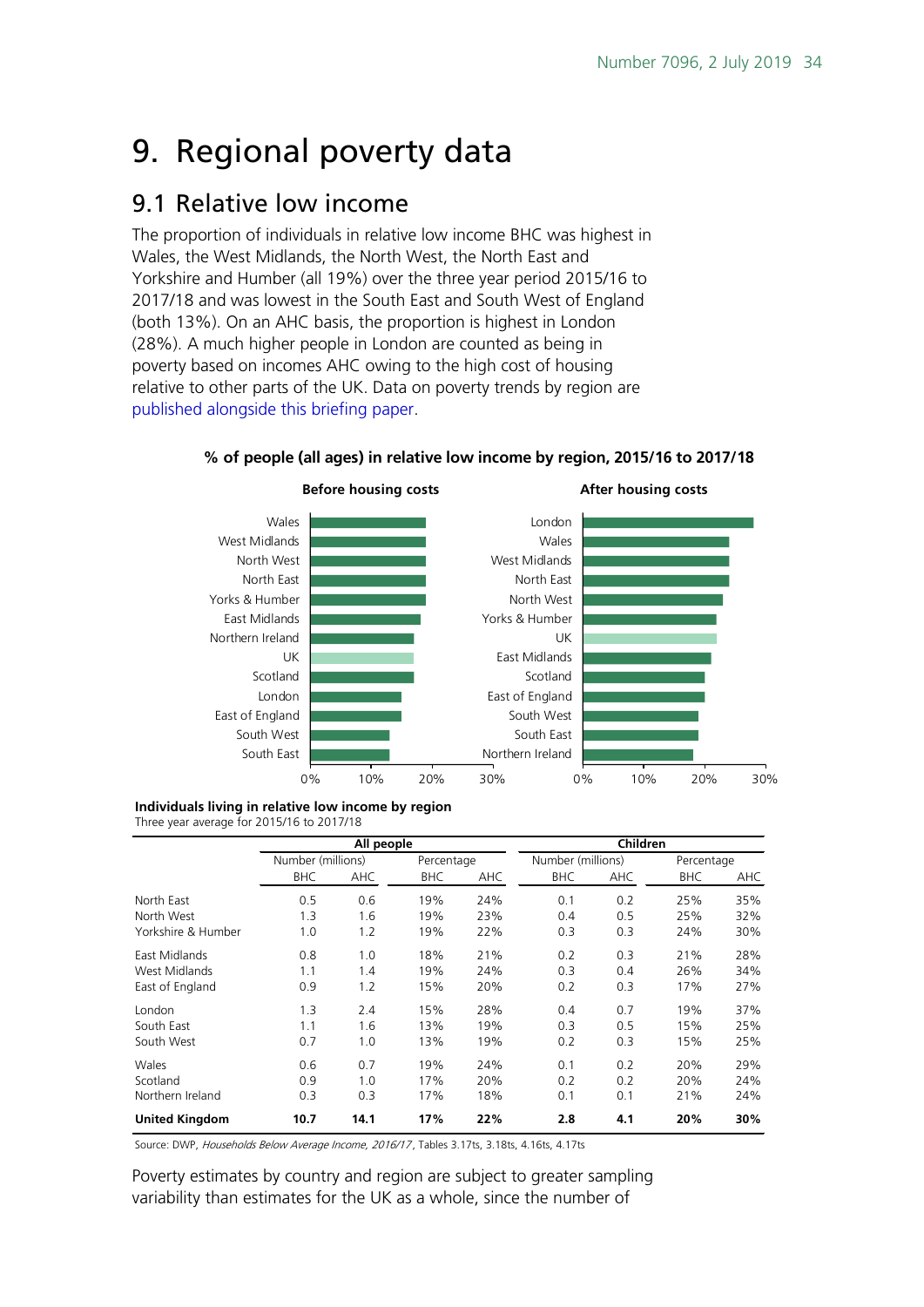households surveyed is smaller. Therefore these regional estimates are presented as three year averages so that the figures are less volatile.

The Institute for Fiscal Studies has produced projections for the proportion of people in relative and absolute low income by region in the three years ending 2021/22. The projections are discussed in [section](#page-19-1)  [4.2](#page-19-1) of this paper.<sup>[31](#page-34-1)</sup>

### <span id="page-34-0"></span>9.2 Persistent low income

The prevalence of persistent low income also varies by region. As discussed in [section 5.1,](#page-22-1) someone is in persistent low income if they have been in relative low income for three out of the past four years.

On a BHC basis, Yorkshire and the Humber had the highest rate of persistent low income (13%) and the South East and East had the lowest rate (both 6%) during the period 2013/14 to 2016/17.

On an AHC basis, London had the highest rate (18%).<sup>[32](#page-34-2)</sup>

#### **% of people (all ages) in persistent low income by region, 2013 to 2017**



<span id="page-34-1"></span><sup>&</sup>lt;sup>31</sup> A Hood and T Waters, *Living Standards, Poverty and Inequality in the UK: 2017-18* to 2021-22[,](https://www.ifs.org.uk/publications/10028) IFS Report R136, 2 November 2017<br><sup>32</sup> DWP, *[Income Dynamics, 2010 to 2017](https://www.gov.uk/government/statistics/income-dynamics-2016-to-2017)*, 28 March 2019, Table 2.2

<span id="page-34-2"></span>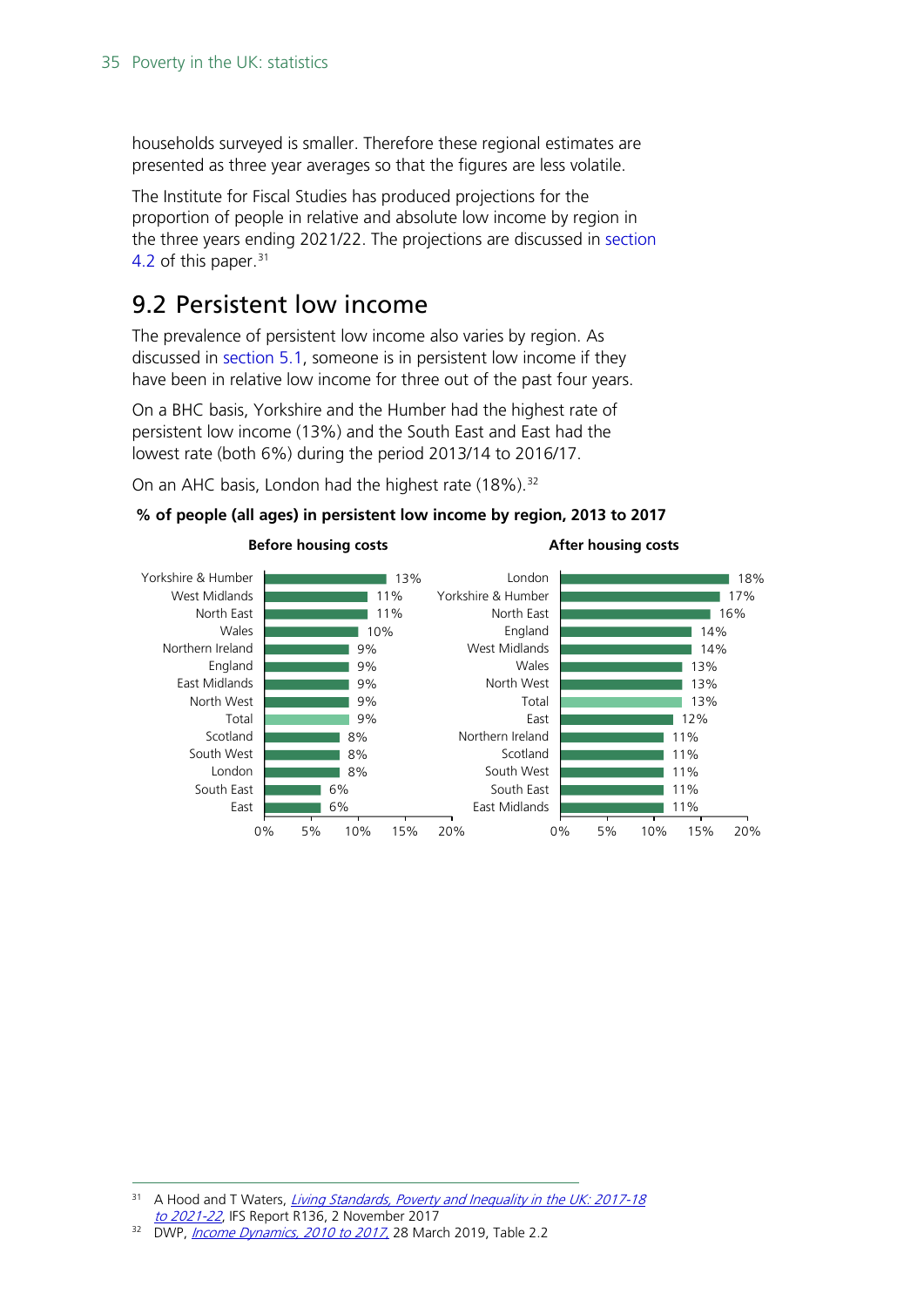# <span id="page-35-0"></span>10. Constituency and local area data – child poverty

The official source for poverty statistics for the UK is the annual Households below average income (HBAI) report, published by the Department for Work and Pensions and based on data from the Family Resources Survey, but this only provides data at the national and regional level. Unofficial estimates for **child poverty** by local area have been published by [HMRC](https://www.gov.uk/government/statistics/personal-tax-credits-children-in-low-income-families-local-measure-2016-snapshot-as-at-31-august-2016) and [End Child Poverty.](http://www.endchildpoverty.org.uk/poverty-in-your-area-2019/)

Both the HMRC and End Child Poverty figures attempt to measure the proportion of children falling under an income threshold that is broadly analogous to the "relative low income" threshold in HBAI, although income is defined slightly differently in the HMRC case. Both sets of estimates are based on benefits data, at least in part.

The latest End Child Poverty estimates are for 2017/18 while the latest HMRC figures are for August 2016. HMRC presents estimates on a before housing costs (BHC) basis only, but End Child Poverty also reports estimates based on income after housing costs (AHC).

## <span id="page-35-1"></span>10.1 End Child Poverty estimates

The End Child Poverty figures are calculated by academics at the Centre for Research in Social Policy at Loughborough University.

They have recently changed their methodology, to correct for issues with HMRC statistics outlined below and account for complications in estimation that come with the introduction of universal credit.<sup>[33](#page-35-2)</sup> They have developed a 'small area estimation' approach, using the Office for National Statistics' Labour Force Survey along with administrative data to consider the relationship between the risk of poverty for households in the survey and the socioeconomic and demographic characteristics of their area. In other words, these are credible estimates of relative low income child poverty in each area but may not be accurate for each area.

Estimates for [May 2019](http://www.endchildpoverty.org.uk/poverty-in-your-area-2019/) are published on the End Child Poverty website – with figures for local authorities, constituencies and wards, AHC and BHC.<sup>[34](#page-35-3)</sup>

An [interactive map](http://www.endchildpoverty.org.uk/poverty-in-your-area-2019/) shows the estimated number and proportion of children in relative low income AHC by constituency. [35](#page-35-4) 

<span id="page-35-2"></span><sup>&</sup>lt;sup>33</sup> For more details as to how the estimates are constructed, see Juliet Stone et al, Local [indicators of child poverty-explanatory note,](http://www.endchildpoverty.org.uk/wp-content/uploads/2019/05/Local-child-poverty-indicators-method-paper-April-2019.pdf) Centre for Research in Social Policy, Loughborough University, April 2019

<span id="page-35-3"></span><sup>&</sup>lt;sup>34</sup> Note that constituency figures for Scotland are based on Scottish (rather than Westminster) parliamentary constituencies.

<span id="page-35-4"></span><sup>&</sup>lt;sup>35</sup> <http://www.endchildpoverty.org.uk/poverty-in-your-area-2019/> [accessed 27 June 2019]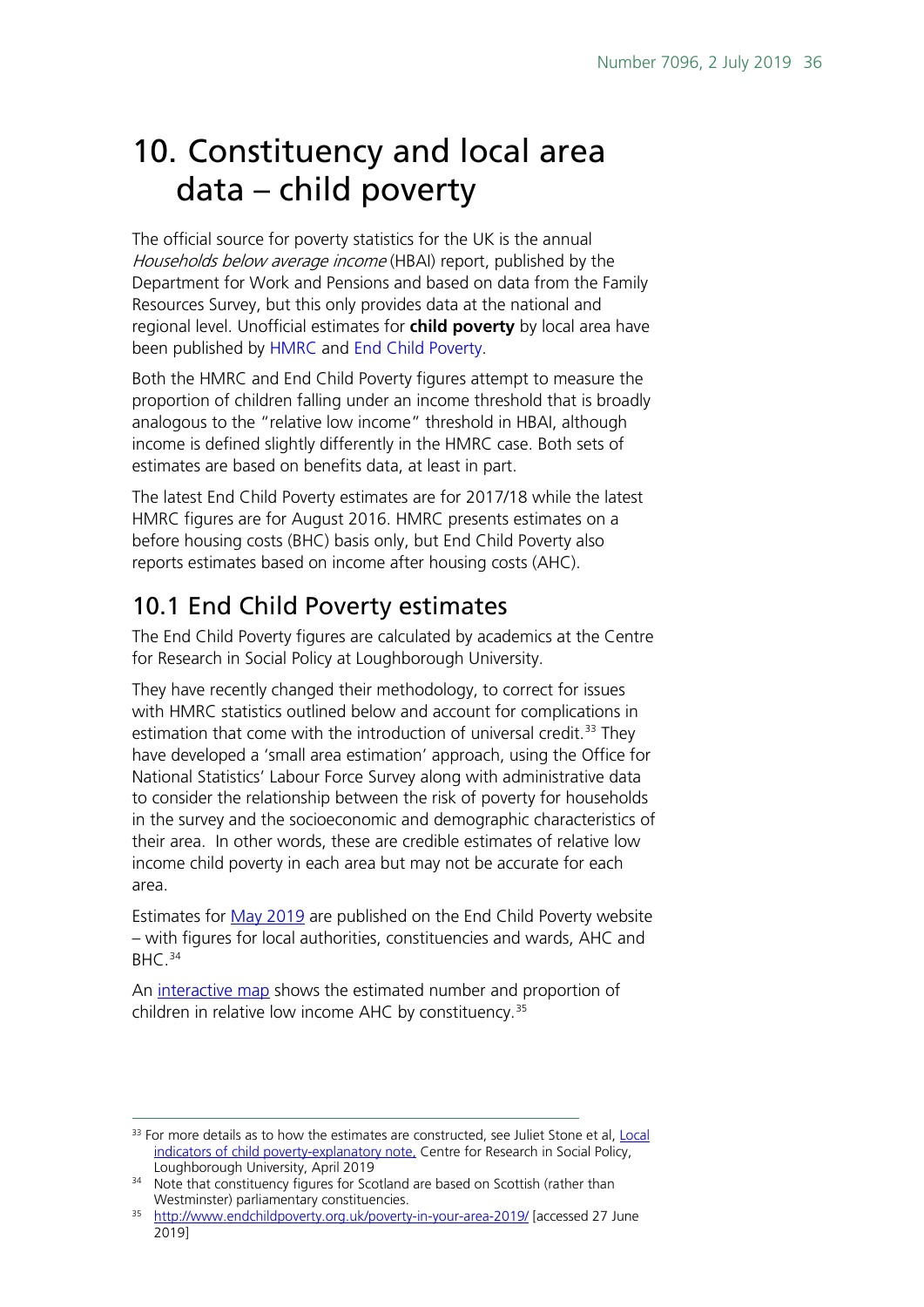## <span id="page-36-0"></span>10.2 HMRC estimates

The HMRC figures are derived from benefits and tax credits data. Specifically, they show the proportion of children living in families in receipt of out of work means-tested benefits, or living in families in receipt of tax credits with reported income less than 60% of the median.

However, at the national level the HMRC figures overestimate poverty in families in receipt of out-of-work benefits, since all of these families are assumed to be in poverty. Similarly, they underestimate poverty in families where someone is in work compared to the official figures from HBAI. Therefore depending on local circumstances it is possible that **estimates for individual constituencies could be substantially different from the actual value.** 

The latest HMRC estimates are for [August 2016.](https://www.gov.uk/government/statistics/personal-tax-credits-children-in-low-income-families-local-measure-2016-snapshot-as-at-31-august-2016) Contrary to the trend indicated in HBAI, these suggest the total number of children in lowincome families falling over recent years. The fact the figures are moving in the opposite direction from the official HBAI figures gives further reason to think they may not be a reliable indicator for local areas.

Figures for August each year back to 2006 are available via the following links: [2015;](https://www.gov.uk/government/statistics/personal-tax-credits-children-in-low-income-families-local-measure-2015-snapshot-as-at-31-august-2015) [2014;](https://www.gov.uk/government/statistics/personal-tax-credits-children-in-low-income-families-local-measure-2014-snapshot-as-at-31-august-2014-30-september-2016) [2013;](https://www.gov.uk/government/statistics/personal-tax-credits-children-in-low-income-families-local-measure-2013-snapshot-as-at-31-august-2013) [2012;](https://www.gov.uk/government/uploads/system/uploads/attachment_data/file/359026/4_CPI_2012_-_Parliamentary_Constituencies.xls) [2011;](http://webarchive.nationalarchives.gov.uk/+/http:/www.hmrc.gov.uk/statistics/child-poverty-stats.htm) [2010 and previous.](http://webarchive.nationalarchives.gov.uk/20121103084242/http:/www.hmrc.gov.uk/stats/personal-tax-credits/child_poverty.htm)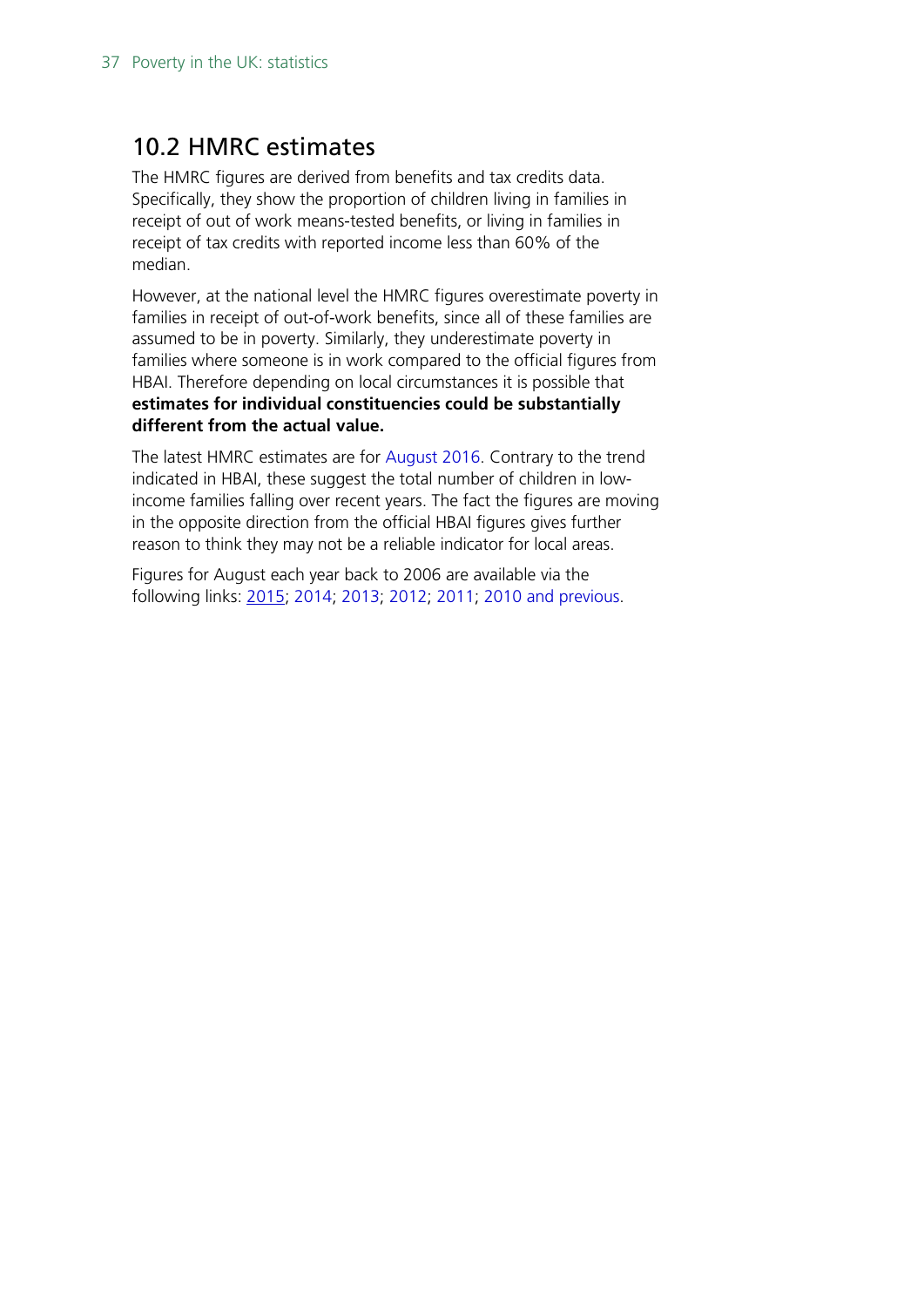# <span id="page-37-0"></span>11. Material deprivation

Poverty may be defined in other ways besides having a low household income. Another approach is to consider if a household is materially deprived, meaning they lack the ability to access key goods or services.  $36$ 

DWP's Households below average income report includes data on children experiencing both low income and material deprivation, where 'low income' means a household income below 70% of the median.  $37$ Also included are figures for pensioners experiencing material deprivation, for either financial or non-financial reasons.

1.6 million **children** were in low income and material deprivation in 2017/18, 12% of children in the UK. The proportion has decreased from around 13% in 2014/15, having remained roughly the same between 2010/11 and 2014/15. Figures prior to 2010/11 were based on a different set of deprivation indicators and are not comparable.

The chart shows the proportion of all children (not just those with low household incomes) lacking key goods or services:



#### **% of children whose parents want but cannot afford specific goods or services for their children or for themselves: UK, 2017/18**

Source: DWP, Households below average income, 2017/18, Tables 4.7 and 4.8db

800,000 **pensioners** aged 65 and over experienced material deprivation (but not necessarily low income) in 2017/18, 7% of

<span id="page-37-1"></span><sup>&</sup>lt;sup>36</sup> For more information about food banks and government food insecurity indicators, see Library Briefing Paper 8585, [Food banks in the UK,](https://researchbriefings.parliament.uk/ResearchBriefing/Summary/CBP-8585) 25<sup>th</sup> June 2019

<span id="page-37-2"></span>Library Research Paper 04/23, [Poverty: Measures and Targets](http://researchbriefings.files.parliament.uk/documents/RP04-23/RP04-23.pdf), provides background information on the development of the combined low income and material deprivation measure.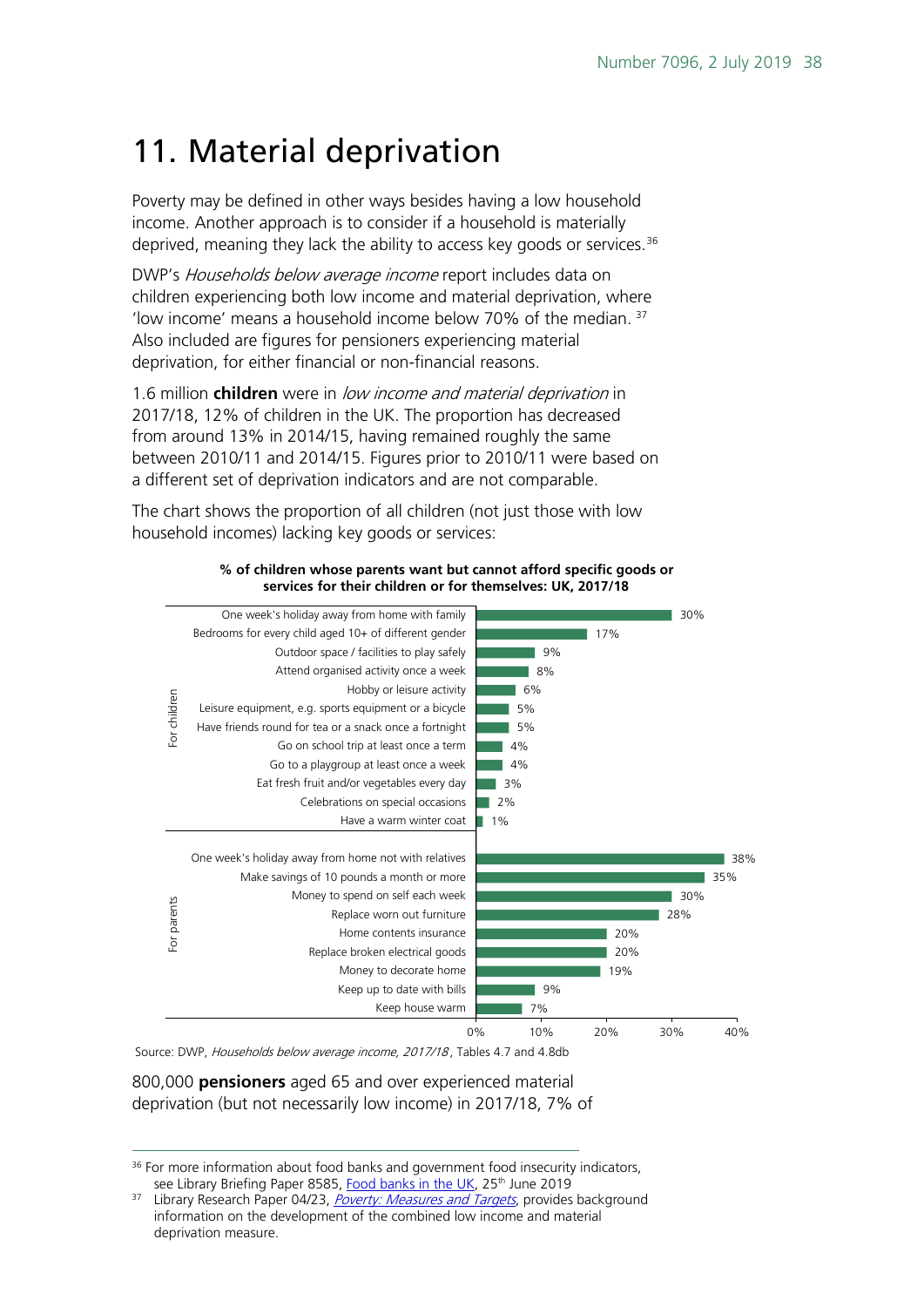pensioners in the UK. This is about the same as the previous year but is down from 10% in 2009/10.

For pensioners, the material deprivation measure includes items lacking for non-financial reasons (for example, because of ill health).



**% of pensioners who do not have access to specific goods or services: UK, 2017/18**

Source: DWP Households below average income, 2017/18 , Table 6.11db

#### **Methodology**

21 indicators are used to assess material deprivation among families with children, covering access to different goods and services. The indicators were selected using various analytical techniques to determine the best discriminators between those families that are deprived and those that are not. The Family Resources Survey asks respondents whether they have each item and, if not, whether this is because they do not want them or cannot afford them. The questions are reviewed regularly to ensure they remain relevant.

A different suite of 15 indicators is used to assess material deprivation for pensioners. In this case, material deprivation extends to items lacking for either financial or non-financial reasons; for example, respondents are asked whether they lack the item due to reasons such as health/disability, if it is too much trouble or tiring, or if they have no one to help them or do the activity with.

The deprivation indicators are attributed different weights and respondents are counted as in material deprivation when they score above a certain threshold. Further details of the methodology can be found in the HBAI *[Quality and Methodology Information Report](https://assets.publishing.service.gov.uk/government/uploads/system/uploads/attachment_data/file/691919/households-below-average-income-quality-methodology-2016-2017.pdf)*.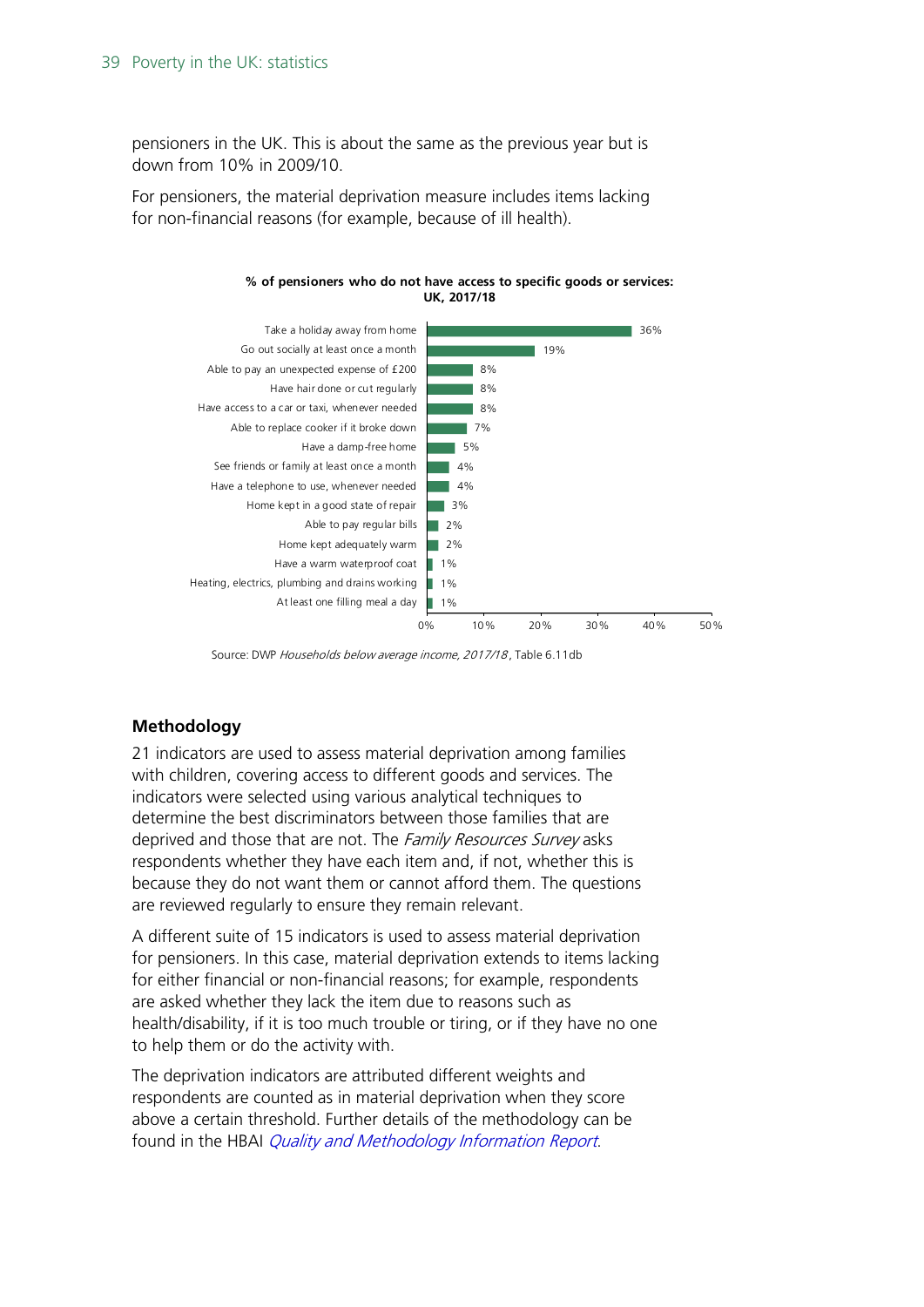# <span id="page-39-0"></span>12. Minimum Income Standards

Another way of looking at poverty is to consider what income a family needs to meet some minimum acceptable standard of living, known as the "budget standards" approach. This obviously involves some judgement about what constitutes minimum needs. Successive governments have argued there is no single, objective way of determining what constitutes a minimum acceptable income for a particular person or family, although independent researchers have made a number of attempts. Section 2 of Library Research Paper 13/1, [Welfare Benefits Uprating Bill, 2013](http://researchbriefings.files.parliament.uk/documents/RP13-1/RP13-1.pdf), gives an overview of the debate.

One such attempt is a major annual research project funded by the Joseph Rowntree Foundation, which estimates [Minimum Income](https://www.jrf.org.uk/report/minimum-income-standard-uk-2017)  [Standards](https://www.jrf.org.uk/report/minimum-income-standard-uk-2017) (MIS) for different household types in the UK. This involves indepth consultation with members of the public, combined with expert knowledge, to identify the level of income required to meet a minimum acceptable standard of living: "having what you need in order to have the opportunities and choices necessary to participate in society." The first findings were published in 2008 and are updated each year.<sup>[38](#page-39-1)</sup>

For most household types, the MIS is well above the relative low income threshold. This suggests that even if someone is not counted as being in relative low income, their income may still be too low for them to have what is considered a minimum acceptable standard of living:

#### **Minimum Income Standards (MIS) for 2018 compared with threshold for relative low income in 2017/18: UK, £ per week**

Threshold for relative low income is 60% of median income

|                                | Single,     | Couple,   |            | Couple, Lone parent, |
|--------------------------------|-------------|-----------|------------|----------------------|
|                                | working age | pensioner | 2 children | 1 child              |
| <b>Before housing costs</b>    |             |           |            |                      |
| Relative low income threshold  | £204        | £304      | £426       | f264                 |
| MIS excluding childcare and    |             |           |            |                      |
| council tax                    | £288        | £364      | £544       | £376                 |
| % difference                   | 41%         | 20%       | 28%        | 42%                  |
| <b>After housing costs</b>     |             |           |            |                      |
| Relative low income threshold  | £152        | £262      | £367       | f204                 |
| MIS excluding childcare,       |             |           |            |                      |
| council tax, water rates, rent | £191        | f273      | £444       | £282                 |
| % difference                   | 26%         | 4%        | 21%        | 38%                  |

Note: income figures are equivalised to take account of household needs, which means that the median is higher for larger households. The figures for families with children assume that all children are aged under 14 years.

Source: A Davis, D Hirsch, M Padley and C Shepherd, A Minimum Income Standard for the UK 2008-2018, 2 July 2018; DWP Households below average income, 2017/18, Table 2.2db

When income is measured BHC, the MIS is higher than the relative low income threshold (based on figures for 2017/18) for each of the four household types in the above table. Based on income AHC, the MIS is similar to the relative low income threshold for pensioner couples, but is

<span id="page-39-1"></span>A Davis, D Hirsch, M Padley and C Shepherd, A Minimum Income Standard for the [UK in 2018](https://www.jrf.org.uk/report/minimum-income-standard-uk-2018), Joseph Rowntree Foundation, 2 July 2018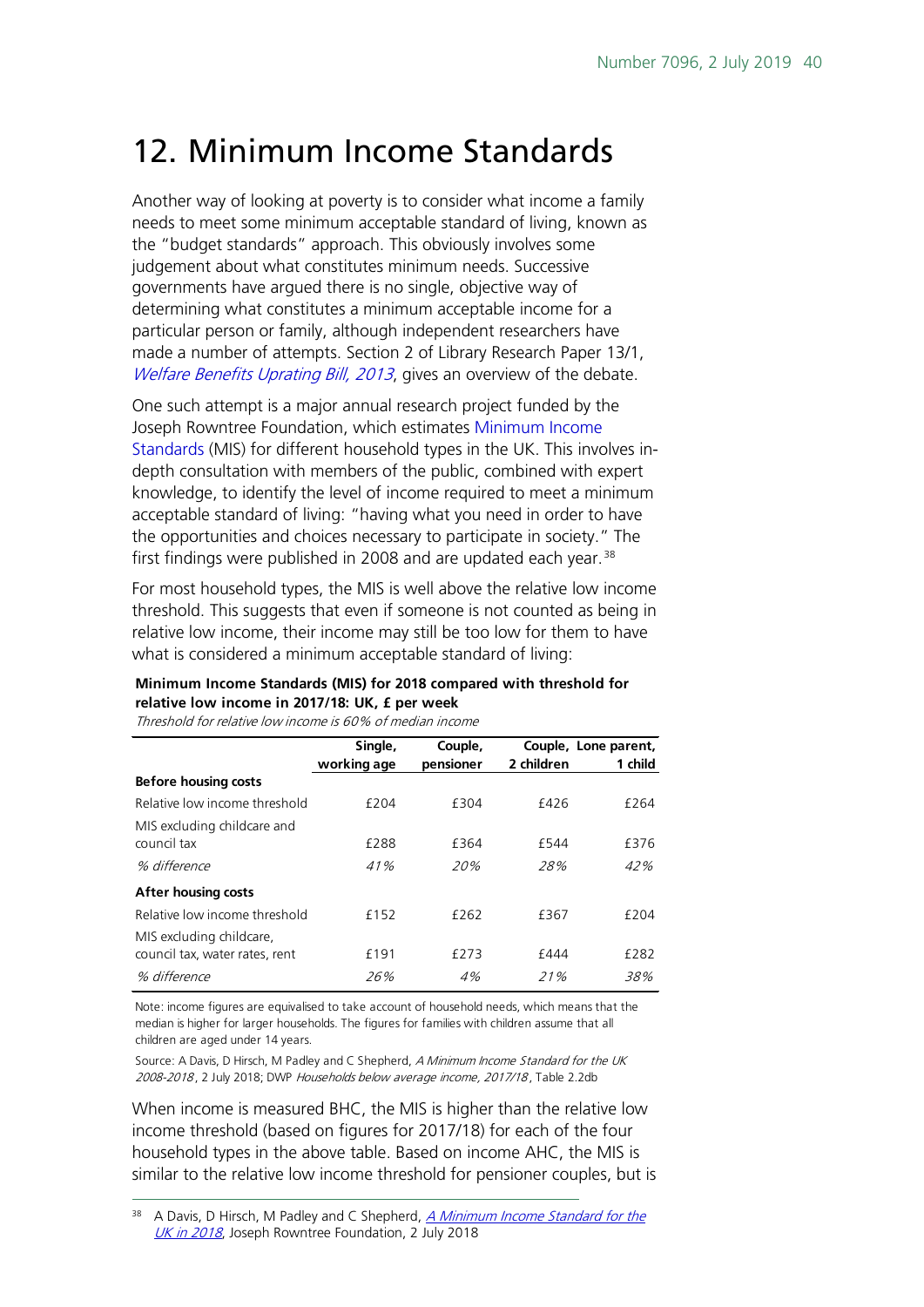considerably higher for the other three household types in the table. The 2015 MIS report suggests that "the more meaningful comparison is between net MIS budgets and income after housing costs" given the difficulty in quantifying the 'minimum' cost of housing.

#### <span id="page-40-0"></span>Number of people with income below the standard

Nearly 19 million people had income below the MIS in 2016/17, up from 16.5 million in 2008/09. The share of the population with income below the MIS increased from 27% to 29%.<sup>[39](#page-40-2)</sup>

More people also had an income substantially below the MIS (less than 75% of the MIS), up from 10.2 million in 2008/09 to 10.8 million in 2016/17.

Children are much more likely to have income bellows the MIS than older age groups: 42.5% of children lived in households with income below the MIS, compared to 28.7% of working-age adults and 16% of pensioners. For all groups, the likelihood of having income below the MIS has increased since 2008/09.

#### <span id="page-40-1"></span>How has the standard changed over time?

The increase in the number of people with income below the MIS occurred between 2008/09 and 2013/14, with the number falling back slightly in the following two years to 2015/16. The same was true of the number of people with income below 75% of the MIS. However, the proportion of people in relative low income has followed a different pattern, decreasing between 2008/09 and 2013/14 but then increasing again (both before and after housing costs).

These contrasting trends can be explained by the fact that the relative low income threshold **is set with reference to median income**, which is not the case for the MIS. After adjusting for inflation, median income was lower in 2013/14 than in 2008/09, which pushed down the threshold below which someone is counted as in relative low income. Meanwhile the income required to meet a minimum acceptable standard of living, as measured by the MIS, increased. So while fewer people were below the relative low income threshold, more people were below the MIS threshold. Since 2013/14, the situation has reversed as median incomes have increased faster than the MIS.<sup>[40](#page-40-3)</sup>

The main reason why the MIS has increased faster than CPI inflation since 2008 is likely to be **a rise in the prices of goods and services**  required for a minimum acceptable standard of living. (Some of the increase is also due to changes in what goods and services are included in the MIS calculation.) The CPI looks at average spending patterns across all households, but the MIS looks at the cost of a collection of more basic goods and services and does not include 'luxury' items. Thus the MIS puts more weight on certain items that have risen significantly faster than the overall CPI since 2008, including public transport,

<span id="page-40-2"></span><sup>&</sup>lt;sup>39</sup> M Padley, L Valadez-Martinez and D Hirsch, Households below a Minimum Income [Standard: 2008/09-2016/17](https://www.jrf.org.uk/report/households-below-minimum-income-standard-200809-201617), Joseph Rowntree Foundation, 6<sup>th</sup> February 2019

<span id="page-40-3"></span><sup>40</sup> Ibid, section 3, pp14-18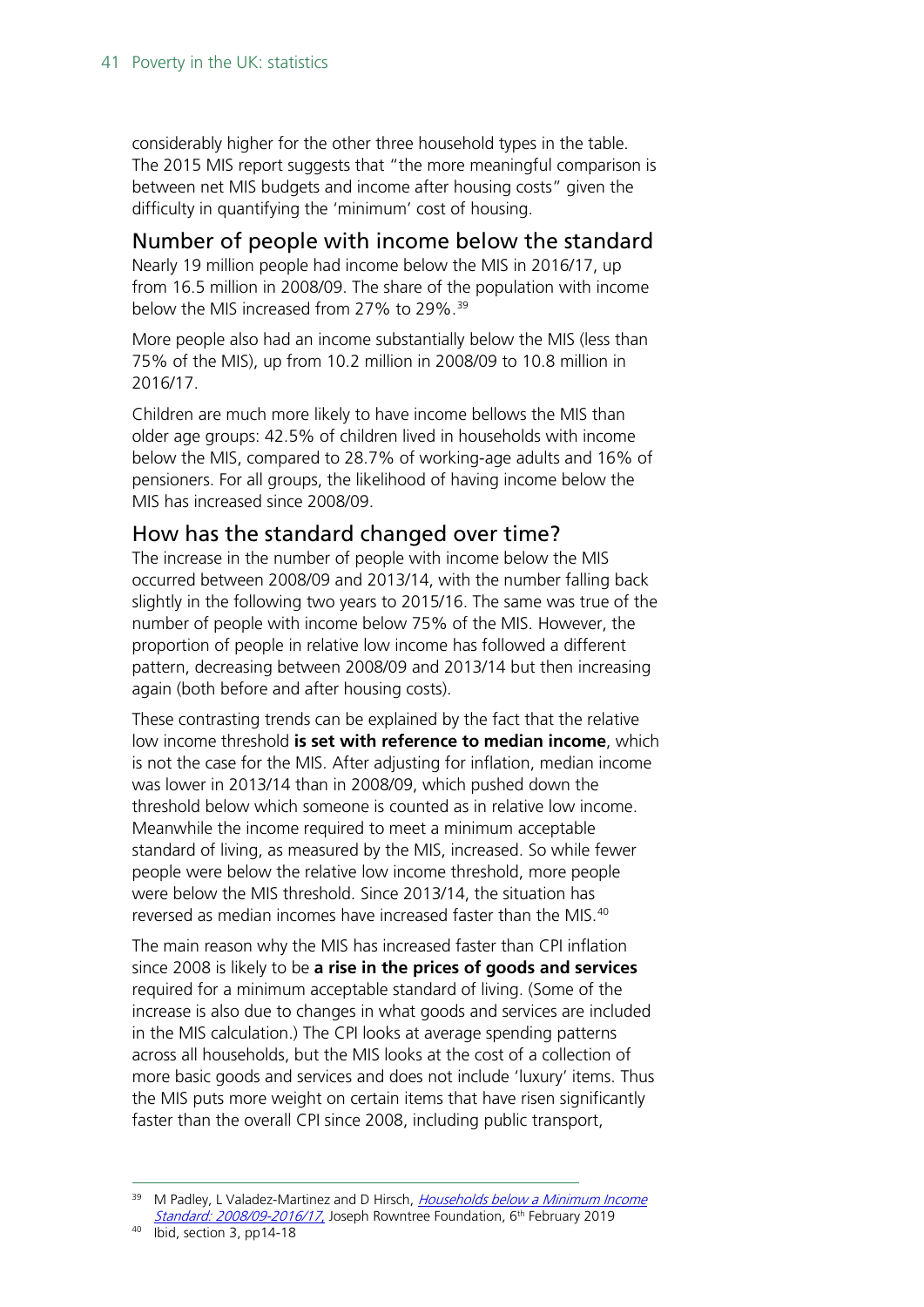domestic fuel and food. The relative low income threshold on the other hand does not bear any relation to prices.<sup>[41](#page-41-0)</sup>

Another difference between the MIS and the relative low income measure is **how they account for household size and composition**. The proportion of people in relative low income is measured with reference to *equivalised* household incomes, in order to compare living standards between households of different sizes or compositions. The equivalisation process uses a standard scale to compare between households of different sizes. For the MIS, however, annual income requirements for each household type are calculated separately so there is no fixed ratio that relates the MIS for a single adult, say, to that for a couple household. The MIS calculation also distinguishes between pensioner and non-pensioner households. Compared to the MIS research, the standard equivalisation scales in the official statistics "underestimate the relative cost of each additional child and also underestimate the cost of a lone parent family compared to a couple family".[42](#page-41-1)

<span id="page-41-1"></span><span id="page-41-0"></span><sup>&</sup>lt;sup>41</sup> A Davis, D Hirsch, M Padley and C Shepherd, A Minimum Income Standard for the [UK in 2018](https://www.jrf.org.uk/report/minimum-income-standard-uk-2018), Joseph Rowntree Foundation, 2 July 2018, p41